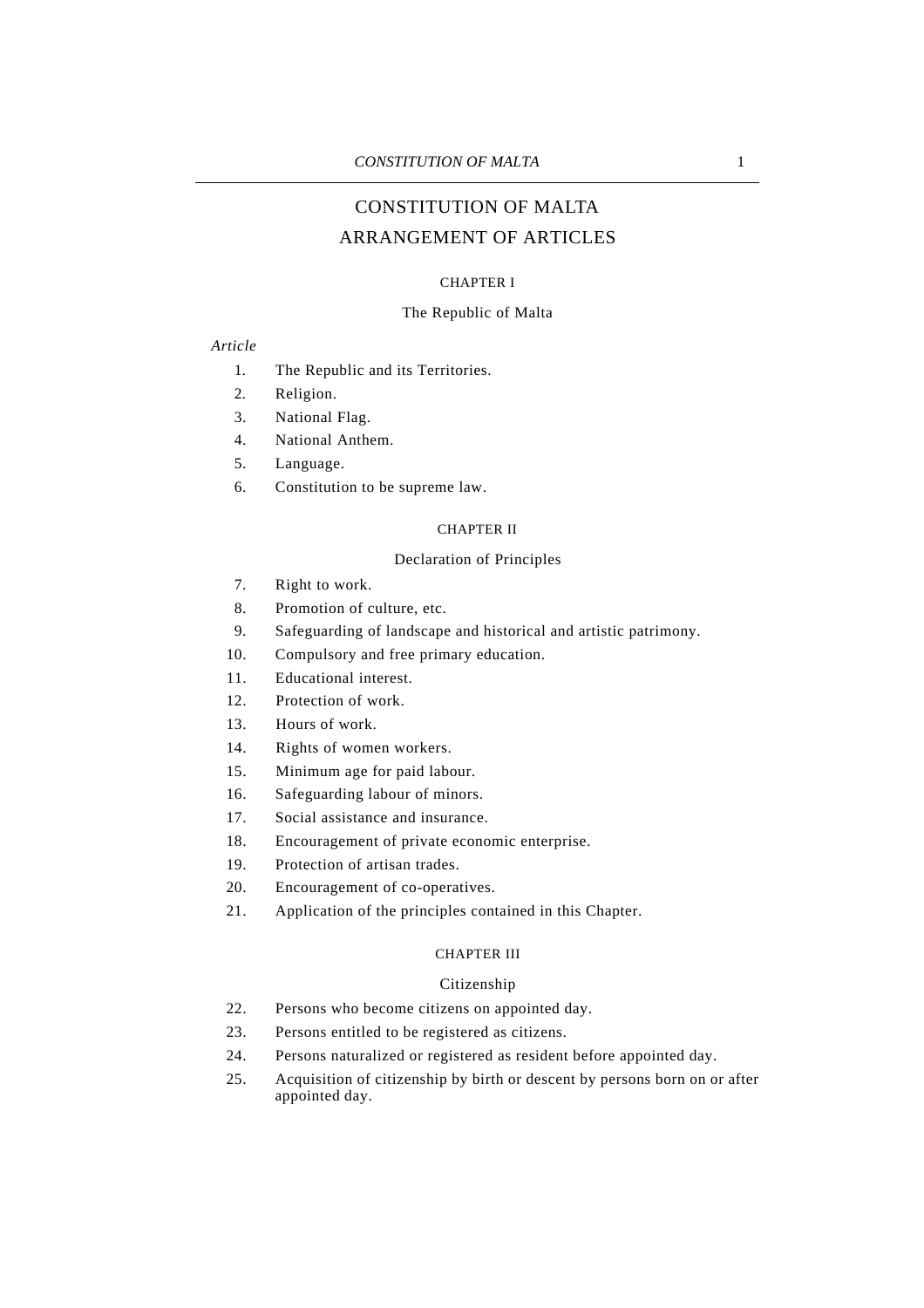- 26. Marriage to citizen of Malta.
- 27. Dual citizenship.
- 28. Commonwealth citizens.
- 29. Criminal liability of Commonwealth citizens.
- 30. Powers of Parliament.
- 31. Interpretation.

# CHAPTER IV

#### Fundamental Rights and Freedoms of the Individual

- 32. Fundamental rights and freedoms of the individual.
- 33. Protection of right to life.
- 34. Protection from arbitrary arrest or detention.
- 35. Protection from forced labour.
- 36. Protection from inhuman treatment.
- 37. Protection from deprivation of property without compensation.
- 38. Protection for privacy of home or other property.
- 39. Provisions to secure protection of law.
- 40. Protection of freedom of conscience and worship.
- 41. Protection of freedom of expression.
- 42. Protection of freedom of assembly and association.
- 43. Prohibition of deportation.
- 44. Protection of freedom of movement.
- 45. Protection from discrimination on the grounds of race, etc.
- 46. Enforcement of protective provisions.
- 47. Interpretation of Chapter IV.

# CHAPTER V

# The President

- 48. Establishment of the office of President.
- 49. Discharge of President's functions during vacancy, etc.
- 50. Oath to be taken by the President.

# CHAPTER VI

### Parliament

# PART 1

## Composition of Parliament

- 51. Establishment of Parliament.
- 52. Composition of the House of Representatives.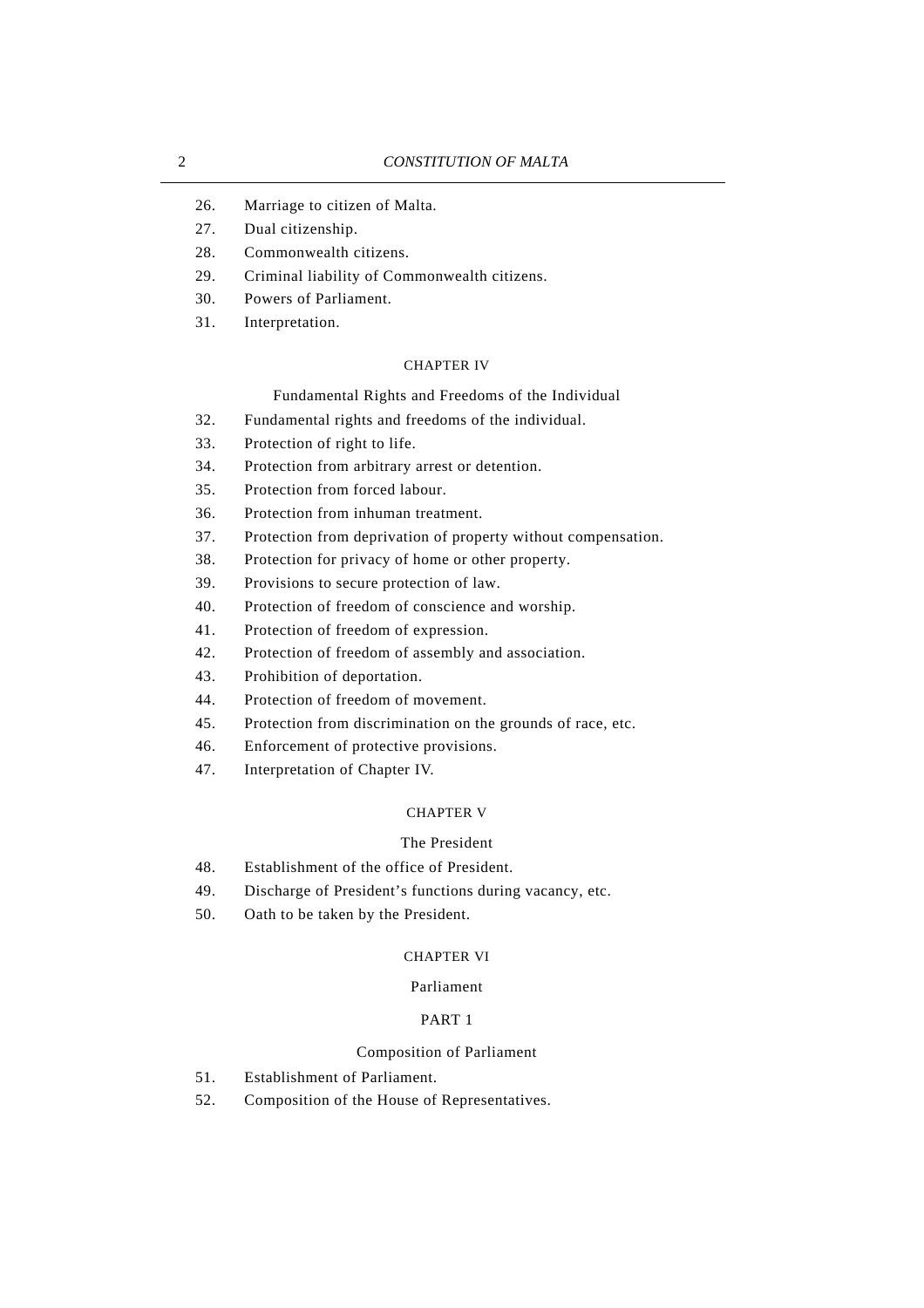- 53. Qualifications for membership of House of Representatives.
- 54. Disqualifications for membership of House of Representatives.
- 55. Tenure of office of members.
- 56. Voting at Elections.
- 57. Qualification of voters.
- 58. Disqualification of voters.
- 59. Speaker and Deputy Speaker.
- 60. Establishment of Electoral Commission.
- 61. Electoral divisions.
- 62. Filling of vacancies.
- 63. Determination of questions as to membership.
- 64. Clerk to House of Representatives and his staff.

### PART 2

### Powers and Procedure of Parliament

- 65. Power to make laws.
- 66. Alteration of this Constitution.
- 67. Regulation of procedure in House of Representatives.
- 68. Oath to be taken by members of House of Representatives.
- 69. Presiding in House of Representatives.
- 70. Quorum in House of Representatives.
- 71. Voting.
- 72. Mode of exercising legislative powers.
- 73. Restriction with regard to certain financial measures.
- 74. Language of Laws.

#### PART 3

# Summoning, Prorogation and Dissolution

- 75. Sessions of Parliament.
- 76. Prorogation and dissolution of Parliament.
- 77. General elections.

### CHAPTER VII

### The Executive

- 78. Executive authority of Malta.
- 79. The Cabinet.
- 80. Appointment of Ministers.
- 81. Tenure of office of Ministers.
- 82. Allocation of portfolios to Ministers.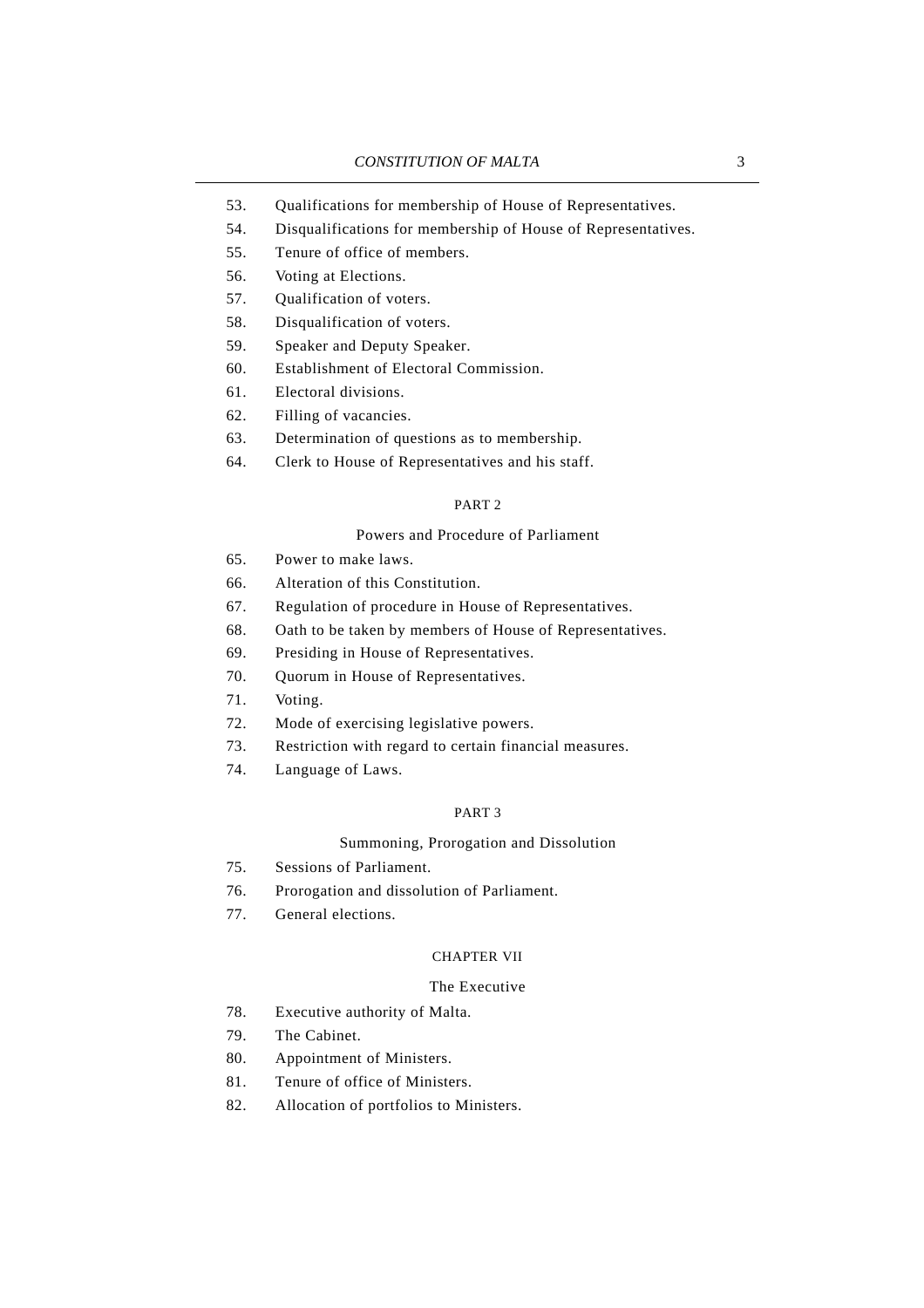- 83. Acting Prime Minister.
- 84. Temporary Ministers.
- 85. Exercise of functions of President.
- 86. Exercise of Prime Minister's functions.
- 87. President to be informed concerning matters of government.
- 88. Parliamentary Secretaries.
- 89. Oath to be taken by Ministers.
- 90. Leader of the Opposition.
- 91. Attorney General.
- 92. Permanent Secretaries and heads of government departments.
- 93. Prerogative of mercy.
- 94. Secretary to the Cabinet.

# CHAPTER VIII

#### The Judiciary

- 95. Superior Courts.
- 96. Appointment of judges.
- 97. Tenure of office of judges.
- 98. Acting Chief Justice and acting judges.
- 99. Inferior Courts.
- 100. Magistrates.
- 101. Oaths to be taken by judges and magistrates.
- 101A. Commission for the Administration of Justice.

# CHAPTER IX

### Finance

- 102. Consolidated Fund.
- 103. Authorisation of expenditure from Consolidated Fund.
- 104. Authorisation of expenditure before appropriation.
- 105. Contingencies Fund.
- 106. Public debt.
- 107. Remuneration in respect of certain offices.
- 108. Auditor General.

#### CHAPTER X

### The Public Service

- 109. Public Service Commission.
- 110. Appointment, etc. of public officers.
- 111. Principal representatives of Malta abroad.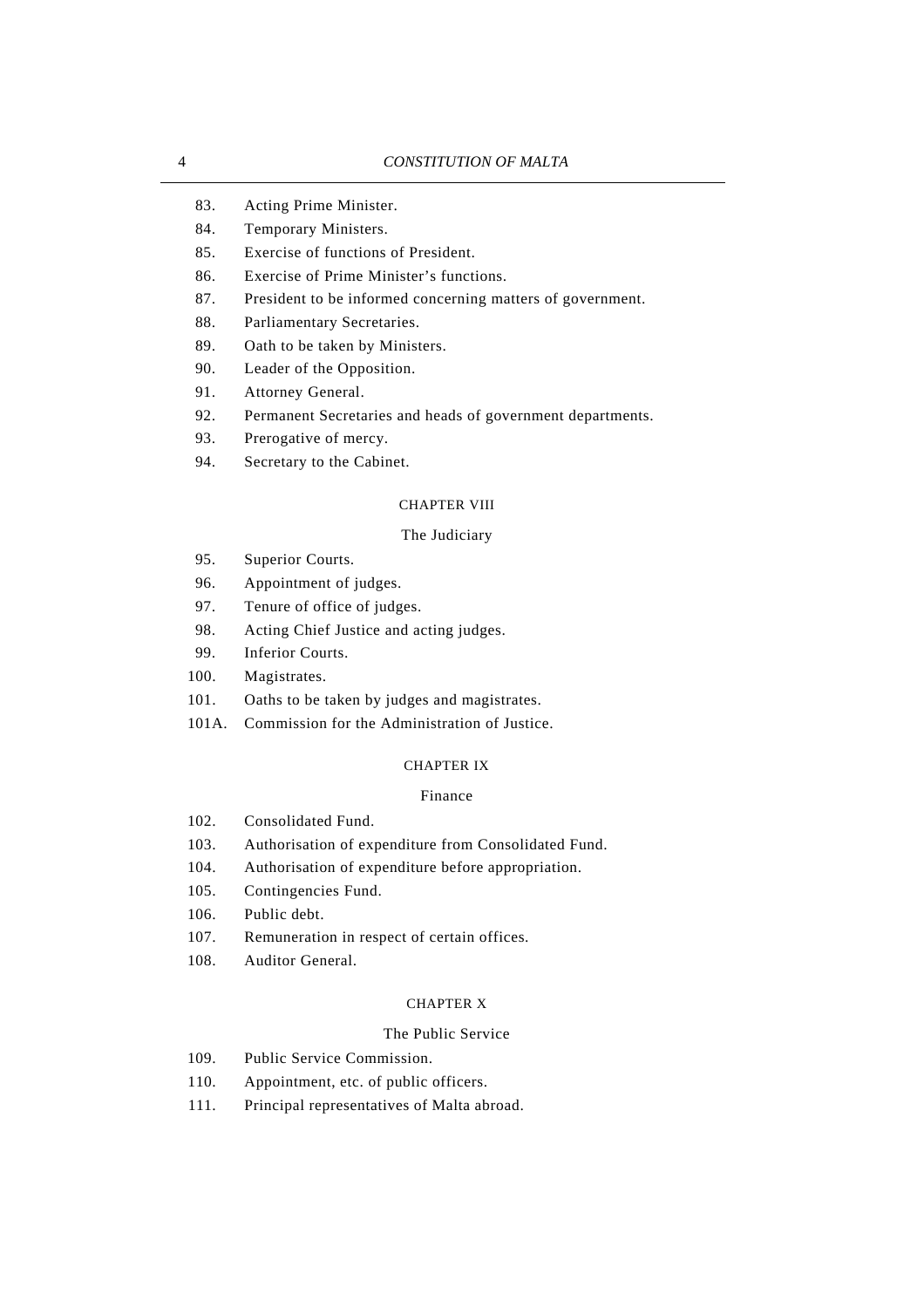- 112. Appointment on transfer in respect of certain offices.
- 113. Protection of pension rights.
- 114. Grant and withholding of pensions, etc.
- 115. Protection of Public Service Commission from legal proceedings.

# CHAPTER XI

#### Miscellaneous

- 116. Actions on validity of laws.
- 117. Prohibition of certain associations.
- 118. Broadcasting Authority.
- 119. Function of the Broadcasting Authority.
- 120. Employment Commission.
- 121. Powers and procedure of Commissions.
- 122. Resignations.
- 123. Reappointments, etc.
- 124. Interpretation.

# SCHEDULES TO THE CONSTITUTION

| FIRST SCHEDULE   |                                                 |
|------------------|-------------------------------------------------|
| SECOND SCHEDULE: | Oaths Of Office                                 |
| THIRD SCHEDULE:  | Oath of Allegiance                              |
| FOURTH SCHEDULE: | List of Commonwealth Countries other than Malta |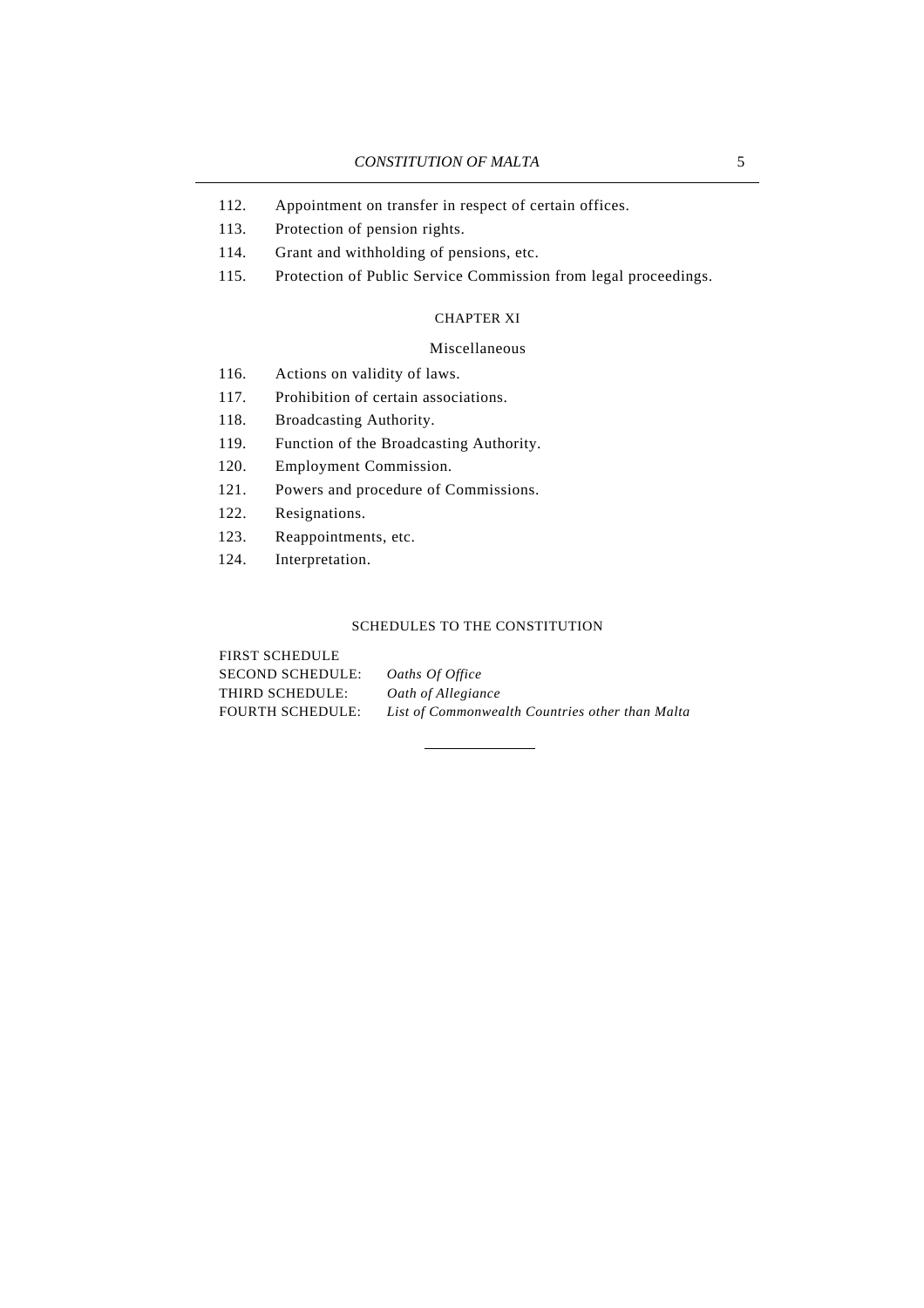## CONSTITUTION OF MALTA

*The Malta Independence Order, 1964, as amended by Acts: XLI of 1965, XXXVII of 1966, IX of 1967, XXVI of 1970, XLVII of 1972, LVII, LVIII of 1974, XXXVIII of 1976, X of 1977, XXIX of 1979, IV of 1987, XXIII of 1989; Proclamations Nos. II and VI of 1990; Acts XIX of 1991, IX of 1994; Proclamations IV of 1995 and III of 1996; Acts: XI of 1996, XVI of 1997, III of 2000 and XIII of 2001.*

21st September, 1964\*

#### CHAPTER I

#### The Republic of Malta

*Substituted by: LVIII. 1974.2.*

> **1.** (1) Malta is a democratic republic founded on work and on respect for the fundamental rights and freedoms of the individual.

> (2) The territories of Malta consist of those territories comprised in Malta immediately before the appointed day, including the territorial waters thereof, or of such territories and waters as Parliament may from time to time by law determine.

> (3) Malta is a neutral state actively pursuing peace, security and social progress among all nations by adhering to a policy of non-alignment and refusing to participate in any military alliance. Such a status will, in particular, imply that:

- (*a*) no foreign military base will be permitted on Maltese territory;
- (*b*) no military facilities in Malta will be allowed to be used by any foreign forces except at the request of the Government of Malta, and only in the following cases:
	- (i) in the exercise of the inherent right of selfdefence in the event of any armed violation of the area over which the Republic of Malta has sovereignty, or in pursuance of measures or actions decided by the Security Council of the United Nations; or
	- (ii) whenever there exists a threat to the sovereignty, independence, neutrality, unity or territorial integrity of the Republic of Malta;
- (*c*) except as aforesaid, no other facilities in Malta will be allowed to be used in such manner or extent as will amount to the presence in Malta of a concentration of foreign forces;
- (*d*) except as aforesaid, no foreign military personnel will be allowed on Maltese territory, other than military personnel performing, or assisting in the performance of, civil works or activities, and other than a reasonable number of military technical personnel assisting in the defence of the Republic of Malta;

The Republic and its territories. *Substituted by: LVIII. 1974.3. Amended by: IV. 1987.2.*

<sup>\*</sup>*See* The Malta Independence Order of the 2nd of September, 1964.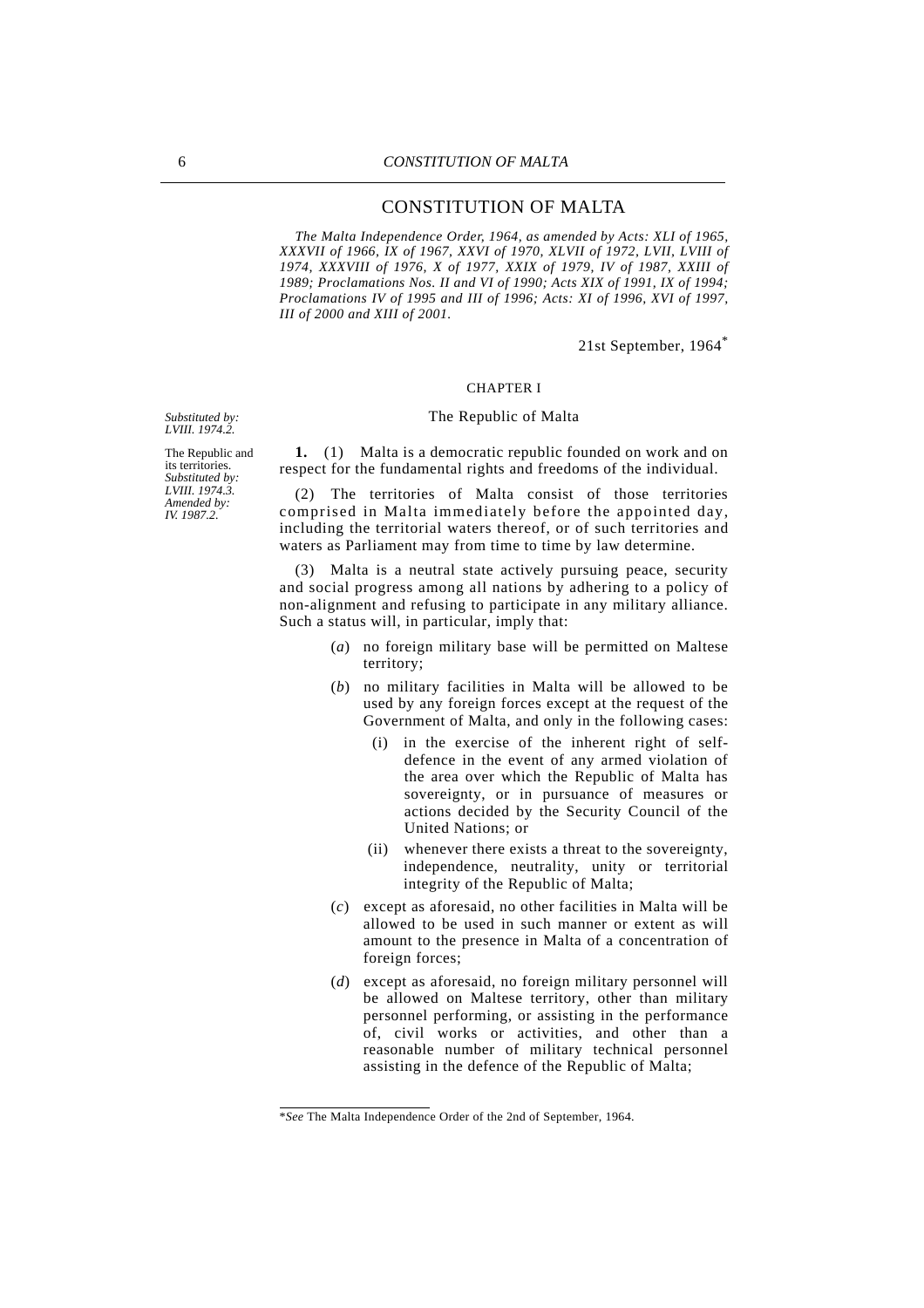(*e*) the shipyards of the Republic of Malta will be used for civil commercial purposes, but may also be used, within reasonable limits of time and quantity, for the repair of military vessels which have been put in a state of non-combat or for the construction of vessels; and in accordance with the principles of non-alignment the said shipyards will be denied to the military vessels of the two superpowers.

**2.** (1) The religion of Malta is the Roman Catholic Apostolic Religion.

(2) The authorities of the Roman Catholic Apostolic Church have the duty and the right to teach which principles are right and which are wrong.

(3) Religious teaching of the Roman Catholic Apostolic Faith shall be provided in all State schools as part of compulsory education.

**3.** (1) The National Flag of Malta consists of two equal vertical stripes, white in the hoist and red in the fly.

(2) A representation of the George Cross awarded to Malta by His Majesty King George the Sixth on the 15th April, 1942 is carried, edged with red, in the canton of the white stripe.

**4.** The National Anthem of Malta is "L-Innu Malti" opening National Anthem. with the words "Lil din l-Art helwa 1-Omm li tatna isimha".

**5.** (1) The National language of Malta is the Maltese Language. language.

(2) The Maltese and the English languages and such other language as may be prescribed by Parliament (by a law passed by not less than two-thirds of all the members of the House of Representatives) shall be the official languages of Malta and the Administration may for all official purposes use any of such languages:

Provided that any person may address the Administration in any of the official languages and the reply of the Administration thereto shall be in such language.

(3) The language of the Courts shall be the Maltese language:

Provided that Parliament may make such provision for the use of the English language in such cases and under such conditions as it may prescribe.

(4) The House of Representatives may, in regulating its own procedure, determine the language or languages that shall be used in Parliamentary proceedings and records.

**6.** Subject to the provisions of sub-articles (7) and (9) of article 47 and of article 66 of this Constitution, if any other law is inconsistent with this Constitution, this Constitution shall prevail and the other law shall, to the extent of the inconsistency, be void.

Constitution to be supreme law *Substituted by: LVII.1974.2; LVIII. 1974.69.*

National Flag*. Substituted by LVIII. 1974.5.*

Religion. *Substituted by: LVIII.1974.4.*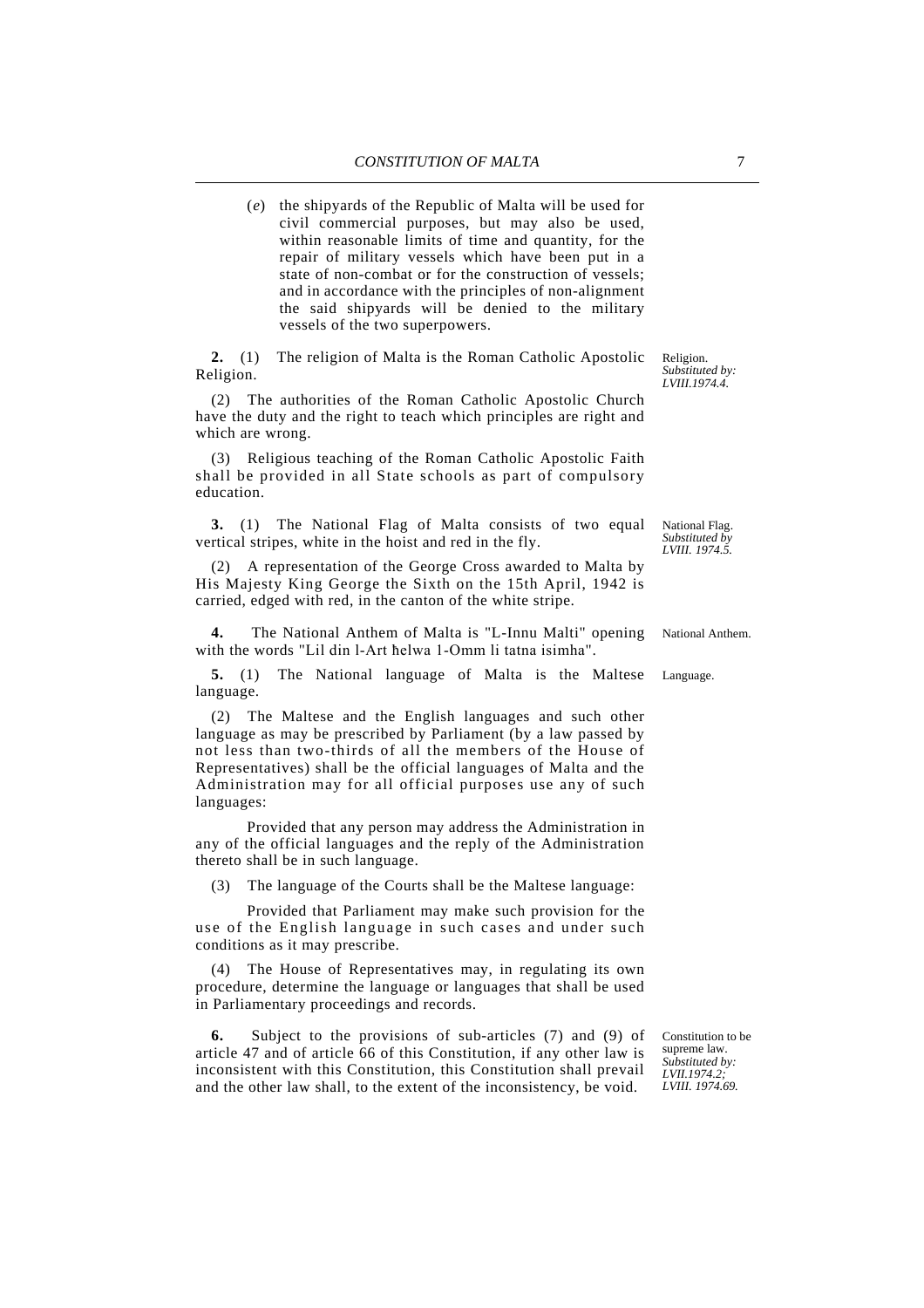#### CHAPTER II

#### Declaration of Principles

Promotion of culture, etc.

Safeguarding of landscape and historical and artistic patrimony.

Compulsory and free primary education.

Educational interests.

Right to work. **7.** The State recognises the right of all citizens to work and shall promote such conditions as will make this right effective.

> **8.** The State shall promote the development of culture and scientific and technical research.

> **9.** The State shall safeguard the landscape and the historical and artistic patrimony of the Nation.

> **10.** Primary education shall be compulsory and in State schools shall be free of charge.

> **11.** (1) Capable and deserving students, even if without financial resources, are entitled to attain the highest grades of education.

(2) The State shall give effect to this principle by means of scholarships, of contributions to the families of students and other provisions on the basis of competitive examinations.

(2) It shall provide for the professional or vocational training

Protection of work. **12.** (1) The State shall protect work.

Hours of work. **13.** (1) The maximum number of hours of work per day shall be fixed by law.

and advancement of workers.

(2) The worker is entitled to a weekly day of rest and to annual holidays with pay; he cannot renounce this right.

Equal rights of men and women. *Substituted by: XIX. 1991.2.*

**14.** The State shall promote the equal right of men and women to enjoy all economic, social, cultural, civil and political rights and for this purpose shall take appropriate measures to eliminate all forms of discrimination between the sexes by any person, organisation or enterprise; the State shall in particular aim at ensuring that women workers enjoy equal rights and the same wages for the same work as men.

**15.** The minimum age for paid labour shall be prescribed by law.

**16.** The State shall provide for safeguarding the labour of minors and assure to them the right to equal pay for equal work.

**17.** (1) Every citizen incapable of work and unprovided with the resources necessary for subsistence is entitled to maintenance and social assistance.

(2) Workers are entitled to reasonable insurance on a contributory basis for their requirements in case of accident, illness, disability, old-age and involuntary unemployment.

(3) Disabled persons and persons incapable of work are entitled to education and vocational training.

Minimum age for paid labour.

Safeguarding labour of minors.

Social assistance and insurance.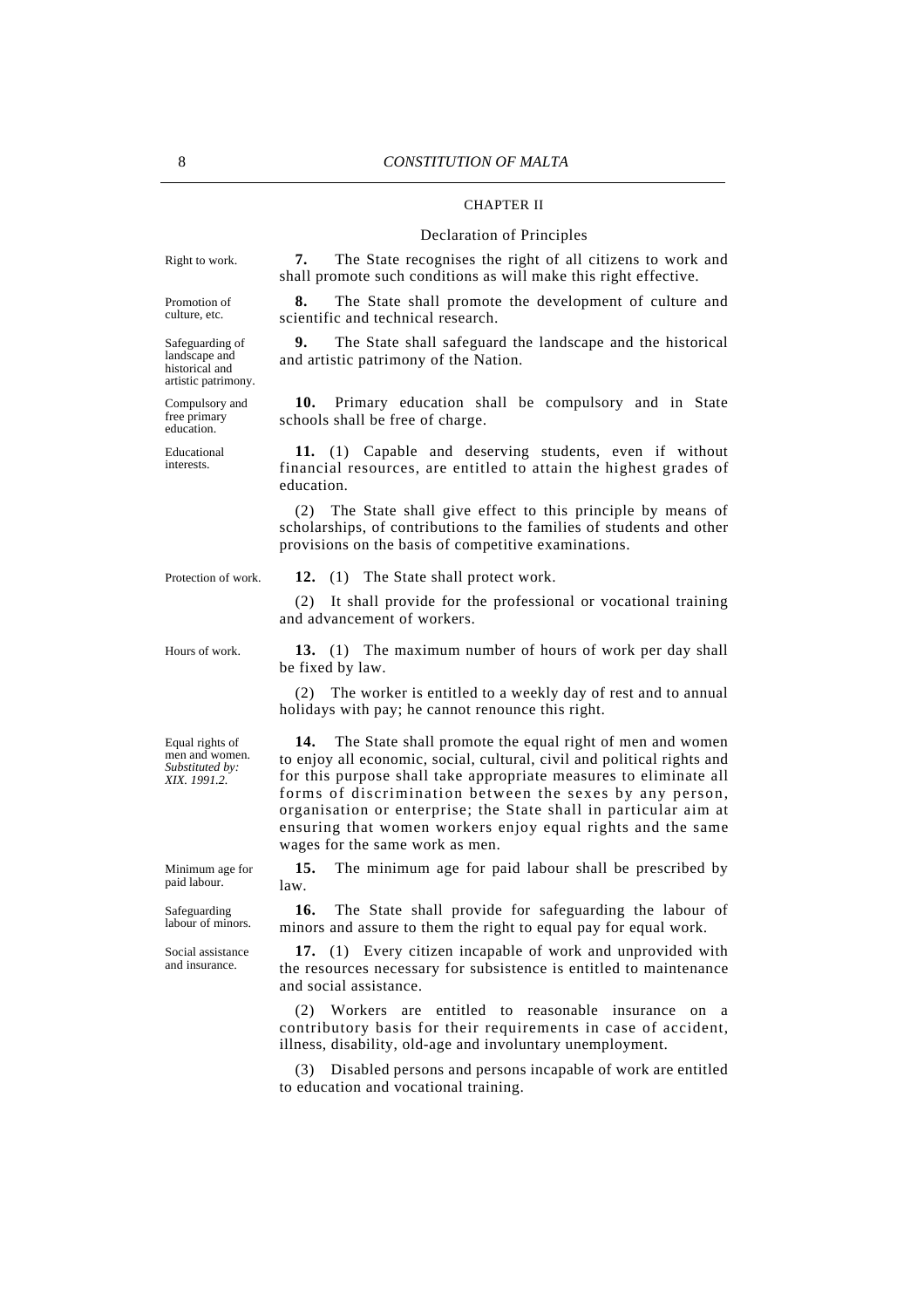**18.** The State shall encourage private economic enterprise.

**19.** The State shall provide for the protection and development of artisan trades.

**20.** The State recognises the social function of co-operatives and shall encourage their development.

**21.** The provisions of this Chapter shall not be enforceable in any court, but the principles therein contained are nevertheless fundamental to the governance of the country and it shall be the aim of the State to apply these principles in making laws.

#### CHAPTER III

#### Citizenship

**22.** (1) The acquisition, possession, renunciation and loss of Maltese citizenship shall be regulated by law.

(2) Dual or multiple citizenship is permitted in accordance with any law for the time being in force in Malta.

**23.** (1) Every person who under this Constitution or any Act of Parliament is a citizen of Malta or under any enactment for the time being in force in any country to which this article applies is a citizen of that country shall, by virtue of that citizenship, have the status of a Commonwealth citizen.

(2) Every person who is a British subject without citizenship under the British Nationality Act, 1948 or who continues to be a British subject under article 2 of that Act shall by virtue of that status have the status of a Commonwealth citizen.

The countries to which this article applies are those listed in the Fourth Schedule to this Constitution.

(4) The President may by Proclamation amend, add to, revoke or substitute the list of countries in the Fourth Schedule to this Constitution.

**24.** (1) A Commonwealth citizen who is not a citizen of Malta or a citizen of the Republic of Ireland who is not a citizen of Malta shall not be guilty of an offence against any law in force in Malta by reason of anything done or omitted in any part of the Commonwealth other than Malta or in the Republic of Ireland or in any foreign country unless -

- (*a*) the act or omission would be an offence if he were an alien; and
- (*b*) in the case of an act or omission in any part of the Commonwealth or in the Republic of Ireland, it would be an offence if the country in which the act was done or the omission made were a foreign country.
- (2) In this article -

"alien" means a person who is not a Commonwealth citizen, a

Criminal liability of Commonwealth citizens. *Renumbered and amended by: III.2000.5.*

Citizenship regulated by law. *Substituted by: III.2000.2.*

Commonwealth citizens. *Amended by: XLI. 1965.3; IX. 1967; XXIII. 1989.6. Renumbered by: III.2000.4.*

enterprise. Protection of artisan trades.

> Encouragement of co-operatives.

Encouragement of private economic

Application of the principles contained in this Chapter.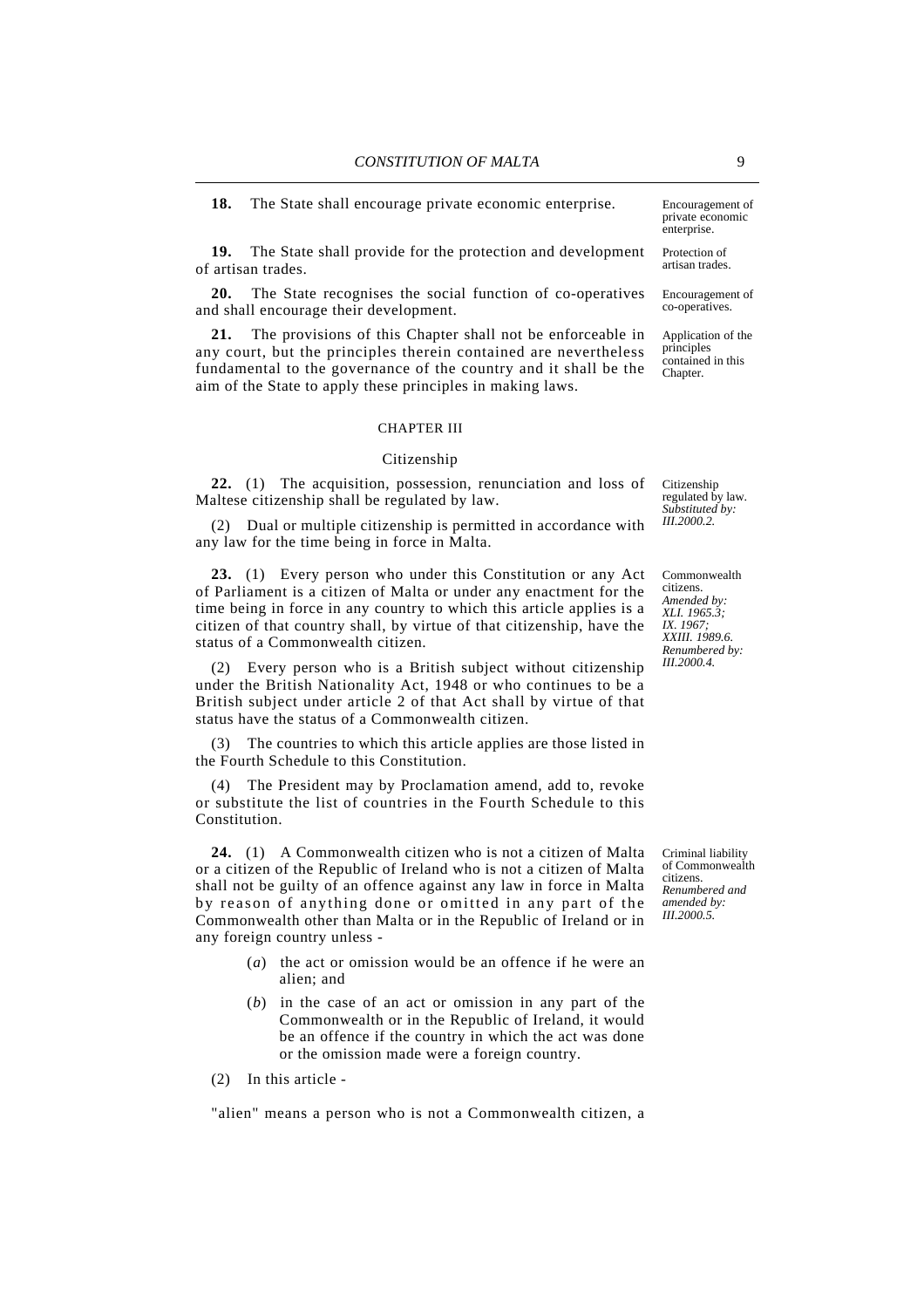British protected person or a citizen of the Republic of Ireland;

"British Protected Person" means a person who is a British protected person for the purposes of the British Nationality Act, 1948 or any other law of the United Kingdom replacing that Act;

"foreign country" means a country (other than the Republic of Ireland) that is not a part of the Commonwealth.

**25.** *Repealed by Act III of 2000.* 

Acquisition of citizenship by birth or descent by persons born on or after appointed day. *Substituted by: XXIII. 1989.3.*

Marriage to citizen of Malta. *Amended by: LVIII.1974.8. Substituted by: XXIII.1989.4.*

**26.** *Repealed by Act III of 2000.* 

Dual citizenship. *Amended by: XXXVII. 1966.2; LVIII. 1974.9; XXIII. 1989.5.*

Powers of Parliament.

Interpretation. *Amended by: LVIII.1974.10; X.1977.2; XXIII. 1989.7.*

Fundamental rights and freedoms of the individual.

**27.** *Repealed by Act III of 2000.* 

**28.** and **29.** *were renumbered by Act III of 2000.* 

**30.** *Repealed by Act III of 2000.* 

**31.** *Repealed by Act III of 2000.* 

#### CHAPTER IV

Fundamental Rights and Freedoms of the Individual

**32.** Whereas every person in Malta is entitled to the fundamental rights and freedoms of the individual, that is to say, the right, whatever his race, place of origin, political opinions, colour, creed or sex, but subject to respect for the rights and freedoms of others and for the public interest, to each and all of the following, namely -

- (*a*) life, liberty, security of the person, the enjoyment of property and the protection of the law;
- (*b*) freedom of conscience, of expression and of peaceful assembly and association; and
- (*c*) respect for his private and family life,

the subsequent provisions of this Chapter shall have effect for the purpose of affording protection to the aforesaid rights and freedoms, subject to such limitations of that protection as are contained in those provisions being limitations designed to ensure that the enjoyment of the said rights and freedoms by any individual does not prejudice the rights and freedoms of others or the public interest.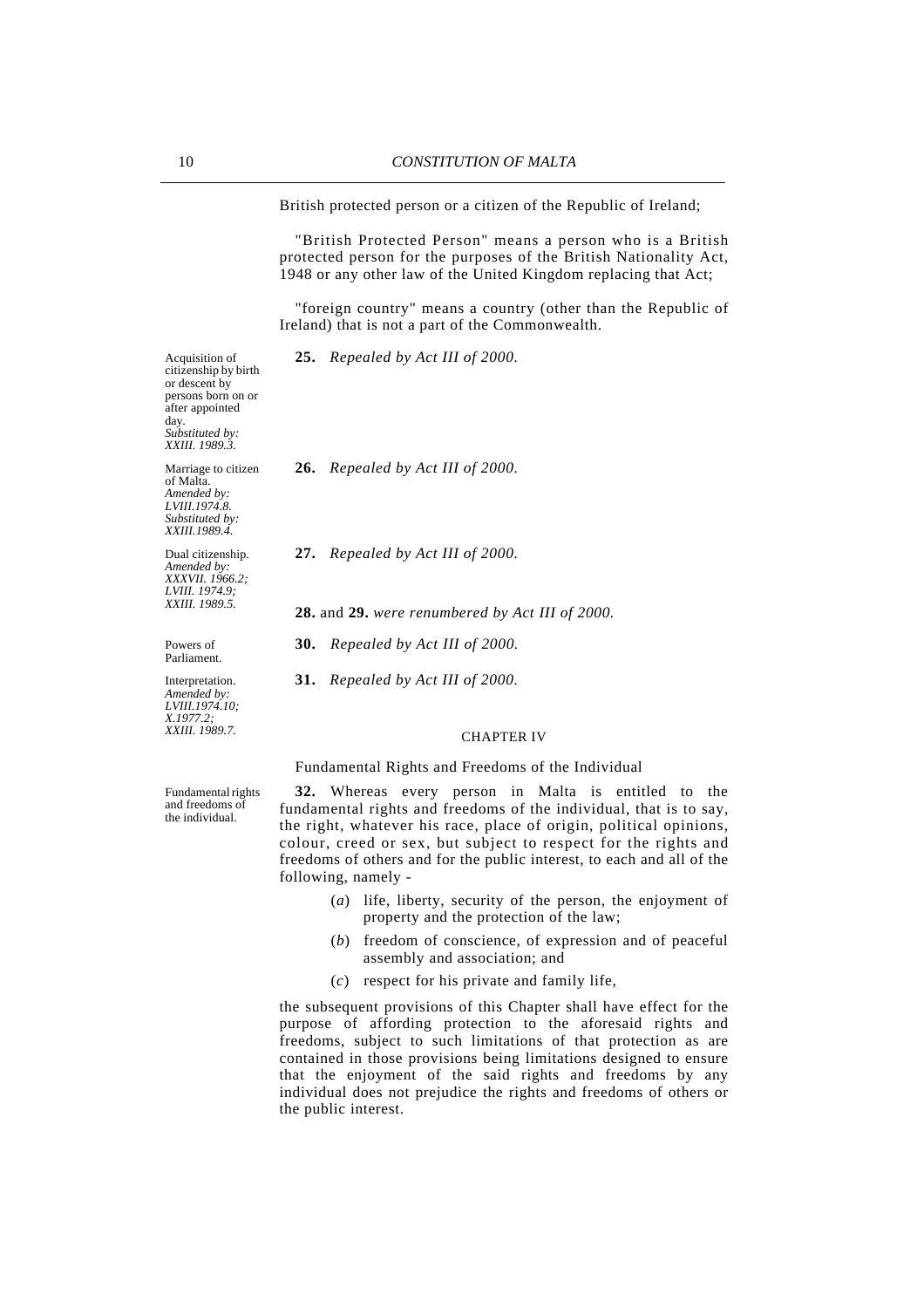**33.** (1) No person shall intentionally be deprived of his life save in execution of the sentence of a court in respect of a criminal offence under the law of Malta of which he has been convicted.

(2) Without prejudice to any liability for a contravention of any other law with respect to the use of force in such cases as are hereinafter mentioned, a person shall not be regarded as having been deprived of his life in contravention of this article if he dies as the result of the use of force to such extent as is reasonably justifiable in the circumstances of the case -

- (*a*) for the defence of any person from violence or for the defence of property;
- (*b*) in order to effect a lawful arrest or to prevent the escape of a person lawfully detained;
- (*c*) for the purpose of suppressing a riot, insurrection or mutiny; or
- (*d*) in order to prevent the commission by that person of a criminal offence,

or if he dies as the result of a lawful act of war.

**34.** (1) No person shall be deprived of his personal liberty save as may be authorised by law in the following cases, that is to say -

- Protection from arbitrary arrest or detention.
- (*a*) in consequence of his unfitness to plead to a criminal charge;
- (*b*) in execution of the sentence or order of a court, whether in Malta or elsewhere, in respect of a criminal offence of which he has been convicted;
- (*c*) in execution of the order of a court punishing him for contempt of that court or of another court or tribunal or in execution of the order of the House of Representatives punishing him for contempt of itself or of its members or for breach of privilege;
- (*d*) in execution of the order of a court made to secure the fulfilment of any obligation imposed on him by law;
- (*e*) for the purpose of bringing him before a court in execution of the order of a court or before the House of Representatives in execution of the order of that House;
- (*f*) upon reasonable suspicion of his having committed, or being about to commit, a criminal offence;
- (*g*) in the case of a person who has not attained the age of eighteen years, for the purpose of is education or welfare;
- (*h*) for the purpose of preventing the spread of an infectious or contagious disease;
- (*i*) in the case of a person who is, or is reasonably suspected to be, of unsound mind, addicted to drugs or alcohol, or a vagrant, for the purpose of his care or treatment or the protection of the community; or

Protection of right to life.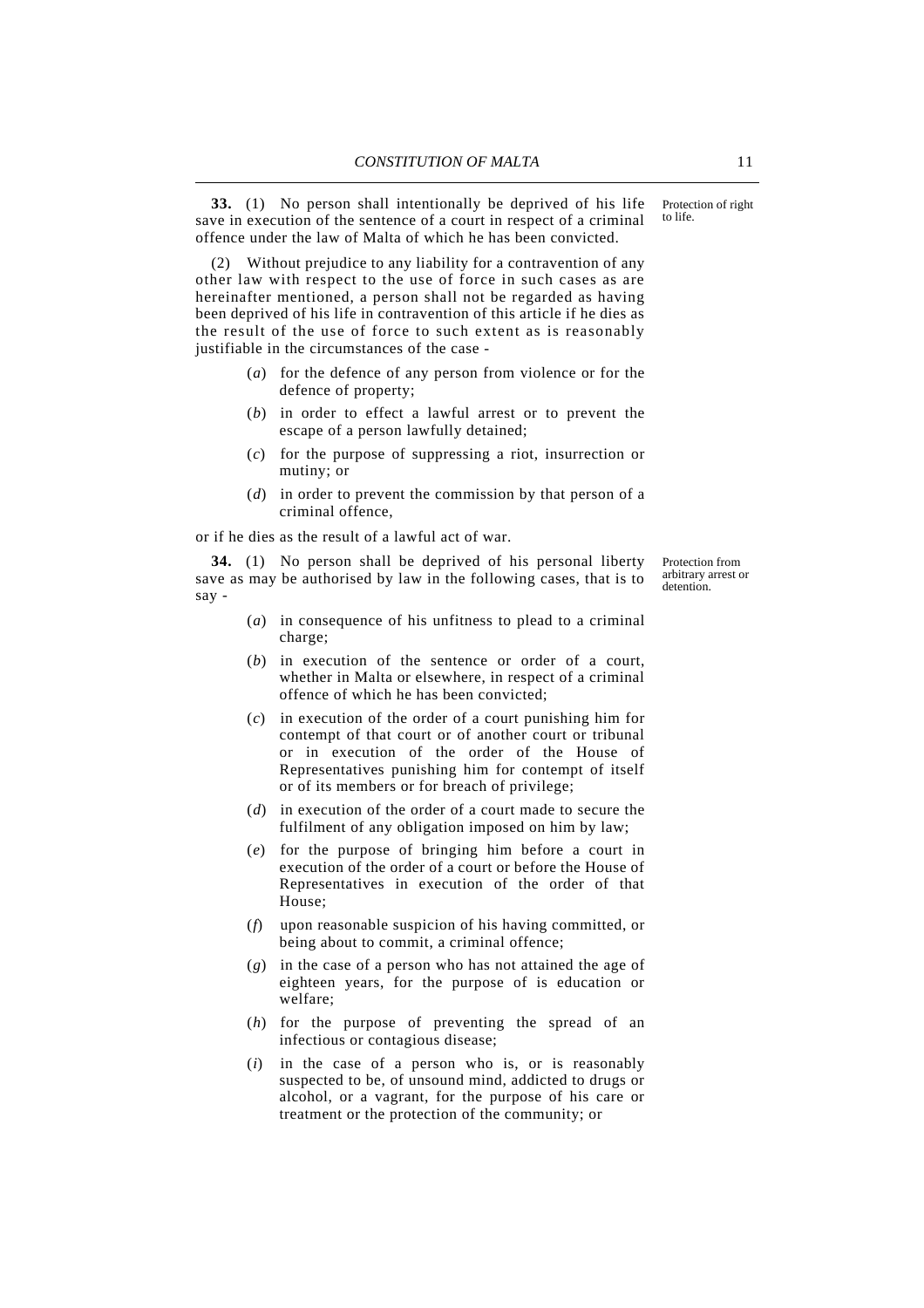(*j*) for the purpose of preventing the unlawful entry of that person into Malta, or for the purpose of effecting the expulsion, extradition or other lawful removal of that person from Malta or the taking of proceedings relating thereto or for the purpose of restraining that person while he is being conveyed through Malta in the course of his extradition or removal as a convicted prisoner from one country to another.

(2) Any person who is arrested or detained shall be informed at the time of his arrest or detention, in a language that he understands, of the reasons for his arrest or detention:

Provided that if an interpreter is necessary and is not readily available or if it is otherwise impracticable to comply with the provisions of this sub-article at the time of the person's arrest or detention, such provisions shall be complied with as soon as practicable.

- (3) Any person who is arrested or detained
	- (*a*) for the purpose of bringing him before a court in execution of the order of a court; or
	- (*b*) upon reasonable suspicion of his having committed, or being about to commit, a criminal offence,

and who is not released, shall be brought not later than forty-eight hours before a court; and if any person arrested or detained in such a case as is mentioned in paragraph (*b*) of this sub-article is not tried within a reasonable time, then, without prejudice to any further proceedings which may be brought against him, he shall be released either unconditionally or upon reasonable conditions, including in particular such conditions as are reasonably necessary to ensure that he appears at a later date for trial or for proceedings preliminary to trial.

(4) Any person who is unlawfully arrested or detained by any other person shall be entitled to compensation therefor from that person.

(5) Nothing contained in or done under the authority of any law shall be held to be inconsistent with or in contravention of this article to the extent that the law in question authorises the taking during such a period of public emergency as is referred to in paragraph (*a*) or (*c*) of sub-article (2) of article 47 of this Constitution of measures that are reasonably justifiable for the purpose of dealing with the situation that exists during that period of public emergency.

(6) If any person who is lawfully detained by virtue only of such a law as is referred to in the last foregoing sub-article so requests at any time during the period of that detention not earlier than six months after he last made such a request during that period, his case shall be reviewed by an independent and impartial tribunal established by law and composed of a person or persons each of whom holds or has held judicial office or is qualified to be appointed to such office in Malta.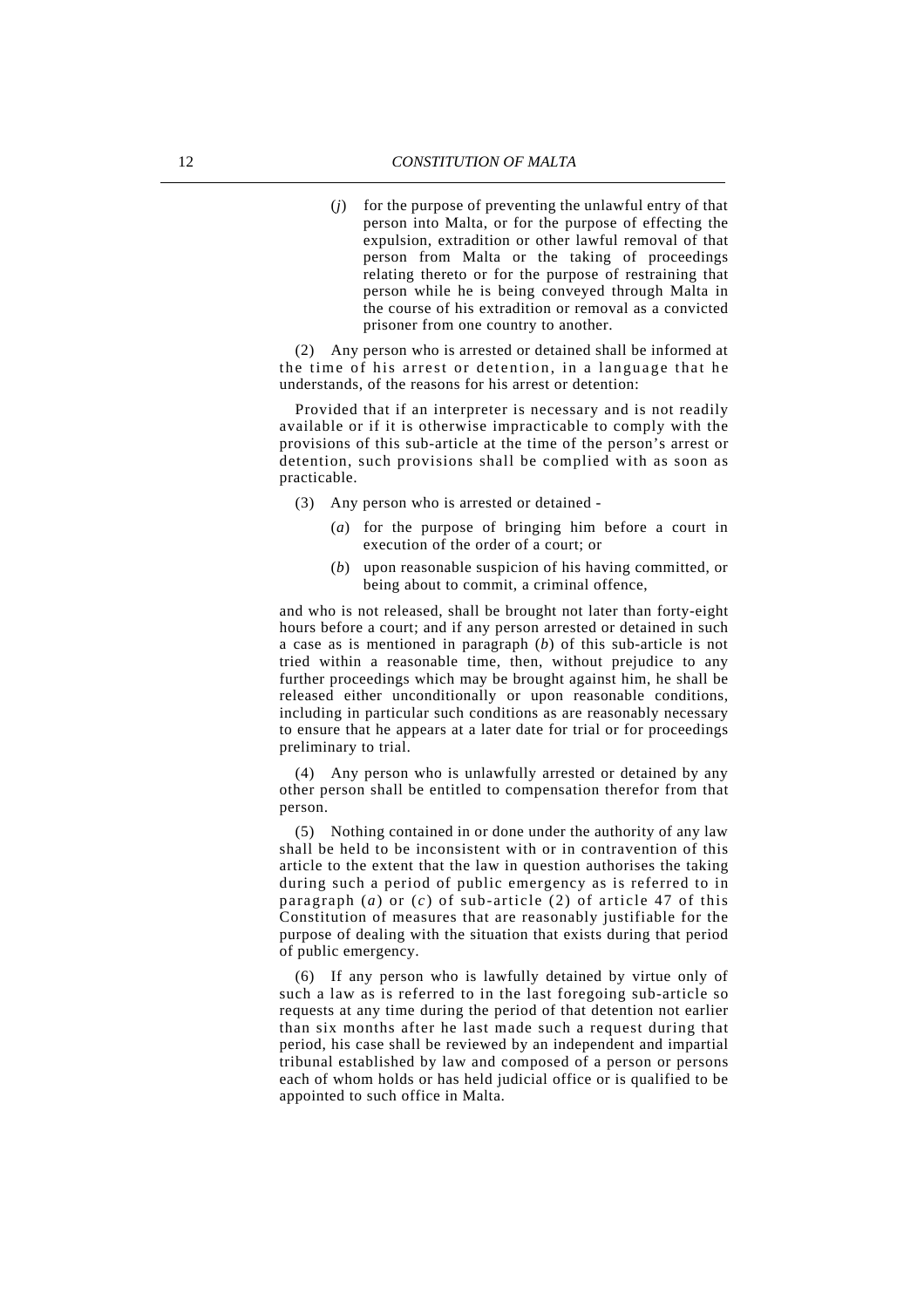(7) On any review by a tribunal in pursuance of the last foregoing sub-article of the case of any detained person, the tribunal may make recommendations concerning the necessity or expediency of continuing his detention to the authority by whom it was ordered, but, unless it is otherwise provided by law, that authority shall not be obliged to act in accordance with any such recommendations.

**35.** (1) No person shall be required to perform forced labour.

(2) For the purposes of this article, the expression "forced labour" does not include -

- (*a*) any labour required in consequence of the sentence or order of a court;
- (*b*) labour required of any person while he is lawfully detained by sentence or order of a court that, though not required in consequence of such sentence or order, is reasonably necessary in the interests of hygiene or for the maintenance of the place at which he is detained or, if he is detained for the purpose of his care, treatment, education or welfare, is reasonably required for that purpose;
- (*c*) any labour required of a member of a disciplined force in pursuance of his duties as such or, in the case of a person who has conscientious objections to service as a member of a naval, military or air force, any labour that that person is required by law to perform in place of such service;
- (*d*) any labour required during a period of public emergency or in the event of any other emergency or calamity that threatens the life or well-being of the community.

**36.** (1) No person shall be subjected to inhuman or degrading punishment or treatment.

(2) Nothing contained in or done under the authority of any law shall be held to be inconsistent with or in contravention of this article to the extent that the law in question authorises the infliction of any description of punishment which was lawful in Malta immediately before the appointed day.

(3) (*a*) No law shall provide for the imposition of collective punishments.

(*b*) Nothing in this sub-article shall preclude the imposition of collective punishments upon the members of a disciplined force in accordance with the law regulating the discipline of that force.

**37.** (1) No property of any description shall be compulsorily taken possession of, and no interest in or right over property of any description shall be compulsorily acquired, except where provision is made by a law applicable to that taking of possession or acquisition -

Protection from deprivation of property without compensation. *Amended by: LVIII.1974.11.*

Protection from inhuman treatment.

Protection from forced labour.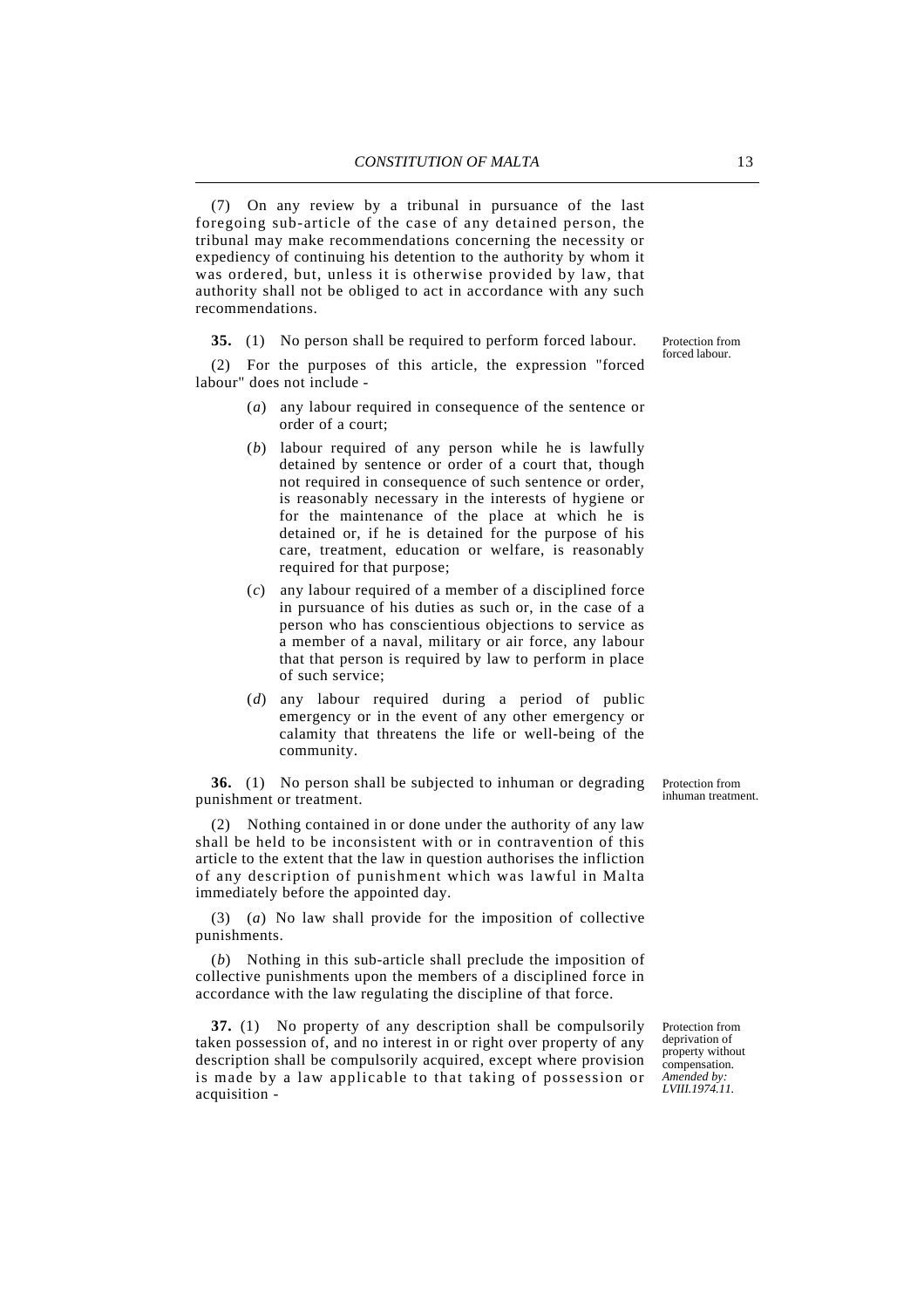- (*a*) for the payment of adequate compensation;
- (*b*) securing to any person claiming such compensation a right of access to an independent and impartial court or tribunal established by law for the purpose of determining his interest in or right over the property and the amount of any compensation to which he may be entitled, and for the purpose of obtaining payment of that compensation; and
- (*c*) securing to any party to proceedings in that court or tribunal relating to such a claim a right of appeal from its determination to the Court of Appeal in Malta:

Provided that in special cases Parliament may, if it deems it appropriate so to act in the national interest, by law establish the criteria which are to be followed, including the factors and other circumstances to be taken into account, in the determination of the compensation payable in respect of property compulsorily taken possession of or acquired; and in any such case the compensation shall be determined and shall be payable accordingly.

(2) Nothing in this article shall be construed as affecting the making or operation of any law so far as it provides for the taking of possession or acquisition of property -

- (*a*) in satisfaction of any tax, rate or due;
- (*b*) by way of penalty for, or as a consequence of, breach of the law, whether under civil process or after conviction of a criminal offence;
- (*c*) upon the attempted removal of the property out of or into Malta in contravention of any law;
- (*d*) by way of the taking of a sample for the purposes of any law;
- (*e*) where the property consists of an animal upon its being found trespassing or straying;
- (*f*) as an incident of a lease, tenancy, licence, privilege or hypothec, mortgage, charge, bill of sale, pledge or other contract;
- (*g*) by way of the vesting or administration of property on behalf and for the benefit of the person entitled to the beneficial interest therein, trust property, enemy property or the property of persons adjudged bankrupt or otherwise declared bankrupt or insolvent, persons of unsound mind, deceased persons, or bodies corporate or unincorporate in the course of being wound up or liquidated;
- (*h*) in the execution of judgments or orders of courts;
- (*i*) by reason of its being in a dangerous state or injurious to the health of human beings, animals or plants;
- (*j*) in consequence of any law with respect to the limitation of actions, acquisitive prescription, derelict land, treasure trove, mortmain or the rights of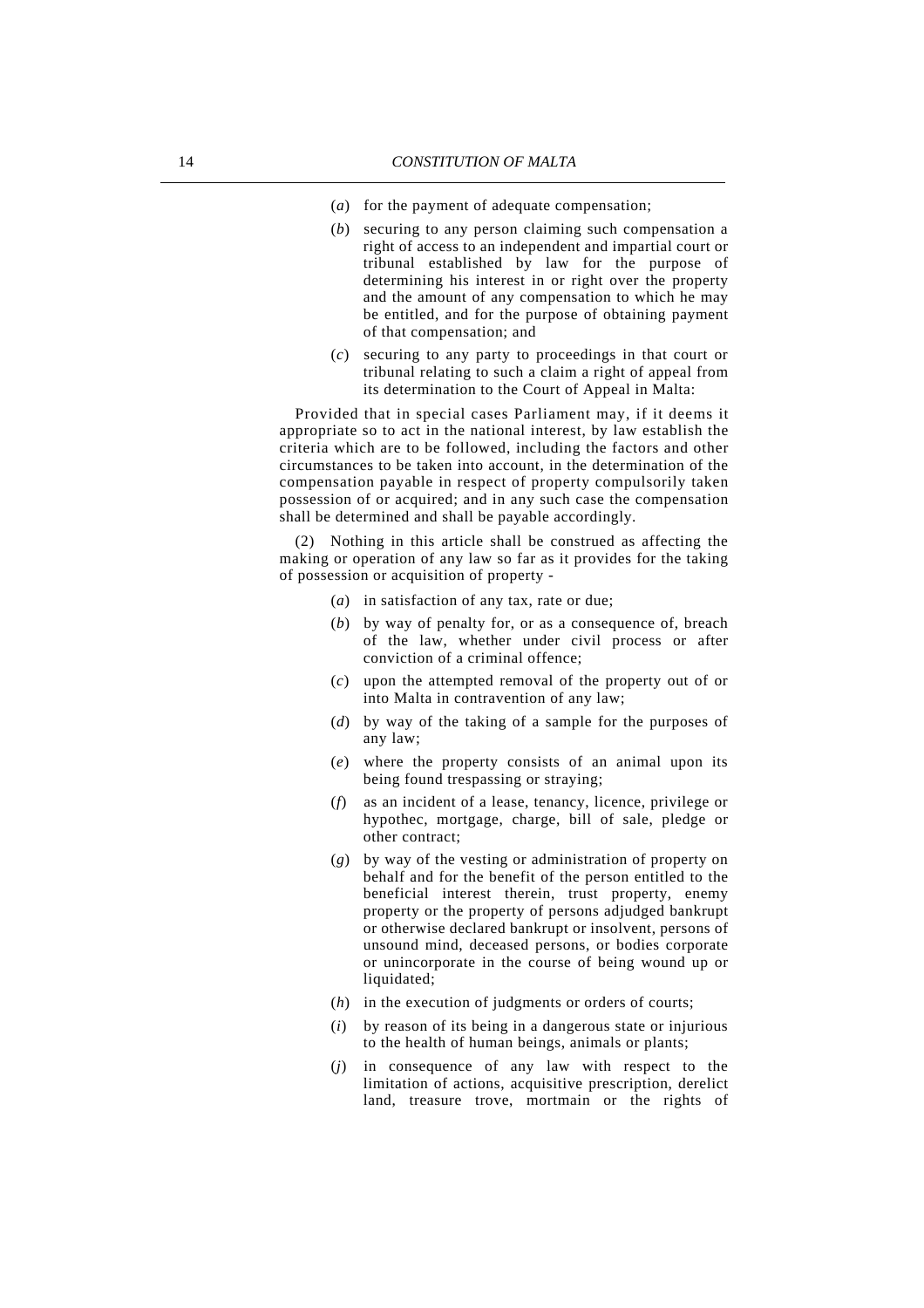succession competent to the Government of Malta; or

- (*k*) for so long only as may be necessary for the purposes of any examination, investigation, trial or inquiry or, in the case of land, the carrying out thereon -
	- (i) of work of soil conservation or the conservation of other natural resources of any description or of war damage reconstruction; or
	- (ii) of agricultural development or improvement which the owner or occupier of the land has been required and has without reasonable and lawful excuse refused or failed to carry out.

(3) Nothing in this article shall be construed as affecting the making or operation of any law so far as it provides for vesting in the Government of Malta the ownership of any underground minerals, water or antiquities.

(4) Nothing in this article shall be construed as affecting the making or operation of any law for the compulsory taking of possession in the public interest of any property, or the compulsory acquisition in the public interest of any interest in or right over property, where that property, interest or right is held by a body corporate which is established for public purposes by any law and in which no monies have been invested other than monies provided by any legislature in Malta.

**38.** (1) Except with his own consent or by way of parental discipline, no person shall be subjected to the search of his person or his property or the entry by others on his premises.

Protection for privacy of home or other property.

(2) Nothing contained in or done under the authority of any law shall be held to be inconsistent with or in contravention of this article to the extent that the law in question makes provision -

- (*a*) that is reasonably required in the interest of defence, public safety, public order, public morality or decency, public health, town and country planning, the development and utilisation of mineral resources, or the development and utilisation of any property in such a manner as to promote the public benefit;
- (*b*) that is reasonably required for the purpose of promoting the rights or freedoms of other persons;
- (*c*) that authorises a department of the Government of Malta, or a local government authority, or a body corporate established by law for a public purpose, to enter on the premises of any person in order to inspect those premises or anything thereon for the purpose of any tax, rate or due or in order to carry out work connected with any property or installation which is lawfully on those premises and which belongs to that Government, that authority, or that body corporate, as the case may be; or
- (*d*) that authorises, for the purpose of enforcing a judgment or order of a court, the search of any person or property by order of a court or entry upon any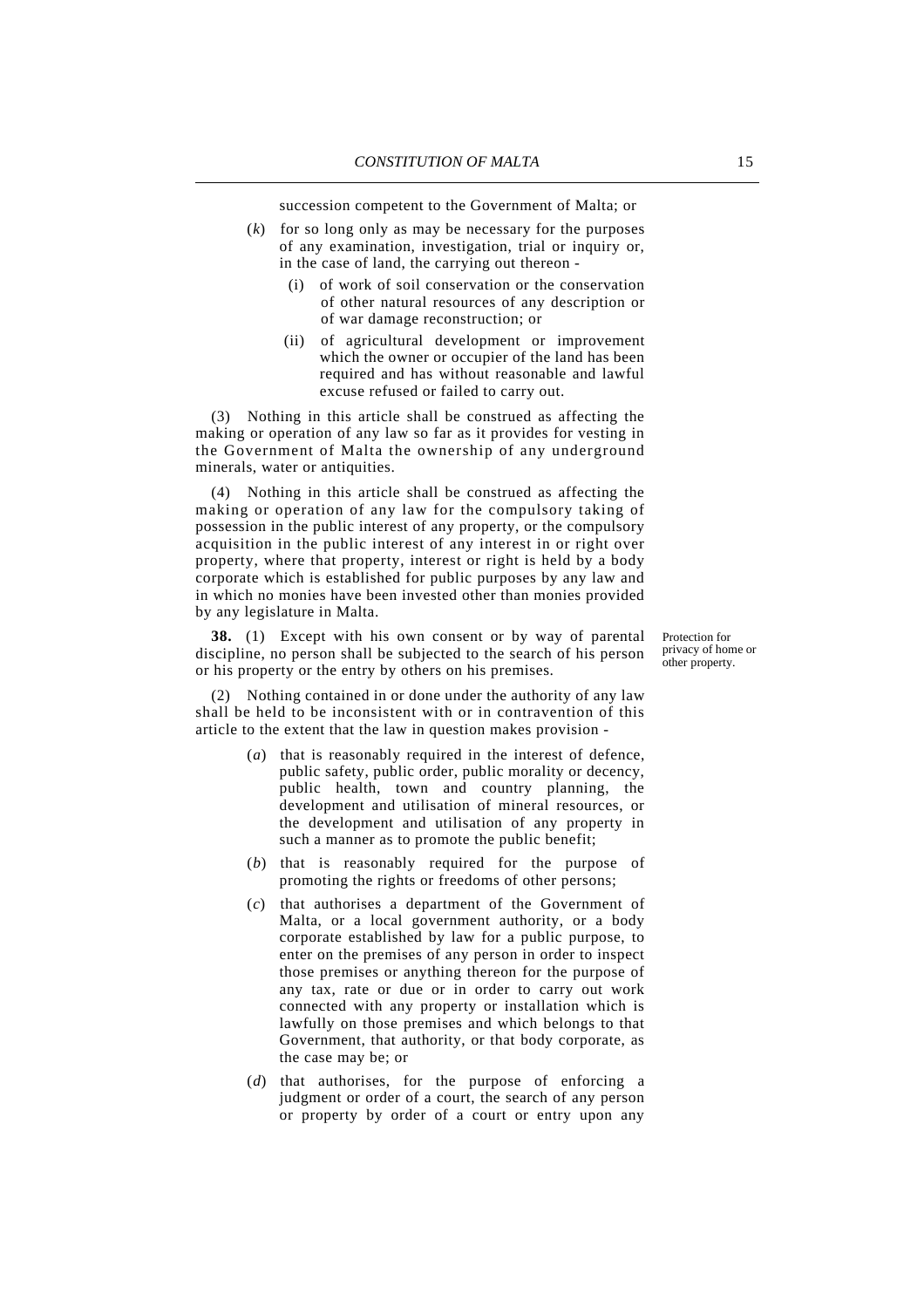premises by such order, or that is necessary for the purpose of preventing or detecting criminal offences,

and except so far as that provision or, as the case may be, the thing done under the authority thereof is shown not to be reasonably justifiable in a democratic society.

Provisions to secure protection of law.

**39.** (1) Whenever any person is charged with a criminal offence he shall, unless the charge is withdrawn, be afforded a fair hearing within a reasonable time by an independent and impartial court established by law.

(2) Any court or other adjudicating authority prescribed by law for the determination of the existence or the extent of civil rights or obligations shall be independent and impartial; and where proceedings for such a determination are instituted by any person before such a court or other adjudicating authority, the case shall be given a fair hearing within a reasonable time.

(3) Except with the agreement of all the parties thereto, all proceedings of every court and proceedings relating to the determination of the existence or the extent of a person's civil rights or obligations before any other adjudicating authority, including the announcement of the decision of the court or other authority, shall be held in public.

(4) Nothing in sub-article (3) of this article shall prevent any court or any authority such as is mentioned in that sub-article from excluding from the proceedings persons other than the parties thereto and their legal representatives -

- (*a*) in proceedings before a court of voluntary jurisdiction and other proceedings which, in the practice of the Courts in Malta are, or are of the same nature as those which are, disposed of in chambers;
- (*b*) in proceedings under any law relating to income tax; or
- (*c*) to such extent as the court or other authority
	- (i) may consider necessary or expedient in circumstances where publicity would prejudice the interests of justice; or
	- (ii) may be empowered or required by law to do so in the interests of defence, public safety, public order, public morality or decency, the welfare of persons under the age of eighteen years or the protection of the private lives of persons concerned in the proceedings.

(5) Every person who is charged with a criminal offence shall be presumed to be innocent until he is proved or has pleaded guilty:

Provided that nothing contained in or done under the authority of any law shall be held to be inconsistent with or in contravention of this sub-article to the extent that the law in question imposes upon any person charged as aforesaid the burden of proving particular facts.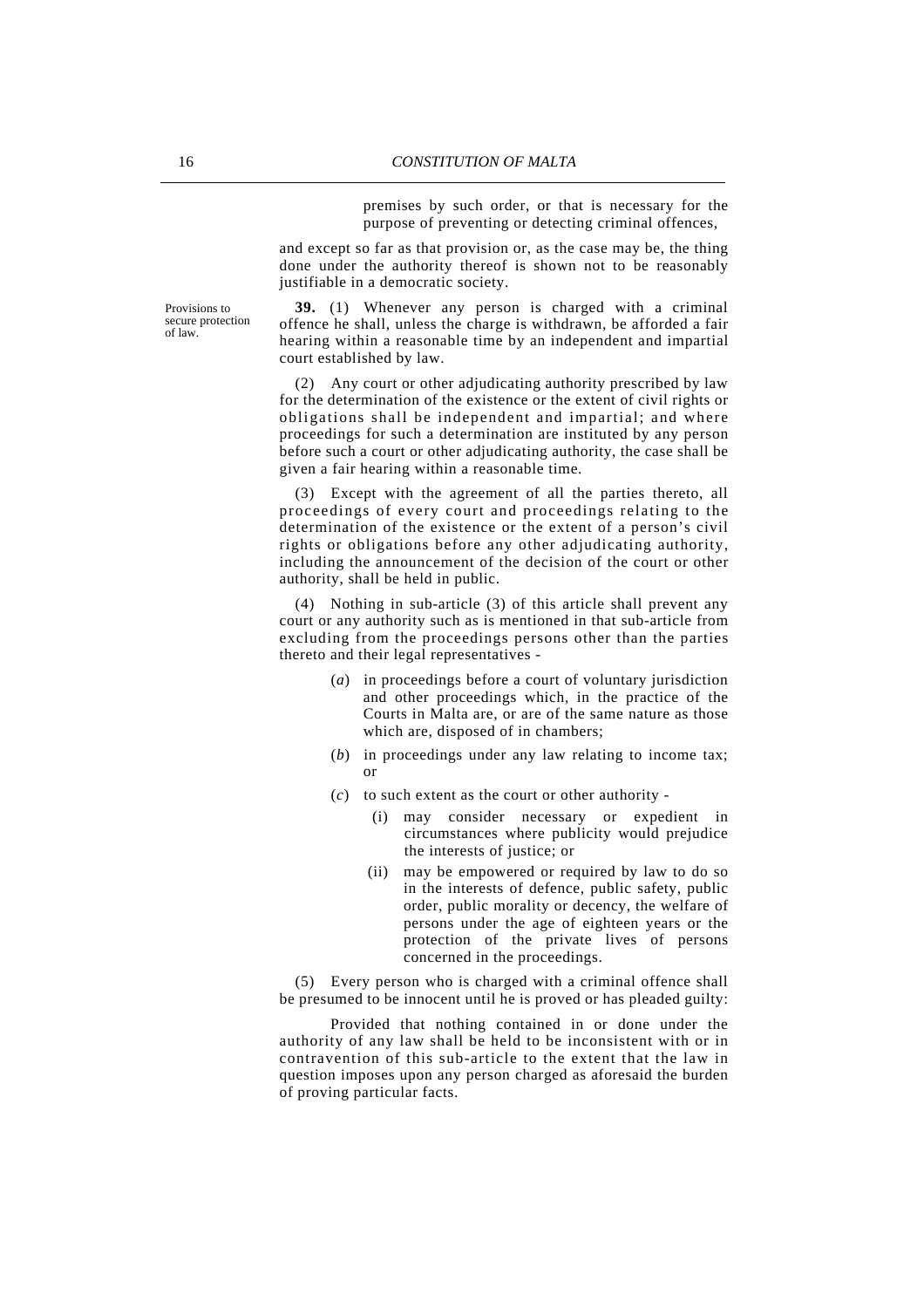- (6) Every person who is charged with a criminal offence
	- (*a*) shall be informed in writing, in a language which he understands and in detail, of the nature of the offence charged;
	- (*b*) shall be given adequate time and facilities for the preparation of his defence;
	- (*c*) shall be permitted to defend himself in person or by a legal representative and a person who cannot afford to pay for such legal representation as is reasonably required by the circumstances of his case shall be entitled to have such representation at the public expense;
	- (*d*) shall be afforded facilities to examine in person or by his legal representative the witnesses called by the prosecution before any court and to obtain the attendance of witnesses subject to the payment of their reasonable expenses, and carry out the examination of witnesses to testify on his behalf before the court on the same conditions as those applying to witnesses called by the prosecution; and
	- (*e*) shall be permitted to have without payment the assistance of an interpreter if he cannot understand the language used at the trial of the charge,

and except with his own consent the trial shall not take place in his absence unless he so conducts himself as to render the continuance of the proceedings in his presence impracticable and the court has ordered him to be removed and the trial to proceed in his absence.

(7) When a person is tried for any criminal offence, the accused person or any person authorised by him in that behalf shall, if he so requires and subject to payment of such reasonable fee as may be prescribed by law, be given within a reasonable time after judgment a copy for the use of the accused person of any record of the proceedings made by or on behalf of the court.

(8) No person shall be held to be guilty of a criminal offence on account of any act or omission that did not, at the time it took place, constitute such an offence, and no penalty shall be imposed for any criminal offence which is severer in degree or description than the maximum penalty which might have been imposed for that offence at the time when it was committed.

(9) No person who shows that he has been tried by any competent court for a criminal offence and either convicted or acquitted shall again be tried for that offence or for any other criminal offence of which he could have been convicted at the trial for that offence save upon the order of a superior court made in the course of appeal or review proceedings relating to the conviction or acquittal; and no person shall be tried for a criminal offence if he shows that he has been pardoned for that offence:

Provided that nothing in any law shall be held to be inconsistent with or in contravention of this sub-article by reason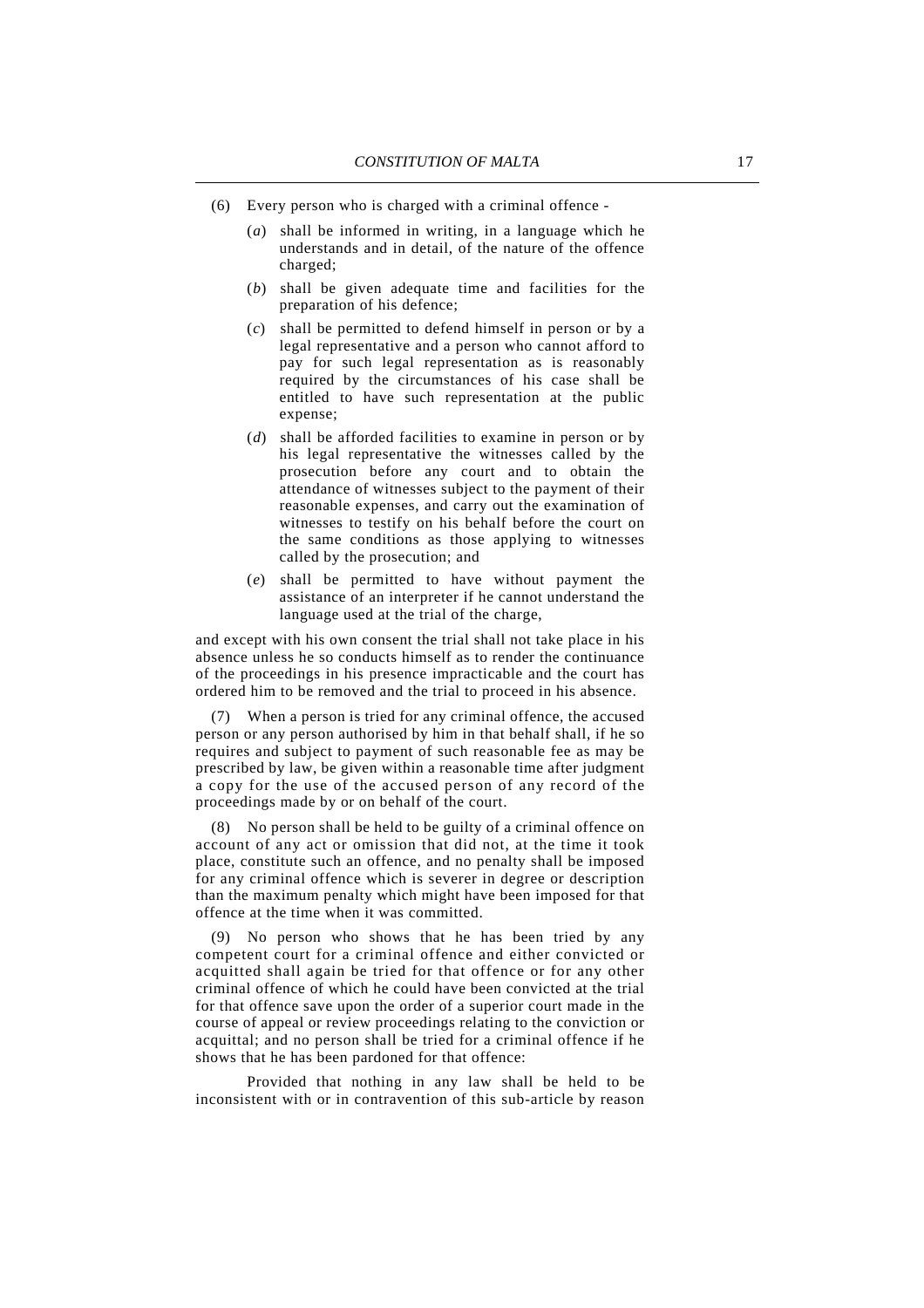only that it authorises any court to try a member of a disciplined force for a criminal offence notwithstanding any trial and conviction or acquittal of that member under the disciplinary law of that force, so however that any court so trying such a member and convicting him shall in sentencing him to any punishment take into account any punishment awarded him under that disciplinary law.

(10) No person who is tried for a criminal offence shall be compelled to give evidence at his trial.

(11) In this article "legal representative" means a person entitled to practise in Malta as an advocate or, except in relation to proceedings before a court where a legal procurator has no right of audience, a legal procurator.

**40.** (1) All persons in Malta shall have full freedom of conscience and enjoy the free exercise of their respective mode of religious worship.

(2) No person shall be required to receive instruction in religion or to show knowledge or proficiency in religion if, in the case of a person who has not attained the age of sixteen years, objection to such requirement is made by the person who according to law has authority over him and, in any other case, if the person so required objects thereto:

Provided that no such requirement shall be held to be inconsistent with or in contravention of this article to the extent that the knowledge of, or the proficiency or instruction in, religion is required for the teaching of such religion, or for admission to the priesthood or to a religious order, or for other religious purposes, and except so far as that requirement is shown not to be reasonably justifiable in a democratic society.

(3) Nothing contained in or done under the authority of any law shall be held to be inconsistent with or in contravention of subarticle (1), to the extent that the law in question makes provision that is reasonably required in the interests of public safety, public order, public morality or decency, public health, or the protection of the rights and freedoms of others, and except so far as that provision or, as the case may be, the thing done under the authority thereof, is shown not to be reasonably justifiable in a democratic society.

**41.** (1) Except with his own consent or by way of parental discipline, no person shall be hindered in the enjoyment of his freedom of expression, including freedom to hold opinions without interference, freedom to receive ideas and information without interference, freedom to communicate ideas and information without interference (whether the communication be to the public generally or to any person or class of persons) and freedom from interference with his correspondence.

(2) Nothing contained in or done under the authority of any law shall be held to be inconsistent with or in contravention of subarticle (1) of this article to the extent that the law in question makes provision -

Protection of freedom of conscience and worship. *Amended by: LVIII. 1974.12.*

Protection of freedom of expression.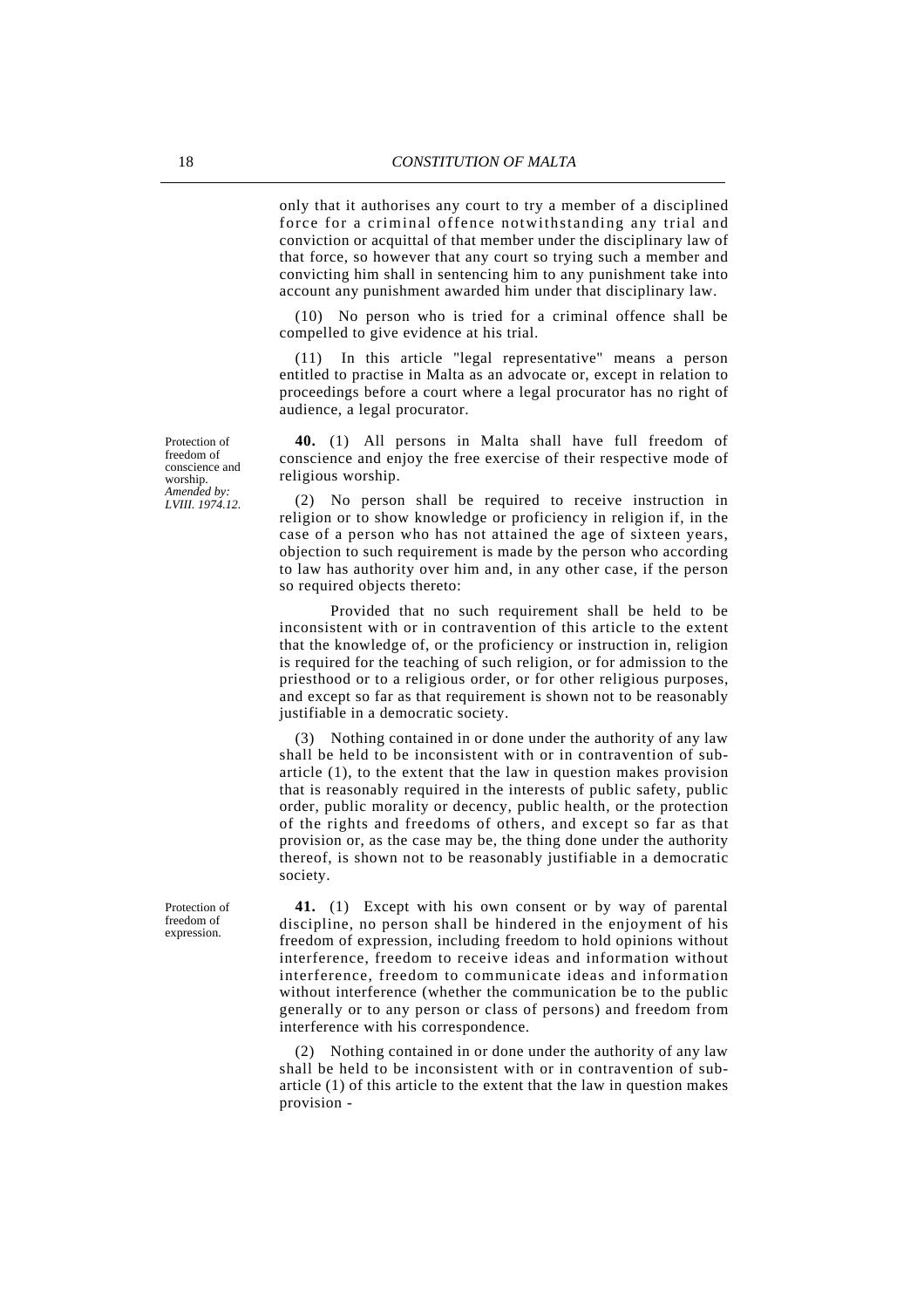- (*a*) that is reasonably required
	- (i) in the interests of defence, public safety, public order, public morality or decency, or public health; or
	- (ii) for the purpose of protecting the reputations, rights and freedoms of other persons, or the private lives of persons concerned in legal proceedings, preventing the disclosure of information received in confidence, maintaining the authority and independence of the courts, protecting the privileges of Parliament, or regulating telephony, telegraphy, posts, wireless broadcasting, television or other means of communication, public exhibitions or public entertainments; or
- (*b*) that imposes restrictions upon public officers,

and except so far as that provision or, as the case may be, the thing done under the authority thereof is shown not to be reasonably justifiable in a democratic society.

(3) Anyone who is resident in Malta may edit or print a newspaper or journal published daily or periodically:

Provided that provision may be made by law -

- (*a*) prohibiting or restricting the editing or printing of any such newspaper or journal by persons under twentyone years of age; and
- (*b*) requiring any person who is the editor or printer of any such newspaper or journal to inform the prescribed authority to that effect and of his age and to keep the prescribed authority informed of his place of residence.

(4) Where the police seize any edition of a newspaper as being the means whereby a criminal offence has been committed they shall within twenty-four hours of the seizure bring the seizure to the notice of the competent court and if the court is not satisfied that there is a *prima facie* case of such offence, that edition shall be returned to the person from whom it was seized.

(5) No person shall be deprived of his citizenship under any provisions made under article 30(1) (*b*) of this Constitution or of his juridical capacity by reason only of his political opinions.

**42.** (1) Except with his own consent or by way of parental discipline no person shall be hindered in the enjoyment of his freedom of peaceful assembly and association, that is to say, his right peacefully to assemble freely and associate with other persons and in particular to form or belong to trade or other unions or associations for the protection of his interests.

Protection of freedom of assembly and association. *Amended by: LVIII.1974.13.*

(2) Nothing contained in or done under the authority of any law shall be held to be inconsistent with or in contravention of this article to the extent that the law in question makes provision -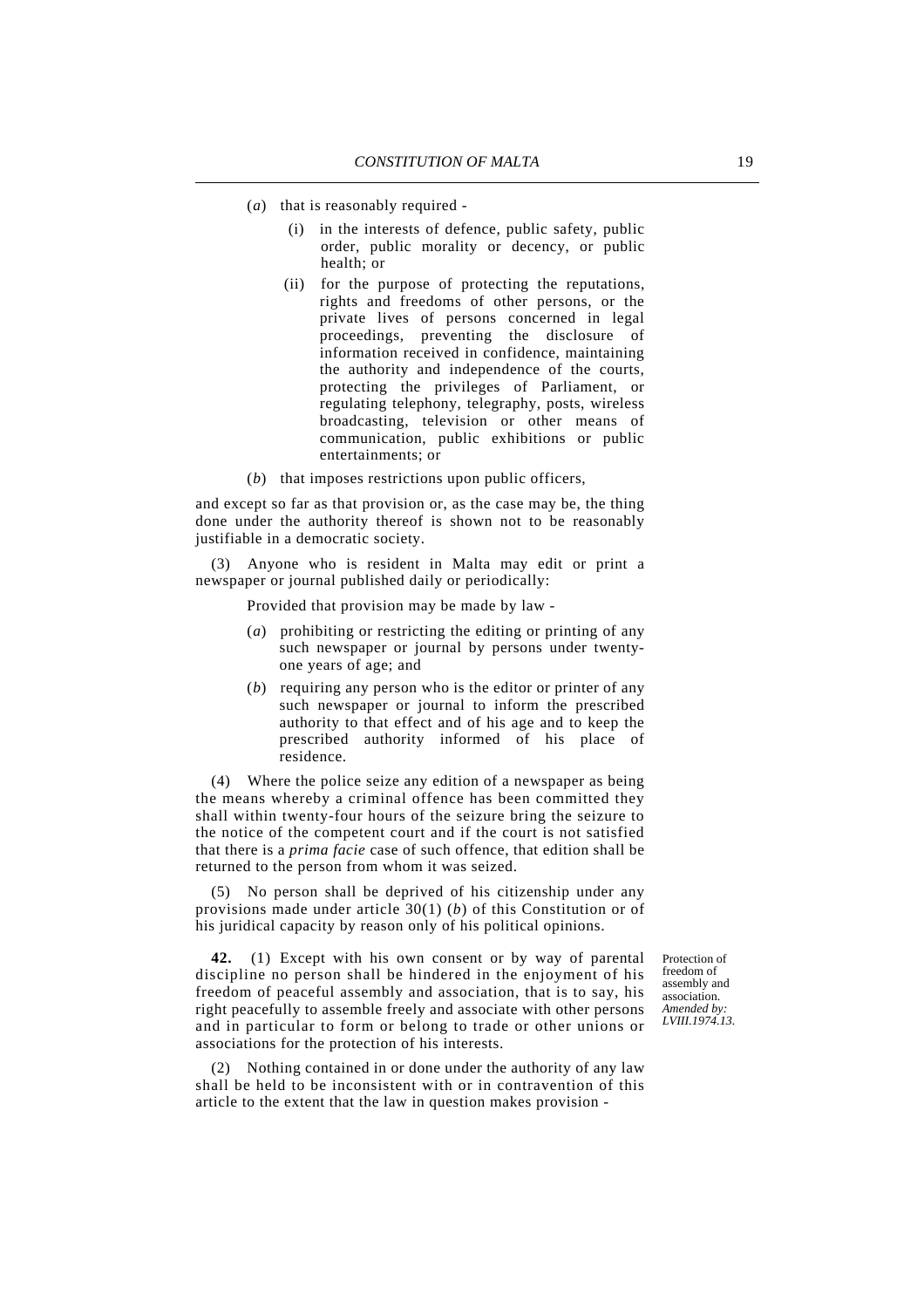- (*a*) that is reasonably required
	- (i) in the interests of defence, public safety, public order, public morality or decency, or public health; or
	- (ii) for the purpose of protecting the rights or freedoms of other persons; or
- (*b*) that imposes restrictions upon public officers,

and except so far as that provision or, as the case may be, the thing done under the authority thereof is shown not to be reasonably justifiable in a democratic society.

(3) For the purposes of this article, any provision in any law prohibiting the holding of public meetings or demonstrations in any one or more particular cities, towns, suburbs or villages shall be held to be a provision which is not reasonably justifiable in a democratic society.

**43.** (1) Extradition is only permitted in pursuance of arrangements made by treaty and under the authority of a law.

(2) No person shall be extradited for an offence of a political character.

(3) No citizen of Malta shall be removed from Malta except as a result of extradition proceedings or under any such law as is referred to in article 44(3) (*b*) of this Constitution.

Cap. 276. (4) The provisions made by or under the Extradition Act<sup>\*</sup>, as for the time being in force, for the removal of persons from Malta to another Commonwealth country to undergo trial or punishment in that country in respect of an offence committed in that country and any general arrangements for the extradition of persons between Commonwealth countries to which Malta for the time being adheres shall be deemed, for the purposes of sub-article (1) of this article, to be arrangements made by treaty, and sub-article (2) shall not apply in relation to the removal or extradition of a person under such provisions or arrangements.

> **44.** (1) No citizen of Malta shall be deprived of his freedom of movement, and for the purpose of this article the said freedom means the right to move freely throughout Malta, the right to reside in any part of Malta, the right to leave and the right to enter Malta.

> (2) Any restriction on a citizen's freedom of movement that is involved in his lawful detention shall not be held to be inconsistent with or in contravention of this article.

> (3) Nothing contained in or done under the authority of any law shall be held to be inconsistent with or in contravention of this article to the extent that the law in question makes provision -

> > (*a*) for the imposition of restrictions that are reasonably required in the interests of defence, public safety, public order, public morality or decency, or public

Prohibition of deportation. *Amended by: LVIII.1974.14.*

Protection of freedom of movement. *Amended by: XIII. 2001.2.*

<sup>\*</sup>This Act has replaced the Extradition (Commonwealth Countries) Act, 1970.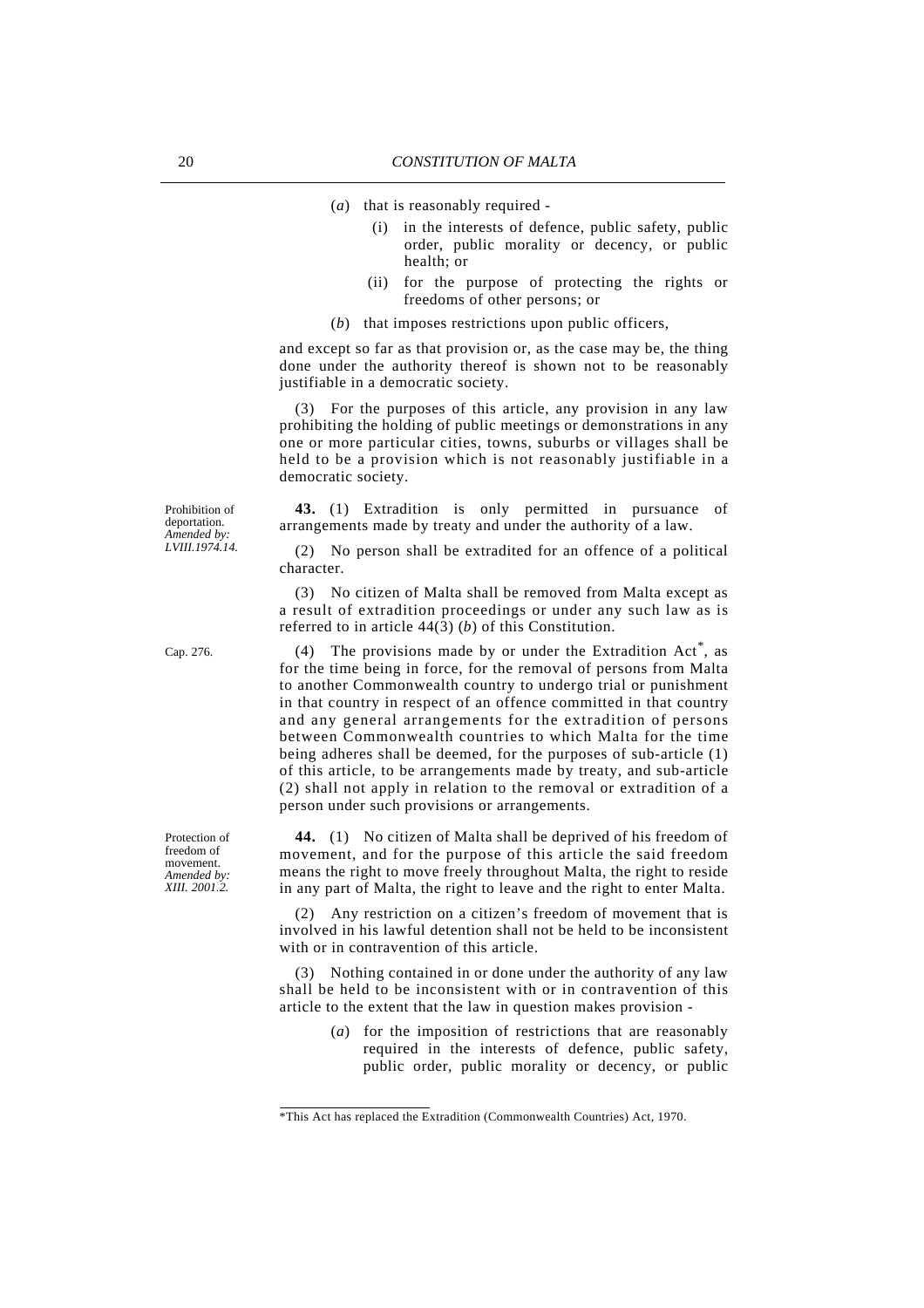health and except so far as that provision or, as the case may be, the thing done under the authority thereof is shown not to be reasonably justifiable in a democratic society;

- (*b*) for the imposition of restrictions on the freedom of movement of any citizen of Malta who is not a citizen by virtue of article  $3(1)$  or of article  $5(1)$  of the Maltese Citizenship Act as in force upon the coming into force of the Maltese Citizenship (Amendment) Act, 2000;
- (*c*) for the imposition of restrictions upon the movement or residence within Malta of public officers; or
- (*d*) for the imposition of restrictions on the right of any person to leave Malta that are reasonably required in order to secure the fulfilment of any obligation imposed on that person by law and except so far as that provision or, as the case may be, the thing done under the authority thereof is shown not to be reasonably justifiable in a democratic society.
- (4) For the purposes of this article, any person
	- (*a*) who has emigrated from Malta (whether before, on or after the appointed day) and, having been a citizen of Malta by virtue of article  $3(1)$  or of article  $5(1)$  of the Maltese Citizenship Act as in force upon the coming into force of the Maltese Citizenship (Amendment) Act, 2000, has ceased to be such a citizen; or
	- (*b*) who emigrated from Malta before the appointed day and, but for his having ceased to be a citizen of the United Kingdom and Colonies before that day, would have become a citizen of Malta by virtue of article 3(1) of the Maltese Citizenship Act as in force upon the coming into force of the Maltese Citizenship (Amendment) Act, 2000; or
	- $(c)$ <sup>\*</sup> who is the spouse of a person mentioned in paragraph (*a*) or (*b*) of this sub-article or of a person who is a citizen of Malta by virtue of article 3(1) or of article 5(1) of the Maltese Citizenship Act as in force upon the coming into force of the Maltese Citizenship (Amendment) Act, 2000, and who has been married to that person for at least five years and is living with that person, or is the child under twenty-one years of age of such a person; or
	- (*d*) who is the widow or the widower of a person mentioned in paragraph (*a*) or paragraph (*b*) of this subarticle or of a person who at the time of his or her death was a citizen of Malta by virtue of article 3(1) or of article 5(1) of the Maltese Citizenship Act as in force upon the coming into force of the Maltese

<sup>\*</sup>see article 5 of Act XIII of 2001.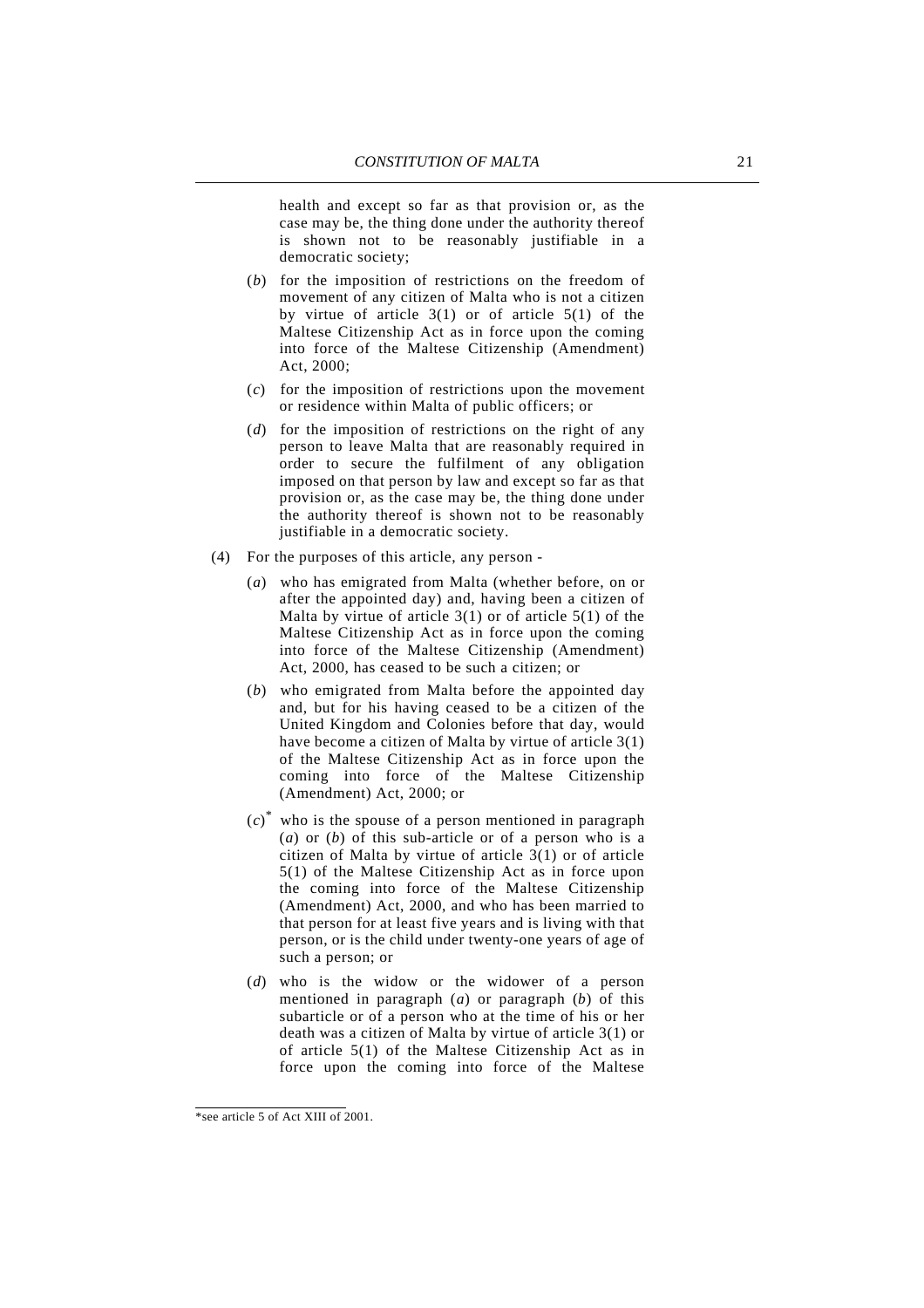Citizenship (Amendment) Act, 2000, and who was still living with him or her at the time of his or her death and had been married to that person for at least five years or who would, but for the death of that person, have been so married for at least five years, or is the child under twenty-one years of age of such a person,

shall be deemed to be a citizen of Malta by virtue of article 3(1) or of article 5(1) of the Maltese Citizenship Act as in force upon the coming into force of the Maltese Citizenship (Amendment) Act, 2000:

Provided that if the Minister responsible for matters relating to Maltese citizenship at any time by order declares that it is contrary to the public interest that a spouse as is mentioned in paragraph (*c*), or a widow or widower as is mentioned in paragraph (*d*), or a child over eighteen years of age as is mentioned in paragraph  $(c)$  or  $(d)$  is to be so deemed, or to continue to be so deemed, such spouse, widow, widower or child, as the case may be, shall thereupon cease to be deemed to be a citizen of Malta as aforesaid:

Provided further that the Minister responsible for matters relating to Maltese citizenship shall not be required to assign any reason for the issue of any order referred to in the immediately preceding proviso, and the decision of the Minister on any such order shall not be subject to appeal to or review in any court.

(5) If any person whose freedom of movement has been restricted by virtue of such a provision as is referred to in subarticle  $(3)(a)$  of this article so requests at any time during the period of that restriction not earlier than six months after the order was made or six months after he last made such request, as the case may be, his case shall be reviewed by an independent and impartial tribunal established by law composed of a person or persons each of whom holds or has held judicial office or is qualified to be appointed to such office in Malta:

Provided that a person whose freedom of movement has been restricted by virtue of a restriction which is applicable to persons generally or to general classes of persons shall not make a request under this sub-article unless he has first obtained the consent of the Civil Court, First Hall.

(6) On any review by a tribunal in pursuance of this article of the case of a person whose freedom of movement has been restricted the tribunal may make recommendations concerning the necessity or expediency of continuing the restriction to the authority by which it was ordered but, unless it is otherwise provided by law, that authority shall not be obliged to act in accordance with any such recommendations.

**45.** (1) Subject to the provisions of sub-articles (4), (5) and (7) of this article, no law shall make any provision that is discriminatory either of itself or in its effect.

(2) Subject to the provisions of sub-articles (6), (7) and (8) of this article, no person shall be treated in a discriminatory manner

Protection from discrimination on the grounds of race, etc. *Amended by: LVIII. 1974.15; XIX. 1991.3.*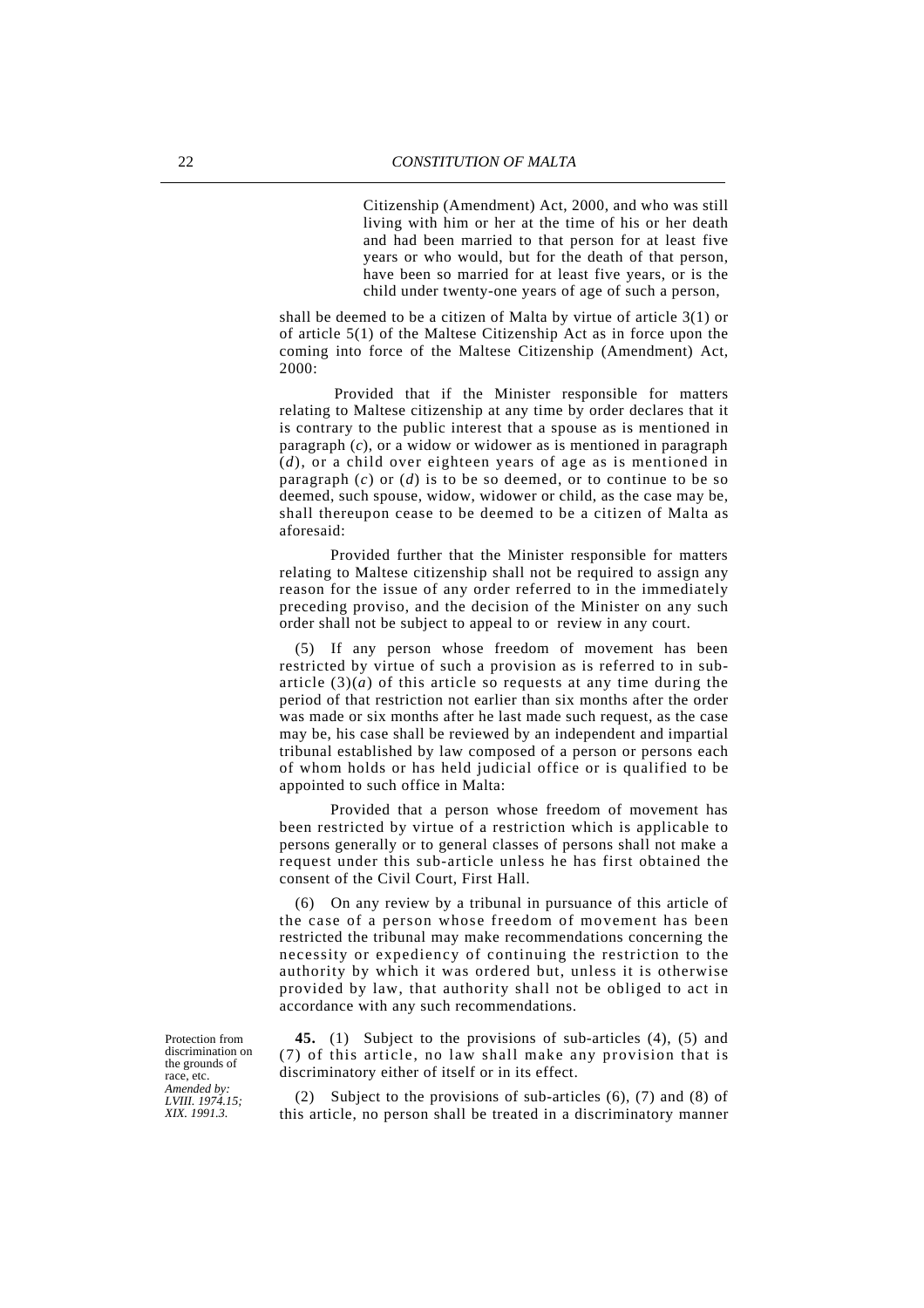by any person acting by virtue of any written law or in the performance of the functions of any public office or any public authority.

(3) In this article, the expression "discriminatory" means affording different treatment to different persons attributable wholly or mainly to their respective descriptions by race, place of origin, political opinions, colour, creed or sex whereby persons of one such description are subjected to disabilities or restrictions to which persons of another such description are not made subject or are accorded privileges or advantages which are not accorded to persons of another such description.

(4) Sub-article (1) of this article shall not apply to any law so far as that law makes provision -

- (*a*) for the appropriation of public revenues or other public funds; or
- (*b*) with respect to persons who are not citizens of Malta; or
- (*c*) with respect to adoption, marriage, dissolution of marriage, burial, devolution of property on death or any matters of personal law not hereinbefore specified; or
- (*d*) whereby persons of any such description as is mentioned in sub-article (3) of this article may be subjected to any disability or restriction or may be accorded any privilege or advantage which, having regard to its nature and to special circumstances pertaining to those persons or to persons of any other such description and to any other provision of this Constitution, is reasonably justifiable in a democratic society; or
- (*e*) for authorising the taking during a period of public emergency of measures that are reasonably justifiable for the purpose of dealing with the situation that exists during that period of public emergency;

Provided that paragraph (*c*) of this sub-article shall not apply to any law which makes any provision that is discriminatory, either of itself or in its effect by affording different treatment to different persons attributable wholly or mainly to their respective description by sex.

(5) Nothing contained in any law shall be held to be inconsistent with or in contravention of sub-article (1) of this article to the extent that it makes provision:

- (*a*) with respect to qualifications for service or conditions of service in any disciplined force; or
- (*b*) with respect to qualifications (not being qualifications specifically relating to sex) for service as a public officer or for service of a local government authority or a body corporate established for public purposes by any law.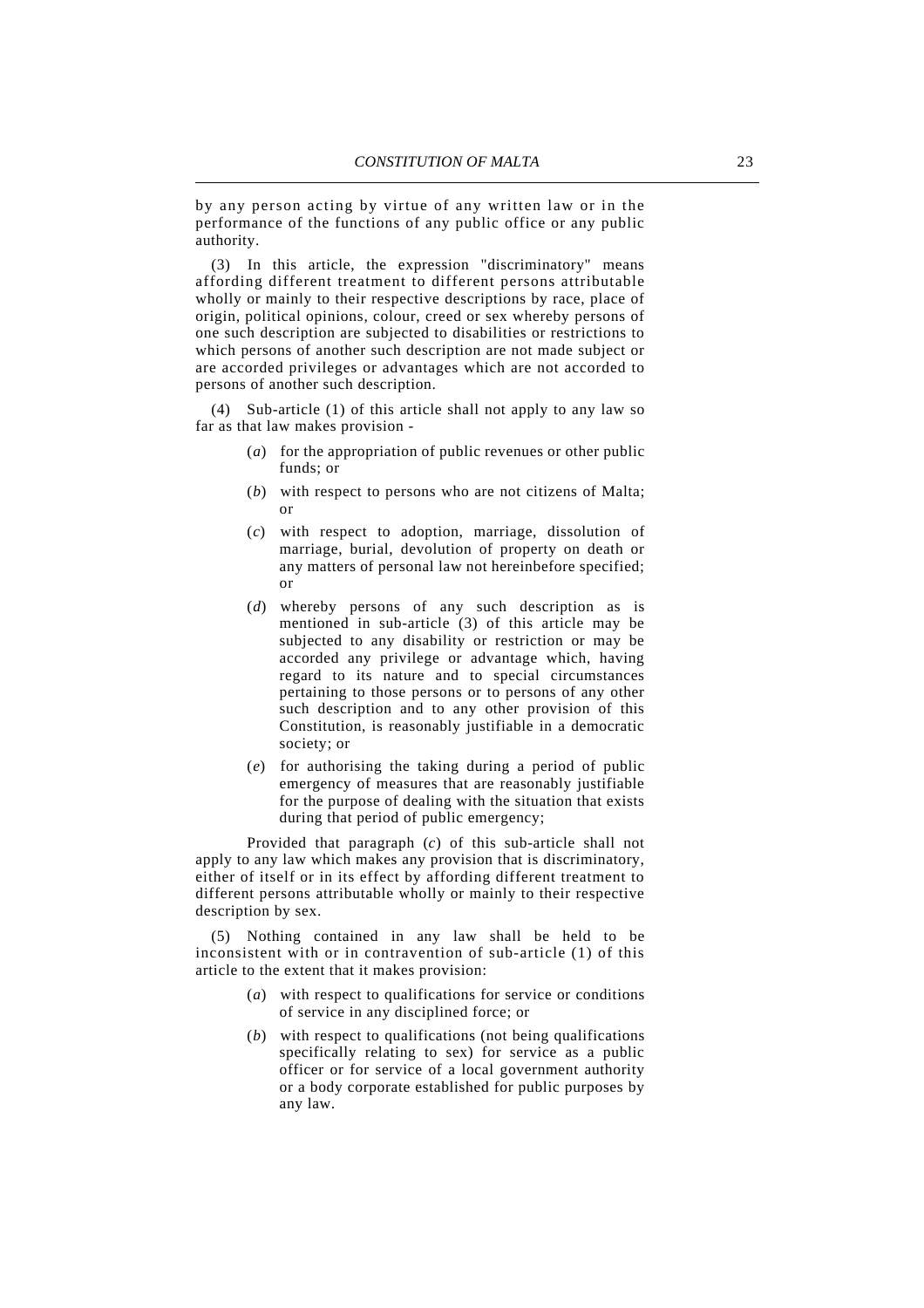(6) Sub-article (2) of this article shall not apply to anything which is expressly or by necessary implication authorised to be done by any such provision of law as is referred to in sub-article (4) or (5) of this article.

(7) Nothing contained in or done under the authority of any law shall be held to be inconsistent with or in contravention of this article to the extent that the law in question makes provision (not being provisions specifically relating to sex) whereby persons of any such description as is mentioned in sub-article (3) of this article may be subjected to any restriction on the rights and freedoms guaranteed by articles 38, 40, 41, 42 and 44 of this Constitution, being such a restriction as is authorised by article 38(2), 40(2), 41(2), 42(2) or 44(3).

(8) Nothing in sub-article (2) of this article shall affect any discretion relating to the institution, conduct or discontinuance of civil or criminal proceedings in any court that is vested in any person by or under this Constitution or any other law.

(9) A requirement, however made, that the Roman Catholic Apostolic Religion shall be taught by a person professing that religion shall not be held to be inconsistent with or in contravention of this article.

(10) Until the expiration of a period of two years commencing on the lst July, 1991, nothing contained in any law made before the 1st July, 1991, shall be held to be inconsistent with the provisions of this article, in so far as that law provides for different treatment to different persons attributable wholly or mainly to their respective description by sex.

(11) Nothing in the provisions of this article shall apply to any law or anything done under the authority of a law, or to any procedure or arrangement, in so far as such law, thing done, procedure or arrangement provides for the taking of special measures aimed at accelerating *de facto* equality between men and women, and in so far only as such measures, taking into account the social fabric of Malta, are shown to be reasonably justifiable in a democratic society.

**46.** (1) Subject to the provisions of sub-articles (6) and (7) of this article, any person who alleges that any of the provisions of articles 33 to 45 (inclusive) of this Constitution has been, is being or is likely to be contravened in relation to him, or such other person as the Civil Court, First Hall, in Malta may appoint at the instance of any person who so alleges, may, without prejudice to any other action with respect to the same matter that is lawfully available, apply to the Civil Court, First Hall, for redress.

(2) The Civil Court, First Hall, shall have original jurisdiction to hear and determine any application made by any person in pursuance of sub-article (1) of this article, and may make such orders, issue such writs and give such directions as it may consider appropriate for the purpose of enforcing, or securing the enforcement of, any of the provisions of the said articles 33 to 45 (inclusive) to the protection of which the person concerned is

Enforcement of protective provisions. *Amended by: LVIII.1974.16.*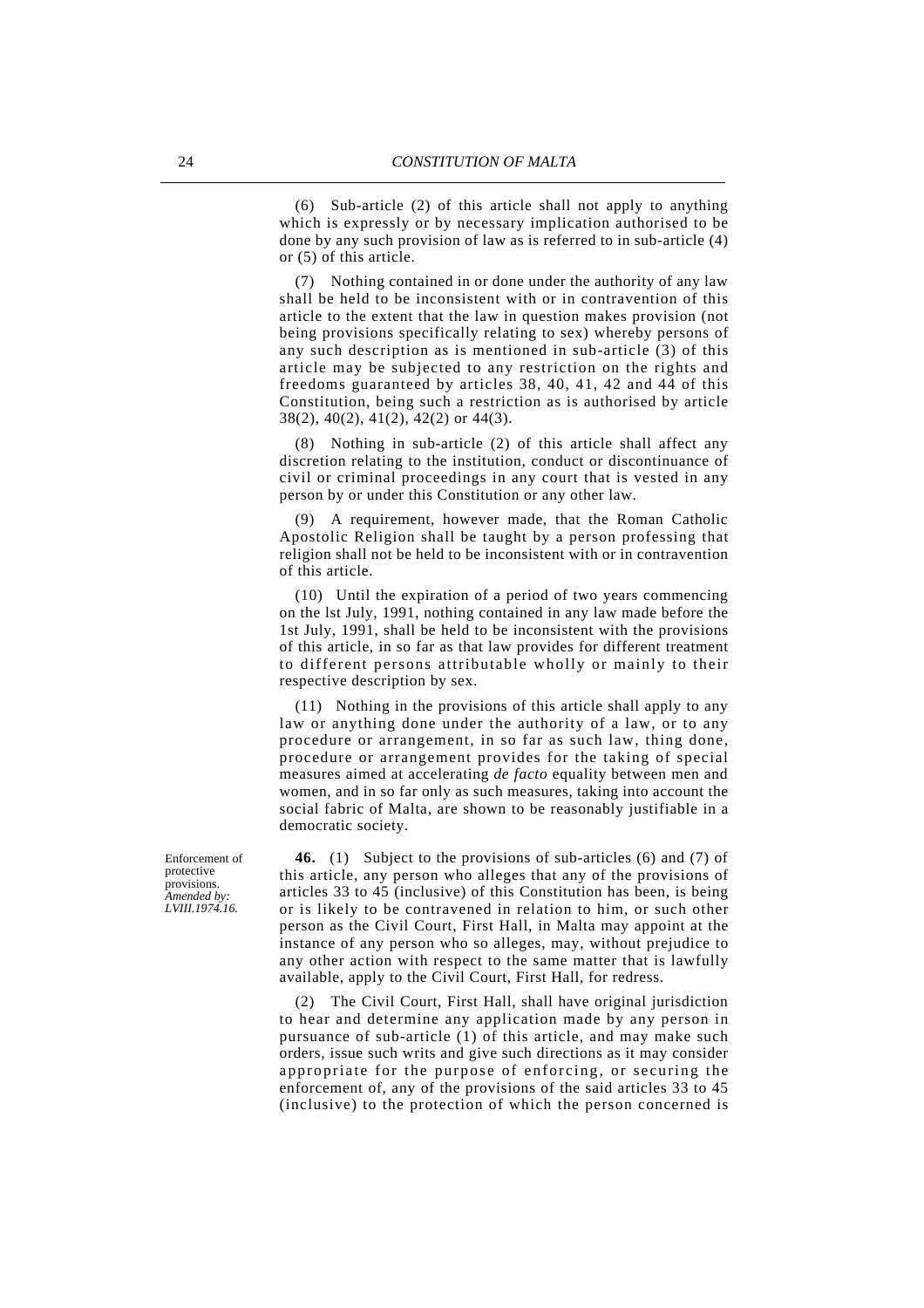#### entitled:

Provided that the Court may, if it considers it desirable so to do, decline to exercise its powers under this sub-article in any case where it is satisfied that adequate means of redress for the contravention alleged are or have been available to the person concerned under any other law.

(3) If in any proceedings in any court other than the Civil Court, First Hall, or the Constitutional Court any question arises as to the contravention of any of the provisions of the said articles 33 to 45 (inclusive), that court shall refer the question to the Civil Court, First Hall, unless in its opinion the raising of the question is merely frivolous or vexatious; and that court shall give its decision on any question referred to it under this sub-article and, subject to the provisions of sub-article (4) of this article, the court in which the question arose shall dispose of the question in accordance with that decision.

(4) Any party to proceedings brought in the Civil Court, First Hall, in pursuance of this article shall have a right of appeal to the Constitutional Court.

(5) No appeal shall lie from any determination under this article that any application or the raising of any question is merely frivolous or vexatious.

(6) Provision may be made by or under an Act of Parliament for conferring upon the Civil Court, First Hall, such powers in addition to those conferred by this article as are necessary or desirable for the purpose of enabling the Court more effectively to exercise the jurisdiction conferred upon it by this article.

(7) Rules of Court making provision with respect to the practice and procedure of the Courts of Malta for the purposes of this article may be made by the person or authority for the time being having power to make rules of court with respect to the practice and procedure of those Courts, and shall be designed to secure that the procedure shall be by application and that the hearing shall be as expeditious as possible.

**47.** (1) In this Chapter, save where the context otherwise requires, the following expressions shall have the following meanings respectively, that is to say -

Interpretation of Chapter IV. *Amended by: LVIII. 1974.17; XIX.1991.4.*

"contravention", in relation to any requirement, includes a failure to comply with that requirement, and cognate expressions shall be construed accordingly;

"court" means any court of law in Malta other than a court constituted by or under a disciplinary law and in articles 33 and 35 of this Constitution includes, in relation to an offence against a disciplinary law, a court so constituted;

"disciplinary law" means a law regulating the discipline -

- (*a*) of any disciplined force; or
- (*b*) of persons serving prison sentences;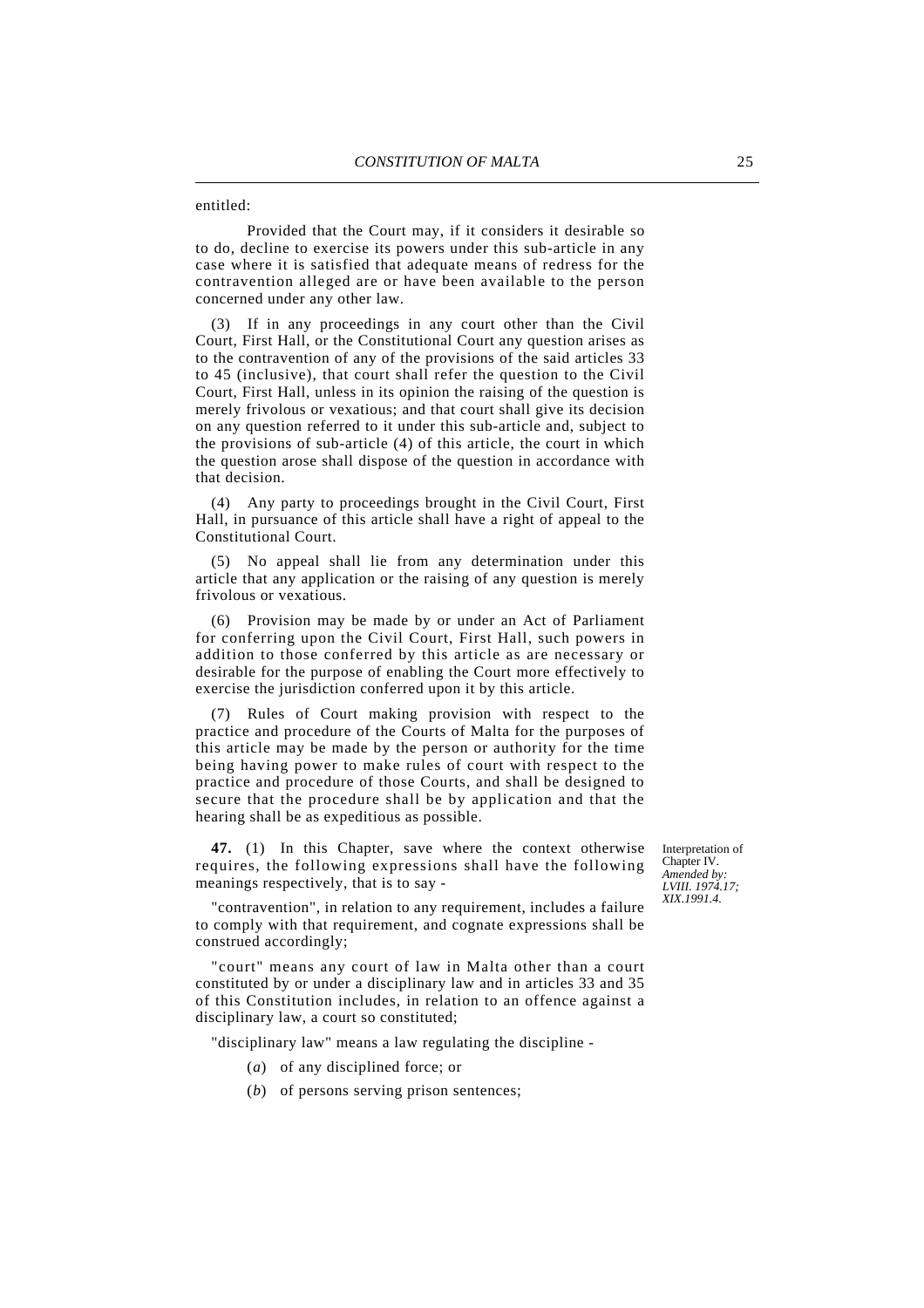"disciplined force" means -

- (*a*) a naval, military or air force of the Government of Malta;
- (*b*) the Malta Police Force;
- (*c*) any other police force established by law in Malta;
- (*d*) the Malta prison service;

"member", in relation to a disciplined force, includes any person who, under the law regulating the discipline of that force, is subject to that discipline.

(2) In this Chapter "period of public emergency" means any period during which -

- (*a*) Malta is engaged in any war; or
- (*b*) there is in force a proclamation by the President declaring that a state of public emergency exists; or
- (*c*) there is in force a resolution of the House of Representatives supported by the votes of not less than two-thirds of all the Members of the House declaring that democratic institutions in Malta are threatened by subversion.

(3) (*a*) Where any proclamation of emergency has been made, the occasion therefor shall forthwith be communicated to the House of Representatives and, if the House is then separated by such adjournment or prorogation as will not expire within ten days the President shall by proclamation summon it to meet within five days and it shall accordingly meet and sit upon the day appointed by the proclamation and shall continue to sit and act as if it had stood adjourned or prorogued to that day.

(*b*) A proclamation of emergency shall, unless it is sooner revoked by the President, cease to be in force at the expiration of a period of fourteen days beginning on the date on which it was made or such longer period as may be provided under the next following paragraph, but without prejudice to the making of another proclamation of emergency at or before the end of that period.

(*c*) If at any time while a proclamation of emergency is in force (including any time while it is in force by virtue of this paragraph) a resolution is passed by the House of Representatives approving its continuance in force for a further period, not exceeding three months, beginning on the date on which it would otherwise expire, the proclamation shall, if not sooner revoked, continue in force for that further period.

(4) A resolution such as is referred to in paragraph (*c*) of subarticle (2) of this article shall, unless it is sooner revoked by the House of Representatives, cease to be in force at the expiration of twelve months beginning on the date on which it was passed or such shorter period as may be specified therein, but without prejudice to the passing of another resolution by the House of Representatives in the manner prescribed by that paragraph at or before the end of that period.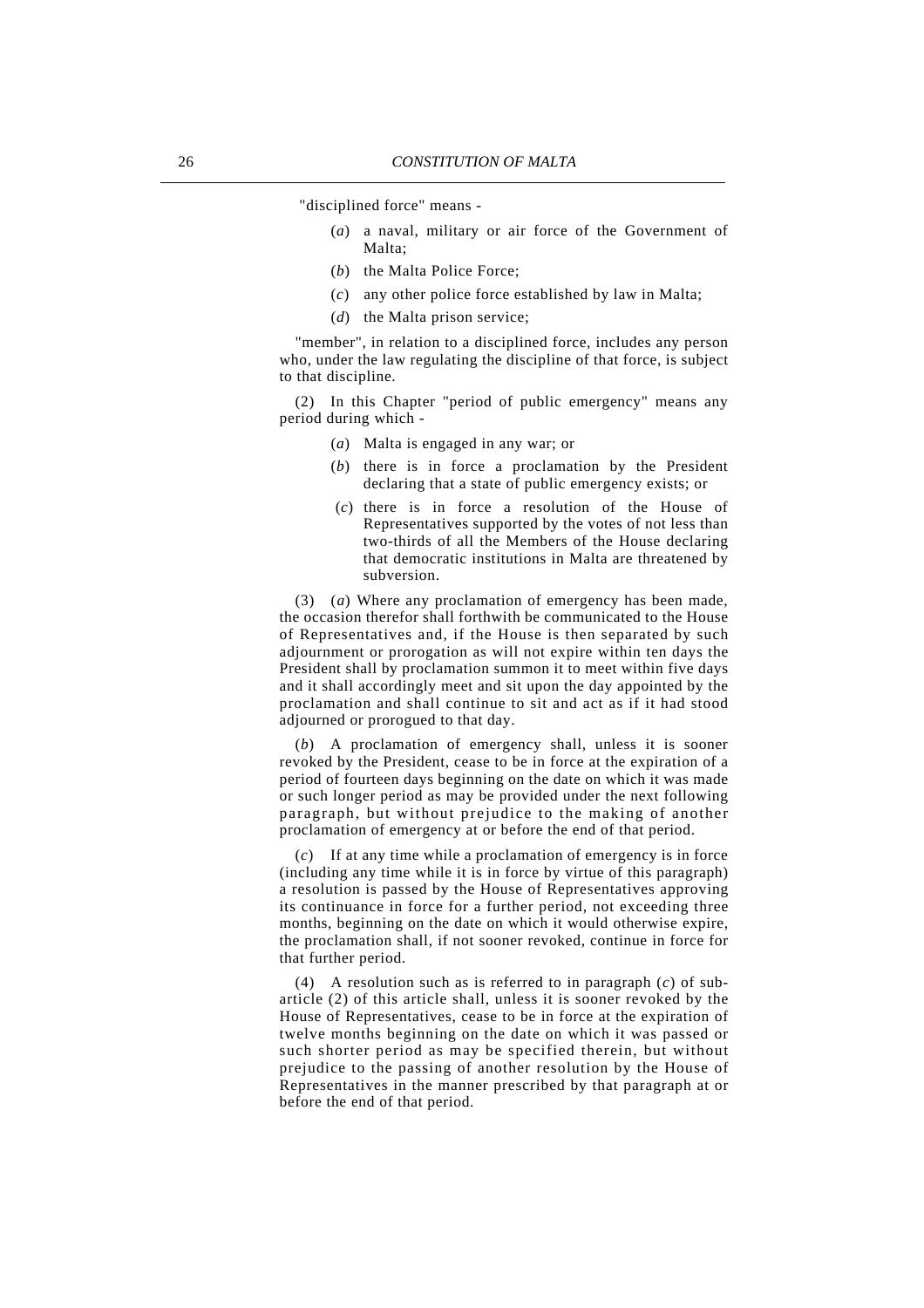(5) In relation to any person who is a member of a disciplined force raised under any law in force in Malta, nothing contained in or done under the authority of the disciplinary law of that force shall be held to be inconsistent with or in contravention of any of the provisions of this Chapter other than articles 33, 35 and 36.

(6) In relation to any person who is a member of a disciplined force raised otherwise than as aforesaid and lawfully present in Malta, nothing contained in or done under the authority of the disciplinary law of that force shall be held to be inconsistent with or in contravention of any of the provisions of this Chapter.

(7) Until the expiration of a period ending on the 30th June, 1993, nothing contained in any such law as is specified in the First Schedule to this Constitution and, until the expiration of a period of three years commencing with the appointed day, nothing contained in any other law made before the appointed day shall be held to be inconsistent with the provisions of articles 33 to 45 (inclusive) of this Chapter and, subject as aforesaid, nothing done under the authority of any such law shall be held to be done in contravention of those articles.

(8) Where any provision of law enacted before the appointed day is held to be inconsistent with any of the provisions of articles 33 to 45 (inclusive) of this Chapter, no person shall be entitled to compensation in respect of anything done under the authority of that provision before it was so held to be inconsistent.

(9) Nothing in article 37 of this Constitution shall affect the operation of any law in force immediately before 3rd March 1962 or any law made on or after that date that amends or replaces any law in force immediately before that date (or such a law as from time to time amended or replaced in the manner described in this sub-article) and that does not -

- (*a*) add to the kinds of property that may be taken possession of or the rights over and interests in property that may be acquired;
- (*b*) add to the purposes for which or circumstances in which such property may be taken possession of or acquired;
- (*c*) make the conditions governing entitlement to compensation or the amount thereof less favourable to any person owning or interested in the property; or
- (*d*) deprive any person of any right such as is mentioned in paragraph (*b*) or paragraph (*c*) of article 37(1) of this Constitution.

#### CHAPTER V

*Substituted by: LVIII. 1974.18.*

#### The President

\* **48.** (1) There shall be a President of Malta who shall be appointed by Resolution of the House of Representatives.

(2) A person shall not be qualified to be appointed to the office of President if -

Establishment of the office of President. *Substituted by: LVIII.1974.18.*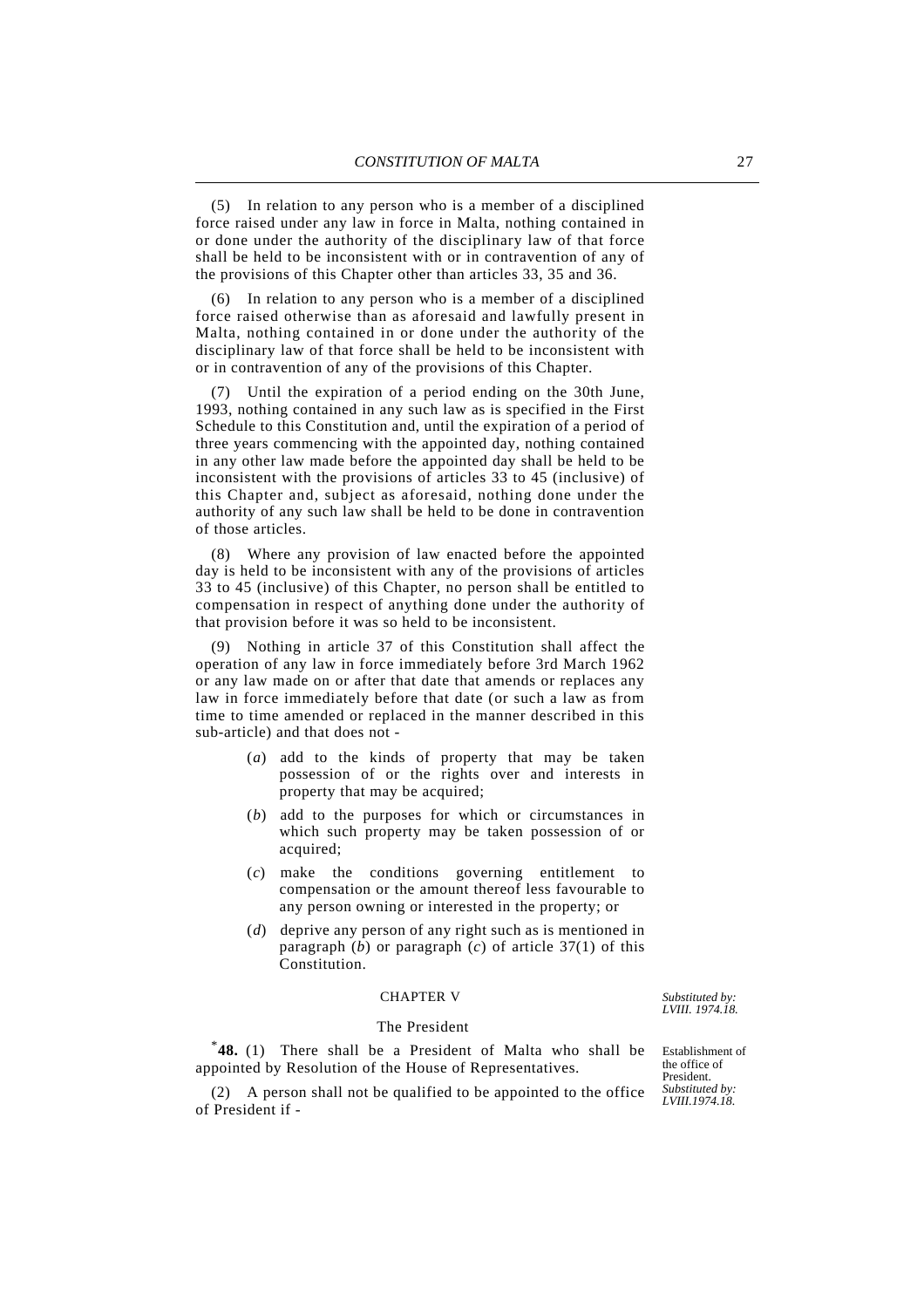- (*a*) he is not a citizen of Malta; or
- (*b*) he holds or has held the office of Chief Justice or other Judge of the Superior Courts; or
- (*c*) he is not eligible for appointment to or to act in any public office in accordance with articles 109, 118 and 120 of this Constitution.
- (3) The office of President shall become vacant
	- (*a*) on the expiration of five years from the date of the appointment to that office; or
	- (*b*) if the holder of the office is removed from office by Resolution of the House of Representatives on the ground of inability to perform the functions of his office (whether arising from infirmity of body or mind or any other cause) or misbehaviour.

Discharge of President's functions during vacancy, etc. *Substituted by: LVIII. 1974.18.*

Oath to be taken by the President. *Substituted by: LVIII. 1974.18.*

**49.** Whenever the office of President is temporarily vacant, and until a new President is appointed, and whenever the holder of the office is absent from Malta or on vacation or is for any reason unable to perform the functions conferred upon him by this Constitution, those functions shall be performed by such person as the Prime Minister, after consultation with the Leader of the Opposition, may appoint or, if there is no person in Malta so appointed and able to perform those functions, by the Chief Justice.

້50. **50.** A person appointed to or assuming the functions of the office of President shall, before entering upon that office, take and subscribe the oath of office set out in the Second Schedule to this Constitution. Any person appointed to the office of President under sub-article (1) of article 48 of this Constitution shall take the oath of office before the House.

#### CHAPTER VI

#### Parliament

# PART 1

#### Composition of Parliament

**51**. There shall be a Parliament of Malta which shall consist of the President and a House of Representatives.

Establishment of Parliament. *Amended by: LVIII.1974.19.*

\*The reference to sub-article (4) of article 48 has been omitted in view of the omission of that sub-article.

<sup>\*</sup>Note: sub-article (4) of this article has been omitted as it has had its effect.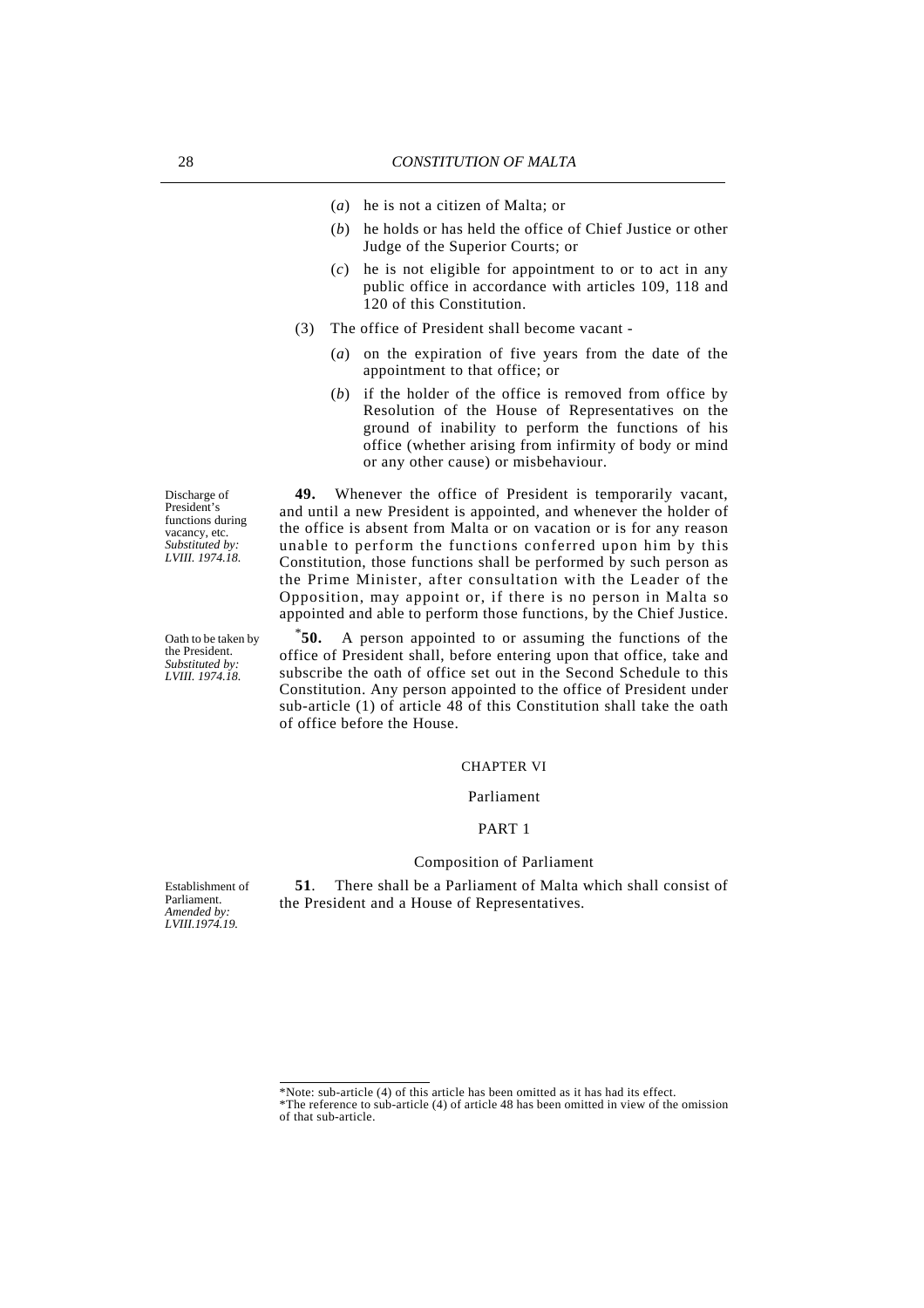**52.** (1) Subject to the provisions of this Chapter, the House of Representatives shall consist of such number of members, being an odd number and divisible by the number of electoral divisions, as Parliament shall from time to time by law determine. Such members shall be elected in the manner provided by or under any law for the time being in force in Malta in equal proportions from the electoral divisions referred to in article 56 of this Constitution, each division returning such number of members, being not less than five and not more than seven as Parliament shall from time to time by law determine; and such members shall be known as "Members of Parliament":

Provided that where -

- (i) at any general election, a political party obtains in the aggregate more than fifty *per centum* of all the valid votes cast at that election, as credited to its candidates by the Electoral Commission at the first count of all the votes, but the number of its candidates elected at such election is less than the total of all the other candidates so elected; or
- (ii) at a general election which is contested by more than two political parties and in which only candidates of two of such parties are elected, a political party obtains a percentage of all the valid votes cast at such election, as credited to its candidates by the Electoral Commission at the first count of all the votes, which is greater than that obtained by any one other party, but the number of its candidates elected at such election is less than the number of the other candidates so elected,

the number of members of the House of Representatives shall be increased by as many members as may be necessary in order that the party obtaining more than fifty *per centum*, or the larger percentage, of all the valid votes, as the case may be, shall have one member more than the total of the other candidates elected at that election; and, in any such case, such persons shall be declared by the Electoral Commission to be elected to fill the additional seats created by this proviso who, being candidates of the party last mentioned at such elections, were credited by the Electoral Commission at the last count, with the highest or next higher number of votes without being elected, irrespective of the division in which such highest or higher number of votes occurs.

(2) If any person who is not a member of the House of Representatives is elected to be Speaker of the House he shall, by virtue of holding the office of Speaker, be a member of the House in addition to the other members:

Provided that in any such case the Speaker shall not be treated as a member of the House for the purpose of establishing the number of votes required to support a bill for any of the purposes of article 66 of this Constitution.

Composition of the House of Representatives. *Amended by: XXVI.1970.2. Substituted by: LVIII.1974.20. Amended by: IV. 1987.3; XI.1996.2.*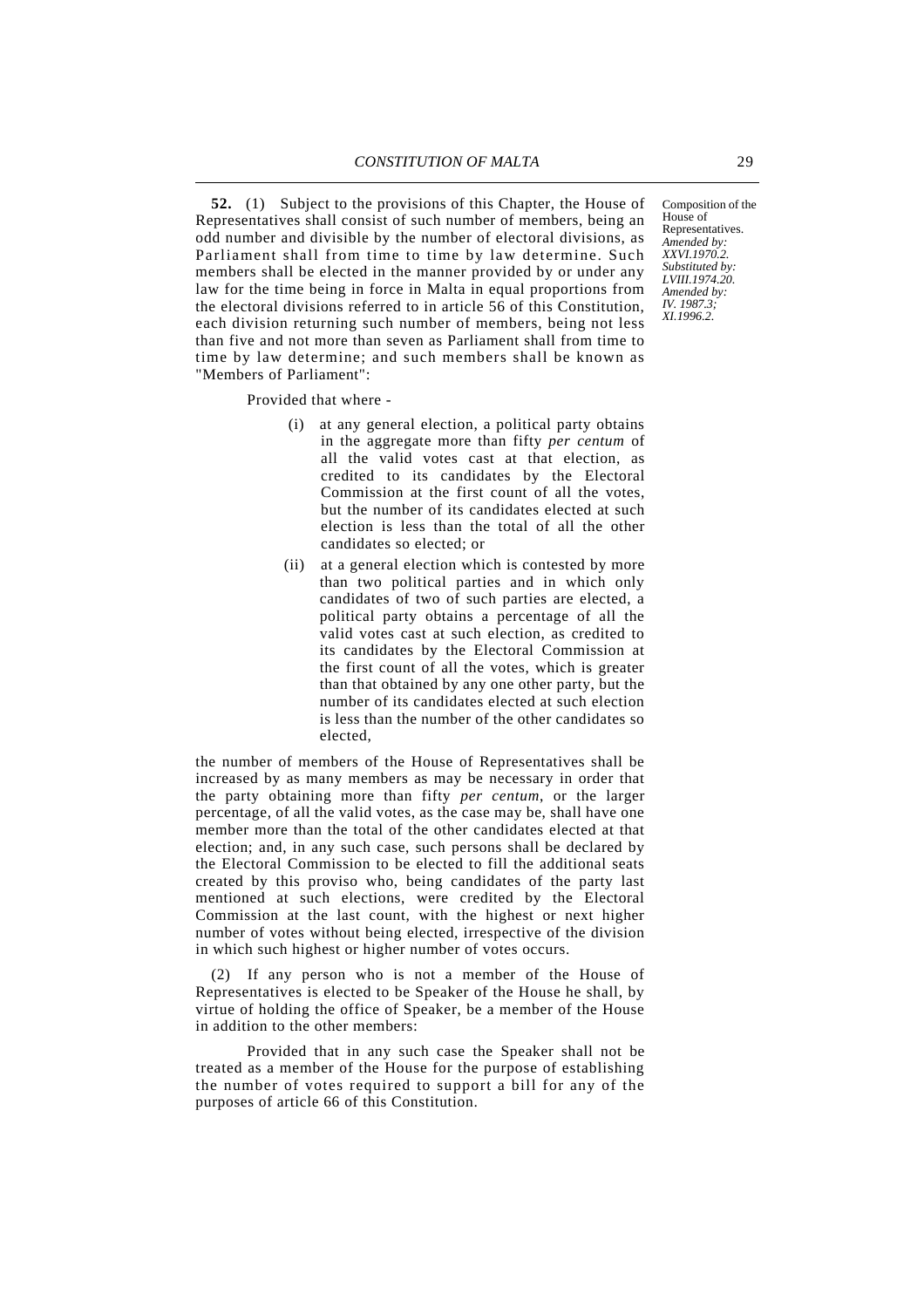Qualifications for membership of House of Representatives.

**53.** Subject to the provisions of article 54 of this Constitution, a person shall be qualified to be elected as a member of the House of Representatives if, and shall not be qualified to be so elected unless, he has the qualifications for registration as a voter for the election of members of the House of Representatives mentioned in article 57 of this Constitution.

**54.** (1) No person shall be qualified to be elected as a member of the House of Representatives -

- (*a*) if he is a citizen of a country other than Malta having become such a citizen voluntarily or is under a declaration of allegiance to such a country;
- (*b*) save as otherwise provided by Parliament, if he holds or is acting in any public office or is a member of the armed forces of the Government of Malta;
- (*c*) if he is a party to, or is a partner with unlimited liability in a partnership or a director or manager of a company which is a party to, a contract with the Government of Malta being a contract of works or a contract for the supply of merchandise to be used in the service of the public and has not, within one month before the date of election, published in the Gazette a notice setting out the nature of any such contract, and his interest, or the interest of any such partnership or company, therein;
- (*d*) if he is an undischarged bankrupt, having been adjudged or otherwise declared bankrupt under any law in force in Malta;
- (*e*) if he is interdicted or incapacitated for any mental infirmity or for prodigality by a court in Malta, or is otherwise determined in Malta to be of unsound mind;
- (*f*) if he is under sentence of death imposed on him by any court in Malta or is serving a sentence of imprisonment (by whatever name called), exceeding twelve months imposed on him by such a court or substituted by competent authority for some other sentence imposed on him by such a court, or is under such a sentence of imprisonment the execution of which has been suspended;
- (*g*) if he holds or is acting in any office the functions of which involve any responsibility for, or in connection with, the conduct of any election of members of the House of Representatives or the compilation or revision of any electoral register;
- (*h*) if he is disqualified for membership of the House of Representatives by or under any law for the time being in force in Malta by reason of his having been convicted of any offence connected with the election of members of the House of Representatives.

(2) For the purposes of paragraph (*f*) of sub-article (1) of this article -

Disqualifications for membership of House of Representatives. *Amended by: LVIII.1974.21; XXXVIII. 1976.2.*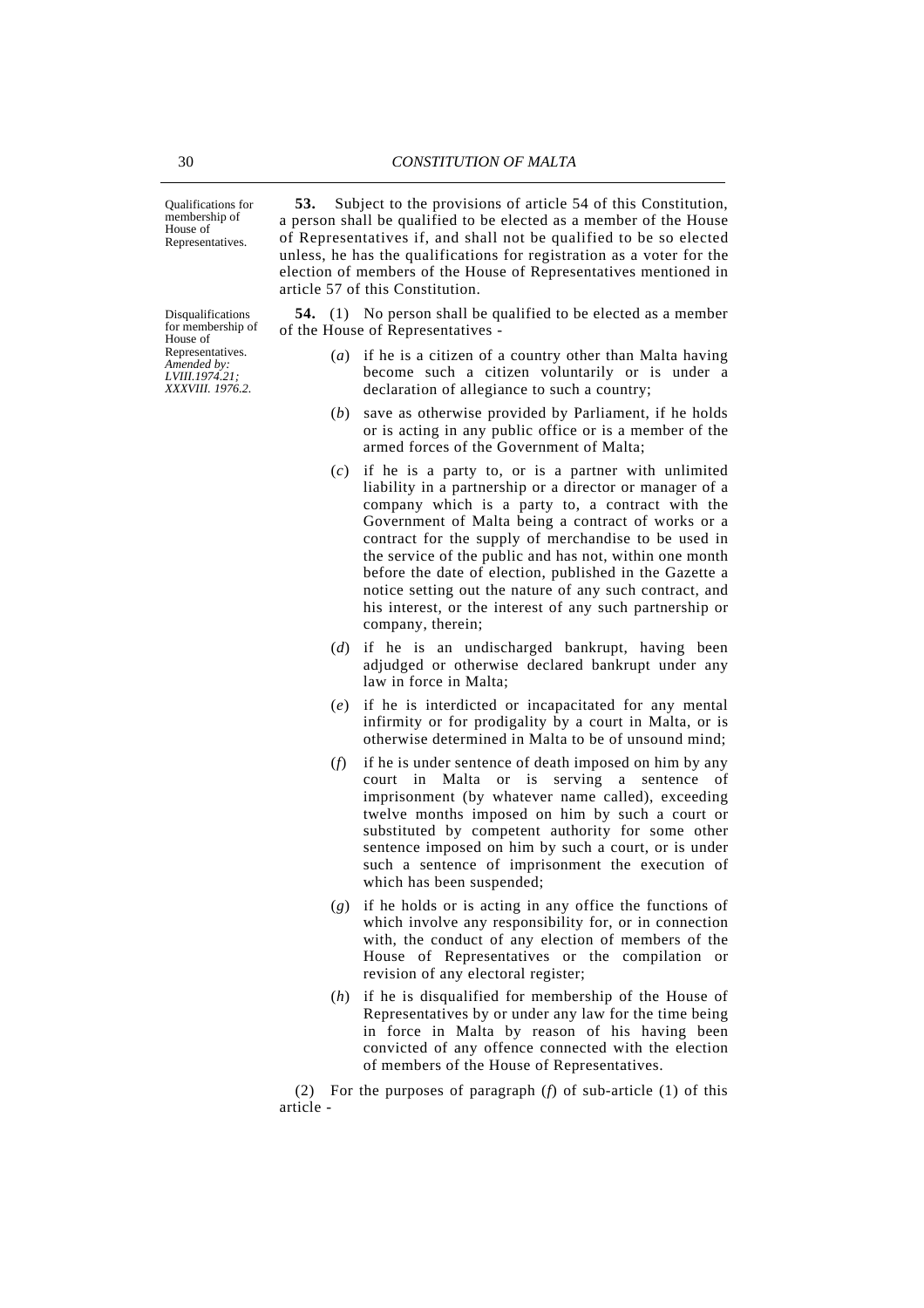- (*a*) two or more sentences that are required to be served consecutively shall be regarded as separate sentences if none of them exceeds twelve months, but if any one of them exceeds that term they shall be regarded as one sentence; and
- (*b*) no account shall be taken of a sentence of imprisonment imposed as an alternative to, or in default of, the payment of a fine.

(3) A person shall not be treated as holding, or acting in, a public office for the purpose of paragraph (*b*) of sub-article (1) of this article -

- (*a*) if he is on leave of absence pending relinquishment of a public office;
- (*b*) if he is a teacher at the University of Malta who is not by the terms of his employment prevented from the private practice of his profession or called upon to place his whole time at the disposal of the Government of Malta.

**55.** (1) The seat of a member of Parliament shall become vacantTenure of office of members. *Amended by: XXXVIII.1976.3.*

- (*a*) upon the next dissolution of Parliament after his election;
- (*b*) if he resigns his seat by writing under his hand addressed to the Speaker or, if the office of Speaker is vacant or the Speaker is absent from Malta, to the Deputy Speaker;
- (*c*) if he becomes a party to a contract with the Government of Malta being a contract of works or a contract for the supply of merchandise to be used in the service of the public, or if any partnership in which he is a partner with unlimited liability or a company of which he is a director or manager becomes a party to any such contract, or if he becomes a partner with unlimited liability in a partnership or a director or manager of a company that is a party to any such contract:

 Provided that he shall not vacate his seat under the provisions of this paragraph if before becoming a party to the contract or before, or as soon as practicable after, becoming otherwise interested in the contract (whether as a partner with unlimited liability in a partnership or as a director or manager of a company) he discloses to the Speaker the nature of the contract and his interest or the interest of the partnership or company therein and the House of Representatives by resolution exempts him from the provisions of this paragraph;

(*d*) if he is absent from the sittings of the House of Representatives for such period and in such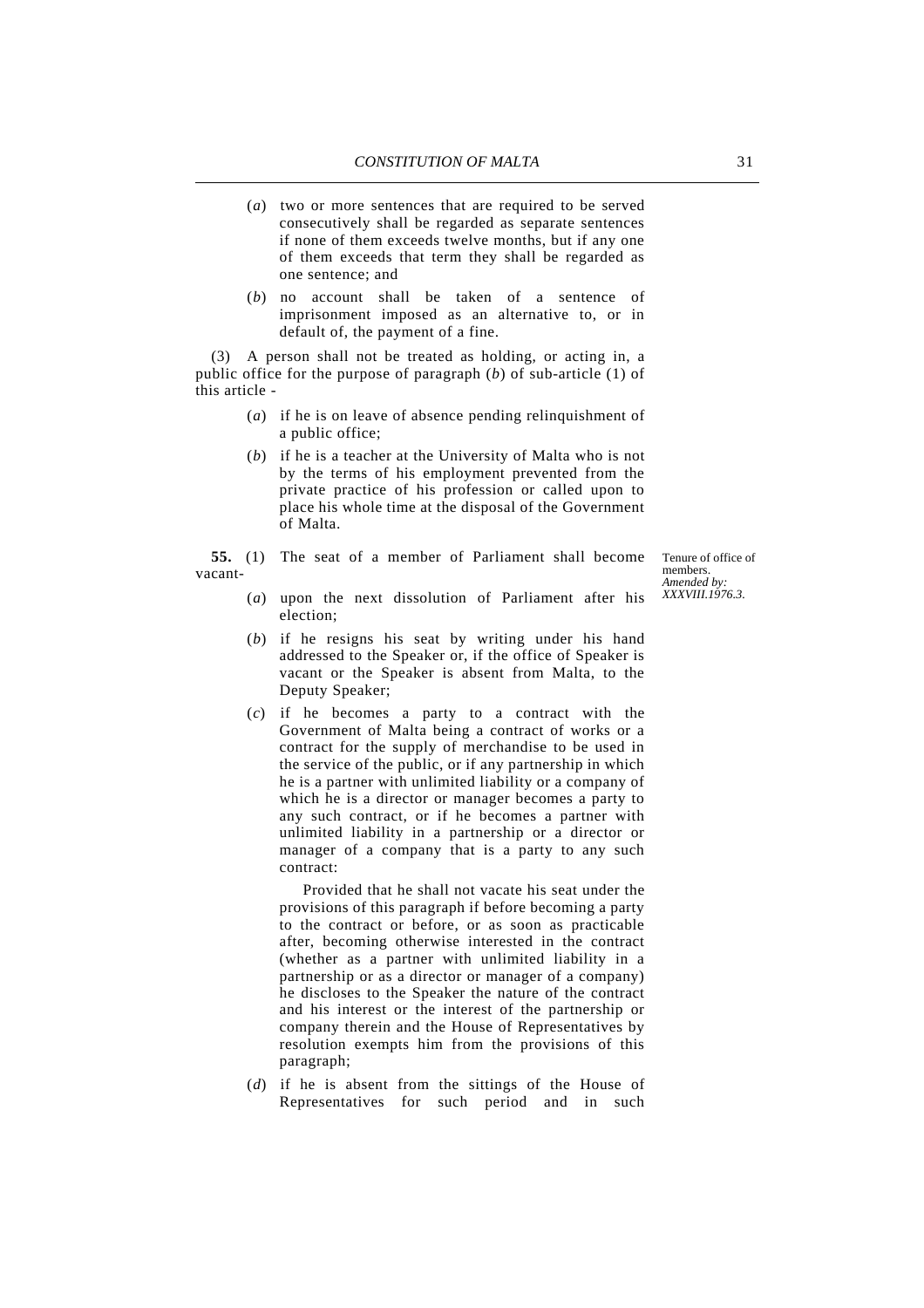circumstances as may be prescribed by the Standing Orders of the House;

- (*e*) if he ceases to be a citizen of Malta;
- (*f*) if he ceases to be qualified for registration as a voter for the election of members of the House of Representatives;
- (*g*) subject to the provisions of sub-article (2) of this article, if any circumstances arise that if he were not a member of the House of Representatives, would cause him to be disqualified for election thereto.

(2) (*a*) If circumstances such as are referred to in paragraph (*g*) of sub-article (1) of this article arise because any member of the House of Representatives is under sentence of death or imprisonment, interdicted or incapacitated or adjudged to be of unsound mind, adjudged or otherwise declared bankrupt or convicted of an offence connected with elections and if it is open to the member to appeal against the decision (either with the leave of a court or other authority or without such leave), he shall forthwith cease to perform his functions as a member of the House but, subject to the provisions of this article, he shall not vacate his seat until the expiration of a period of thirty days thereafter:

Provided that the Speaker may, from time to time, extend that period for further periods of thirty days to enable the member to pursue an appeal against the decision, so however that extensions of time exceeding in the aggregate one hundred and fifty days shall not be given without the approval, signified by resolution, of the House.

(*b*) If, on the determination of any appeal, such circumstances continue to exist and no further appeal is open to the member, or if, by reason of the expiration of any period for entering an appeal or notice thereof or the refusal of leave to appeal or for any other reason, it ceases to be open to the member to appeal, he shall forthwith vacate his seat.

(*c*) If at any time before the member vacates his seat such circumstances as aforesaid cease to exist, his seat shall not become vacant on the expiration of the period referred to in paragraph (*a*) of this sub-article and he may resume the perfor-mance of his functions as a member of the House of Representatives.

(*d*) For the purposes of this sub-article "appeal" means, in the case of an order by a court of voluntary jurisdiction for the interdiction or incapacitation of a member of the House of Representatives, the taking of any action for the review of that order before the Civil Court, First Hall.

**56.** (1) The members of the House of Representatives shall be elected upon the principle of proportional representation by means of the single transferable vote from such number of electoral divisions, being an odd number and not less than nine and not more than fifteen, as Parliament shall from time to time determine.

(2) The election of members of the House of Representatives

Voting at Elections. *Substituted by: LVIII. 1974.22. Amended by: IV.1987.4.*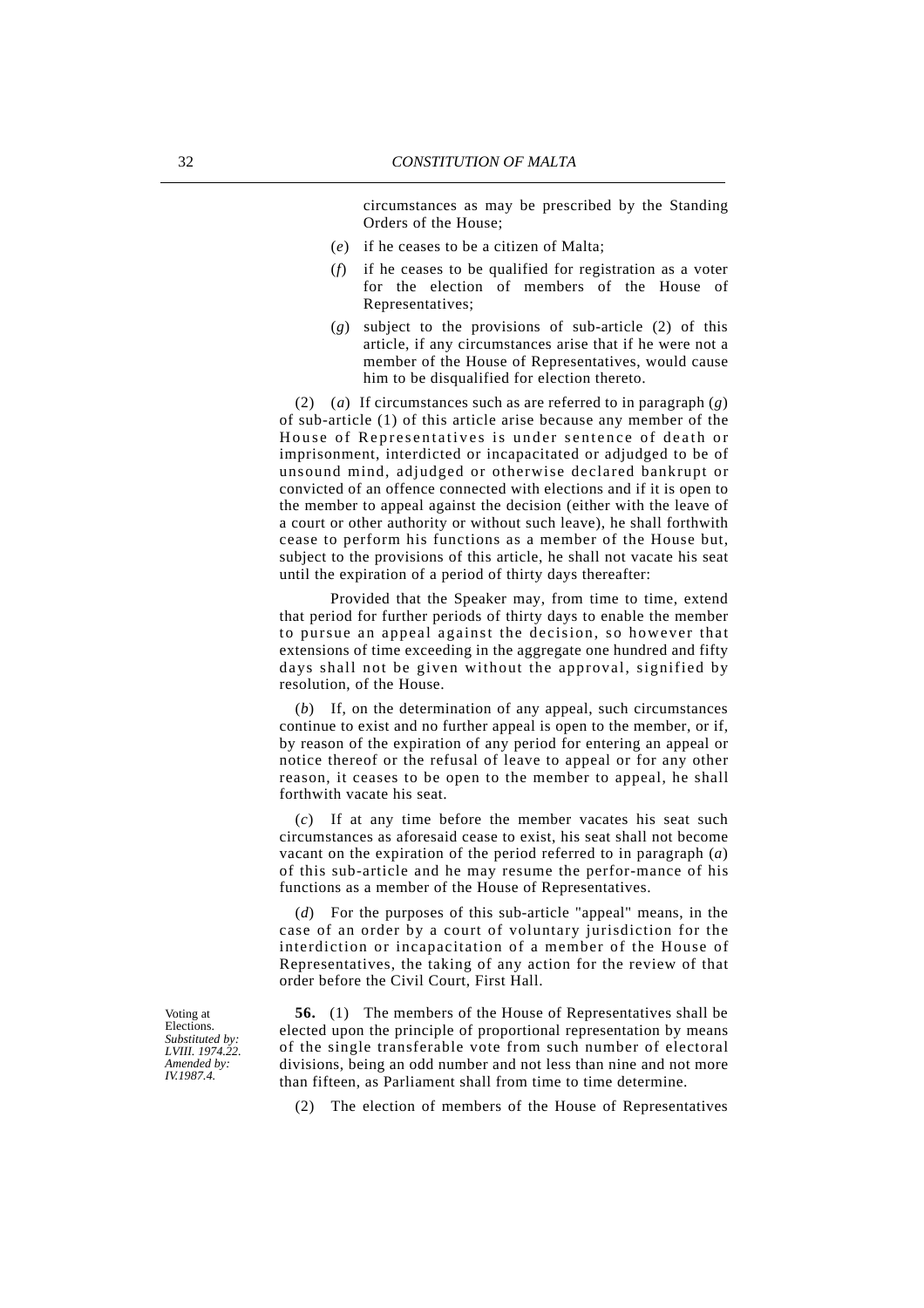shall be free of illegal or corrupt practices and foreign interference.

(3) It shall be the duty of the Electoral Commission to suspend the election, either in all electoral divisions or in any one or more of such divisions, if it has reasonable ground to believe that illegal or corrupt practices or other offences connected with the elections have been committed or there has been foreign interference and such practices, offences or interference have so extensively prevailed or have been of such nature that they may reasonably be expected to affect the result of the election, in all or in any one or more of the electoral divisions.

(4) In any case in which an election is suspended under subarticle (3) of this article, the Chief Electoral Commissioner shall forthwith refer the matter to the Constitutional Court for its decision.

(5) Where any of the grounds on which an election may be suspended under sub-article (3) of this article exist and the election has not been suspended, or where illegal or corrupt practices or other offences or foreign interference as are referred to in that subarticle may reasonably be supposed to have affected the result of an election, in all or in any one or more of the electoral divisions, any person entitled to vote at that election may, not later than three days after the publication of the official result of the election, refer the matter to the Constitutional Court for its decision.

(6) Any reference to the Constitutional Court under either subarticle (4) or sub-article (5) of this article shall be made and shall be determined by that Court in accordance with any law for the time being in force in Malta. On any such reference the Court shall, without prejudice to any other powers, have power to annul the election, in all or in any one or more of the electoral divisions, on any of the grounds mentioned in the said sub-articles, and to give such directions and orders and to provide such redress and other remedies as it may deem appropriate in the circumstances and in particular to ensure that a free election, in place of any one that may have been annulled, be held at the earliest possible opportunity.

(7) Where an election has been annulled under sub-article (6) of this article, the result of the election shall not be complete before the publication of the official result of a valid election in all electoral divisions.

(8) Except by a bill for an Act of Parliament passed in the manner specified in sub-article (2) of article 66 of this Constitution, no alteration in any law shall be made -

- (*a*) whereby any act or omission shall cease to be an illegal or corrupt practice or other offence relating to the election of members of the House of Representatives or foreign interference; or
- (*b*) which alters or adds to the circumstances or conditions in which or under which an act or omission is such a practice or other offence or foreign interference; or
- (*c*) reduces the punishment to which from time to time any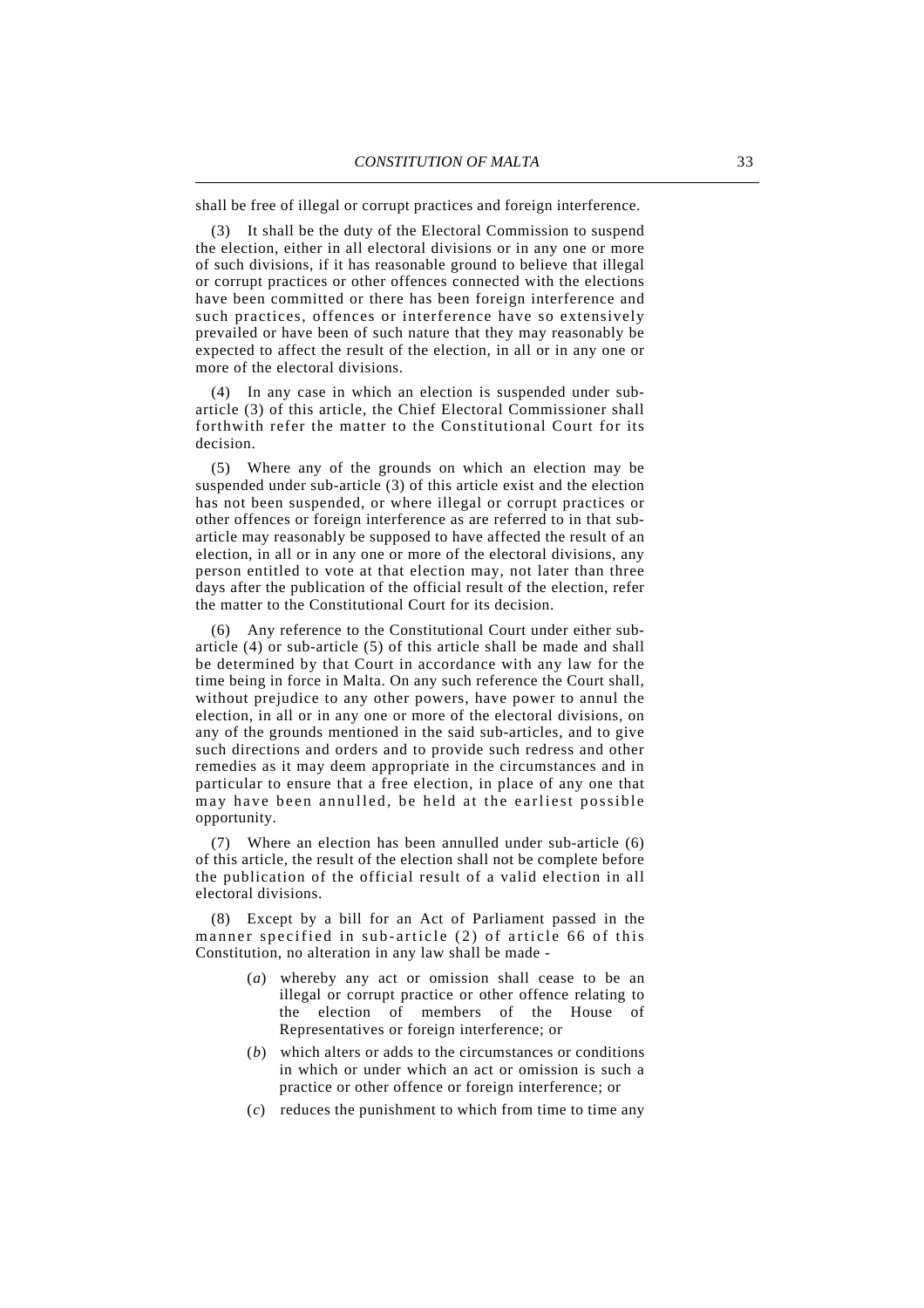such practice or other offence or interference renders the offender liable;

and for the purposes of this sub-article the provisions of sub-article (7) of article 66 of this Constitution shall apply as if references to the alteration to any of the provisions of this Constitution were references to the alteration of any law.

(9) No person shall vote at the election of members of the House of Representatives for any electoral division who is not registered under any law for the time being in force in Malta as a voter in that division.

(10) At the election of members of the House of Representatives-

- (*a*) voting shall be by ballot and shall be carried out in such a manner as not to disclose the way in which the vote of any particular voter is given; and
- (*b*) no person shall be permitted to vote on behalf of another:

 Provided that provision may be made by law whereby, if a person is unable, by reason of blindness, other physical cause or illiteracy to mark on his ballot paper, his ballot paper may be marked on his behalf and on his directions by some other person officially supervising the poll at the place of voting.

(11) Ballot papers shall be drawn up in such a manner as to enable illiterates to distinguish between the political parties to which candidates belong.

(12) Candidates and their agents shall be given facilities to watch the transportation of ballot boxes and the sealing and unsealing thereof.

(13) The expressions "corrupt practice", "offences connected with the election of members of the House of Representatives" and "foreign interference" have the meaning assigned to them by a law for the time being in force regulating the conduct of elections or foreign interference with respect to elections, and any such law shall be deemed for the purposes of this article and of articles 32 to 47 (inclusive) of this Constitution to be reasonably required in the interest of public order and reasonably justifiable in a democratic society.

Qualification of voters. *Amended by: LVIII. 1974.23.*

**57.** Subject to the provisions of article 58 of this Constitution, a person shall be qualified to be registered as a voter for the election of members of the House of Representatives if, and shall not be qualified to be so registered unless -

- (*a*) he is a citizen of Malta;
- (*b*) he has attained the age of eighteen years; and
- (*c*) he is resident in Malta and has during the eighteen months immediately preceding his registration been a resident for a continuous period of six months or for periods amounting in the aggregate to six months: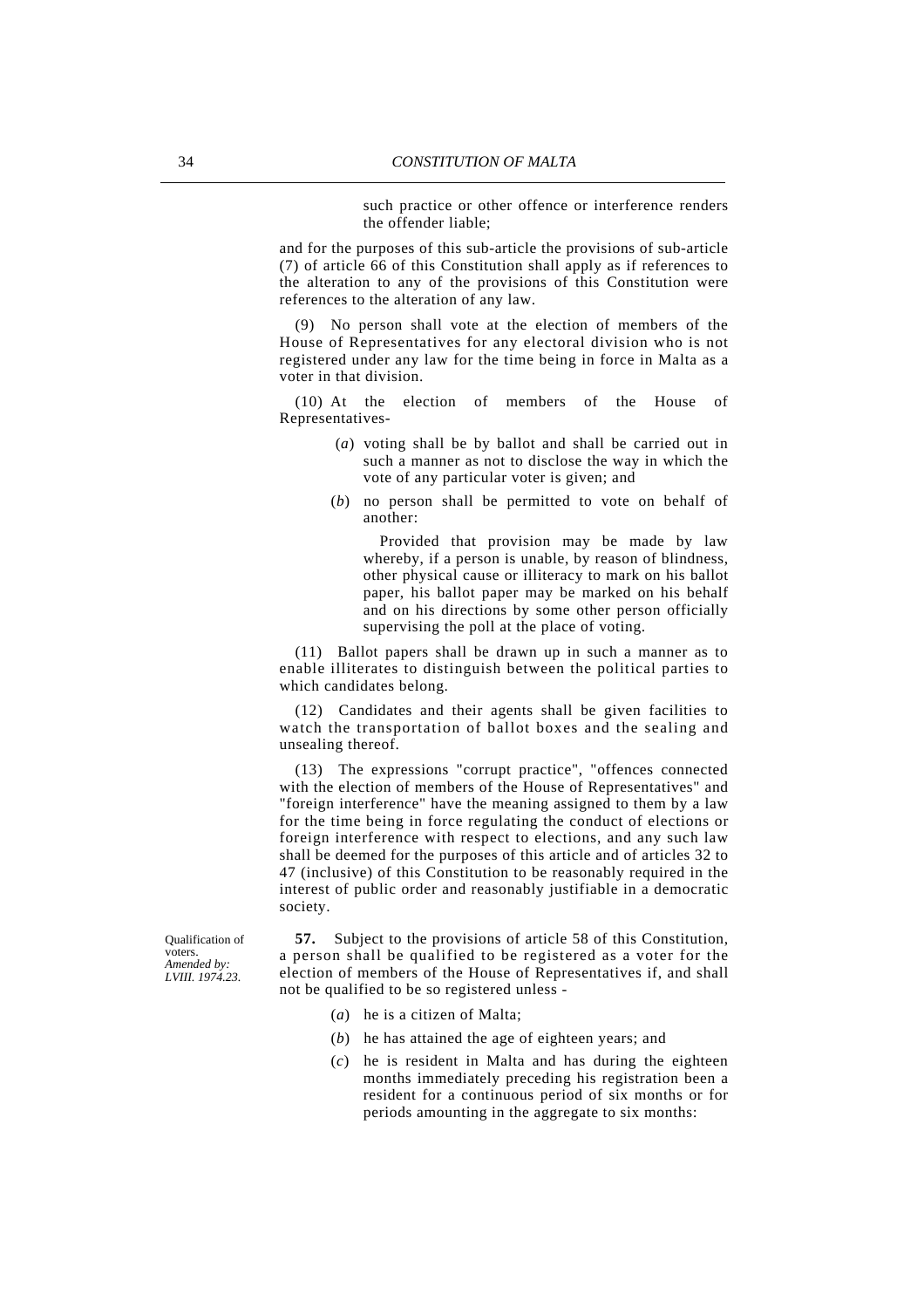Provided that this paragraph shall not apply to a person who is ordinarily resident in Malta but has not been resident in Malta as required by this paragraph by reason of service abroad in the public service, including service in the offices referred to in subarticle (3) of article 124 of this Constitution, or by reason of service abroad in, or as a member of, a disciplined force as defined in article 47 of this Constitution.

**58.** No person shall be qualified to be registered as a voter for the election of members of the House of Representatives if -

- (*a*) he is interdicted or incapacitated for any mental infirmity by a court in Malta or is otherwise determined in Malta to be of unsound mind;
- (*b*) he is under sentence of death imposed on him by any court in Malta or is serving a sentence of imprisonment (by whatever name called) exceeding twelve months imposed on him by such a court or substituted by competent authority for some other sentence imposed on him by such a court, or is under such a sentence of imprisonment the execution of which has been suspended; or
- (*c*) he is disqualified for registration as a voter by or under any law for the time being in force in Malta by reason of his having been convicted of any offence connected with the election of members of the House of Representatives.

**59.** (1) When the House of Representatives first meets after any general election and before it proceeds to the despatch of any other business, it shall elect a person to be the Speaker of the House; and if the office of Speaker falls vacant at any time before the next dissolution of Parliament, the House shall, as soon as practicable, elect another person to that office.

- (2) The Speaker may be elected either
	- (*a*) from among persons who are members of the House of Representatives, but are not Ministers Parliamentary Secretaries, or
	- (*b*) from among persons who are not members of the House of Representatives and are qualified for election as members thereof.

(3) When the House of Representatives first meets after any general election and before it proceeds to the despatch of any other business except the election of the Speaker, the House shall elect a member of the House, who is not a Minister or a Parliamentary Secretary, to be Deputy Speaker of the House; and if the office of Deputy Speaker falls vacant at any time before the next dissolution of Parliament, the House shall, as soon as convenient, elect another such member to that office.

(4) A person shall vacate the office of Speaker or Deputy

Speaker and Deputy Speaker.

Disqualification of voters.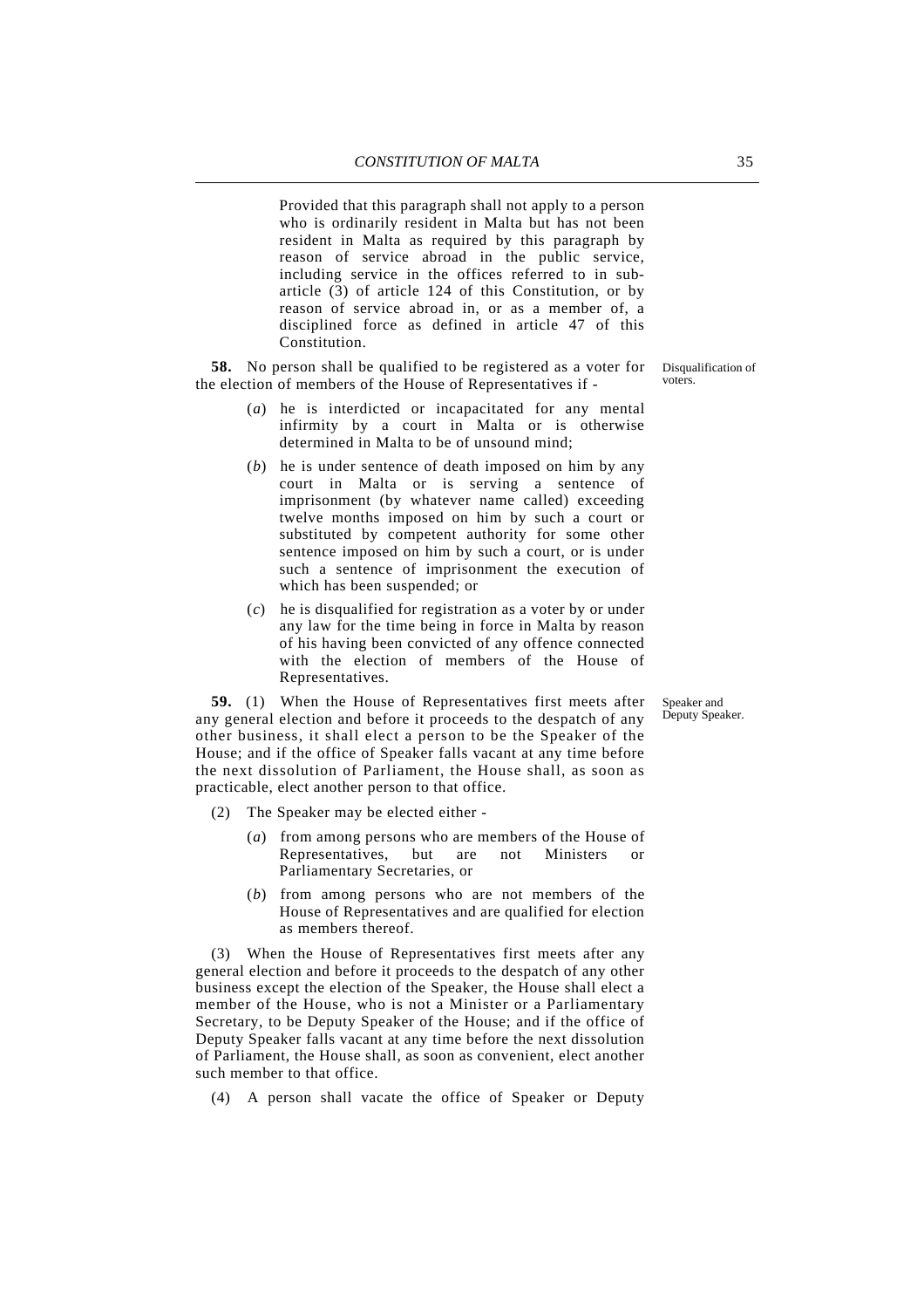Speaker -

- (*a*) in the case of a Speaker elected from among the members of the House of Representatives or in the case of the Deputy Speaker -
	- (i) if he ceases to be a member of the House:

 Provided that the Speaker shall not vacate his office by reason only that he has ceased to be a member of the House on a dissolution of Parliament, until the House first meets after that dissolution;

- (ii) if he is appointed to be a Minister or a Parliamentary Secretary;
- (*b*) in the case of a Speaker elected from among persons who are not members of the House of Representatives-
	- (i) when the House first meets after any dissolution of Parliament;
	- (ii) if any circumstances arise that would cause him to be disqualified for election as a member of the House of Representatives;
- (*c*) if he announces his resignation of his office to the House of Representatives or if by writing under his hand addressed, in the case of the Speaker to the Clerk of the House and in the case of the Deputy Speaker to the Speaker (or, if the office of Speaker is vacant or the Speaker is absent from Malta, to the Clerk of the House) he resigns that office; or
- (*d*) in the case of the Deputy Speaker, if he is elected to be Speaker.

(5) (*a*) If, by virtue of sub-article (2) of article 55 of this Constitution, the Speaker or Deputy Speaker is required to cease to perform his functions as a member of the House of Representatives he shall also cease to perform his functions as Speaker or Deputy Speaker, as the case may be, and those functions shall until he vacates his seat in the House or resumes the performance of the functions of his office, be performed -

- (i) in the case of the Speaker, by the Deputy Speaker or, if the office of Deputy Speaker is vacant or the Deputy Speaker is required to cease to perform his functions as a member of the House of Representatives by virtue of subarticle (2) of article 55 of this Consti-tution, by such member of the House (not being a Minister or Parliamentary Secretary) as the House may elect for the purpose;
- (ii) in the case of the Deputy Speaker, by such member of the House (not being a Minister or Parliamentary Secretary) as the House may elect for the purpose.
- (*b*) If the Speaker or Deputy Speaker resumes the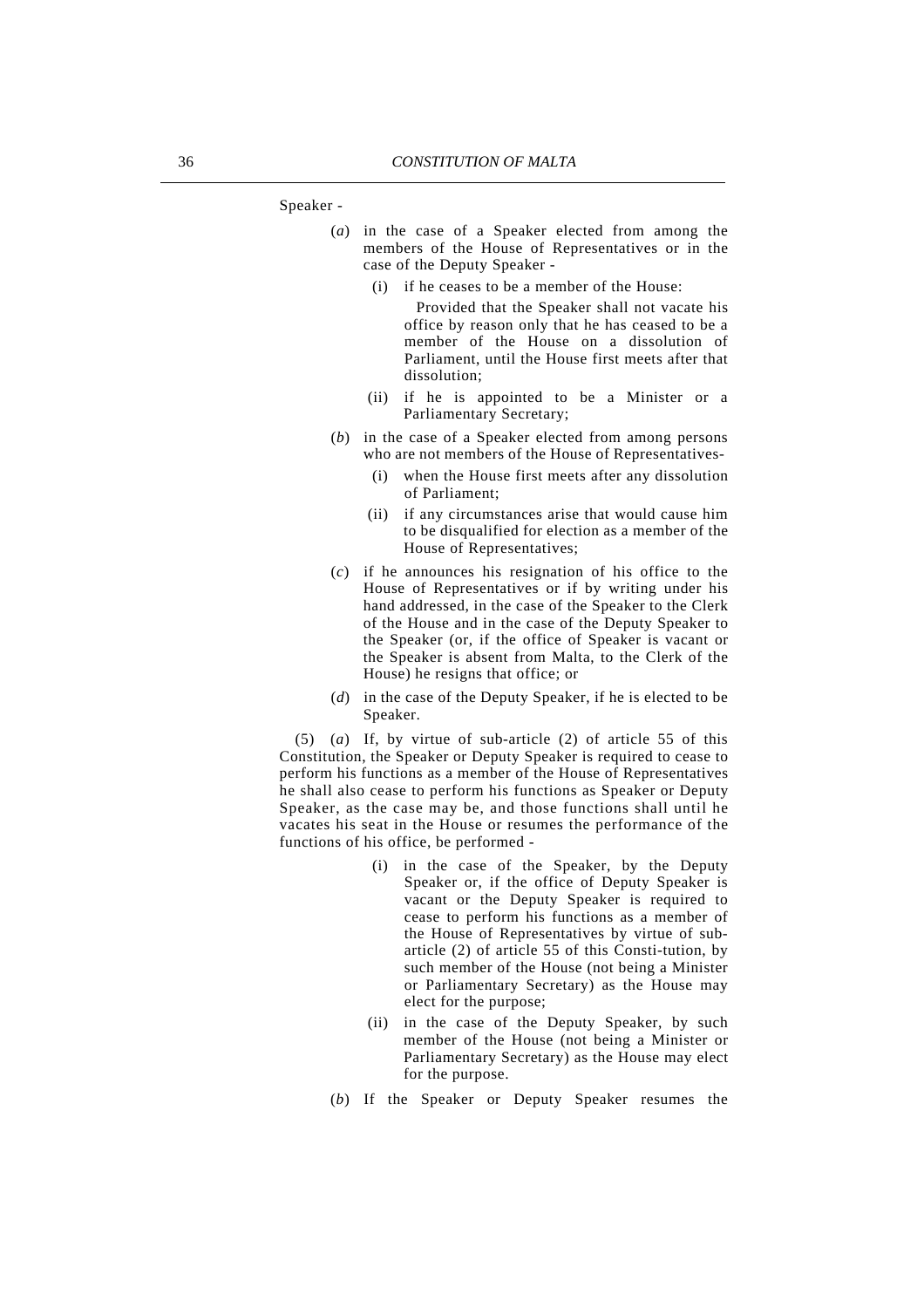performance of his functions as a member of the House, in accordance with the provisions of sub-article (2) of article 55 of this Constitution, he shall also resume the performance of his functions of Speaker or Deputy Speaker, as the case may be.

**60.** (1) There shall be an Electoral Commission for Malta.

(2) The Electoral Commission shall consist of a Chairman, who shall be the person for the time being holding the office of Chief Electoral Commissioner and who shall be appointed to that office from the public service, and such number of members not being less than four as may be prescribed by any law for the time being in force in Malta.

(3) The members of the Electoral Commission shall be appointed by the President, acting in accordance with the advice of the Prime Minister, given after he has consulted the Leader of the Opposition.

(4) A person shall not be qualified to hold office as a member of the Electoral Commission if he is a Minister, a Parliamentary Secretary, a member of, or a candidate for election to, the House of Representatives or a public officer.

(5) Subject to the provisions of this article, a member of the Electoral Commission shall vacate his office -

- (*a*) at the expiration of three years from the date of his appointment or at such earlier time as may be specified in the instrument by which he was appointed; or
- (*b*) if any circumstances arise that, if he were not a member of the Commission, would cause him to be disqualified for appointment as such.

(6) Subject to the provisions of sub-article (7) of this article, a member of the Electoral Commission may be removed from office by the President acting in accordance with the advice of the Prime Minister.

(7) A member of the Electoral Commission shall not be removed from office except for inability to discharge the functions of his office (whether arising from infirmity of mind or body or any other cause) or for misbehaviour.

(8) If the office of a member of the Electoral Commission is vacant or if a member is for any reason unable to perform the functions of his office, the President, acting in accordance with the advice of the Prime Minister, given after he has consulted the Leader of the Opposition, may appoint a person who is qualified to be appointed to be a member to be a temporary member of the Commission; and any person so appointed shall, subject to the provisions of sub-articles (5), (6) and (7) of this article cease to be such a member when a person has been appointed to fill the vacancy or, as the case may be, when the member who was unable to perform the functions of his office resumes those functions.

(9) In the exercise of its functions under this Constitution the Electoral Commission shall not be subject to the direction or control of any other person or authority.

Establishment of Electoral Commission. *Amended by: LVIII. 1974.24.*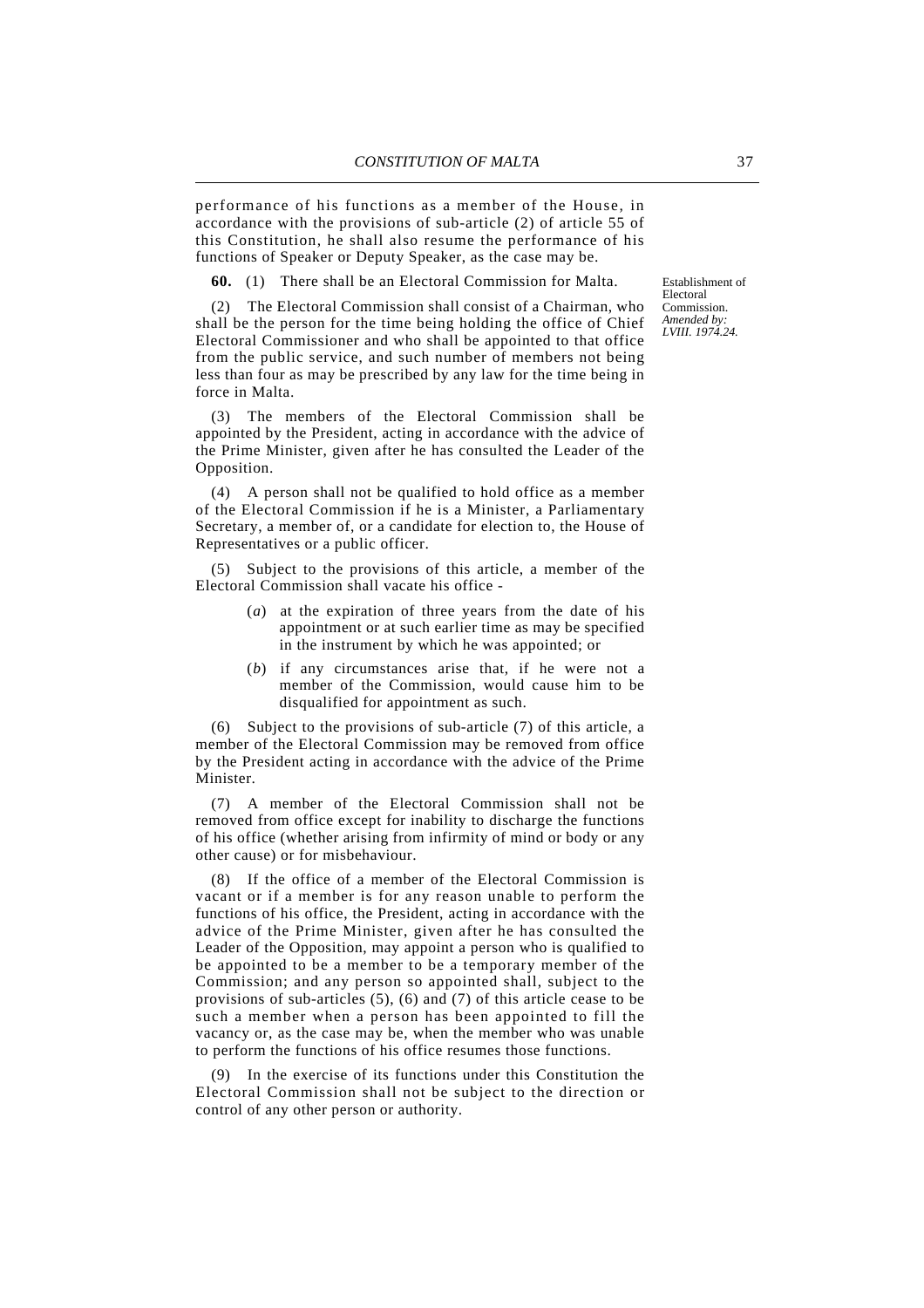Electoral divisions. *Amended by: LVIII.1974.25.*

**61.** (1) The Electoral Commission shall review the boundaries of the electoral divisions referred to in article 56(1) of this Constitution at intervals of not less than two nor more than five years and may, in accordance with the provisions of this article, alter such boundaries to such extent as it considers desirable in the light of the review:

Provided that the Commission shall carry out such a review and, in accordance with the provisions of this article, alter the said boundaries whenever Parliament has made provision altering the number of electoral divisions; and in addition the Commission may at any time carry out such a review and, in accordance with the provisions of this article, alter the said boundaries to such extent as it considers desirable in consequence of the holding of a census of the population in pursuance of any law.

(2) Any provision by Parliament altering the number of electoral divisions shall come into effect when the alteration of the boundaries of the electoral divisions that, in accordance with the provisions of sub-article (1) of this article, is consequential thereon comes into effect.

(3) Whenever an alteration of boundaries is made by the Commission under this article the following provisions shall have effect:

- (*a*) the Chief Electoral Commissioner shall, as soon as practicable after it is made, communicate the alteration to the Prime Minister and to the Leader of the Opposition;
- (*b*) not later than two months from the receipt of such communication, the Prime Minister shall cause the alteration to be placed before the House of Representatives for consideration by it;
- (*c*) not later than five months from the receipt of the said communication by the Prime Minister, the House may, by resolution, either approve the alteration or refer it back to the Commission for reconsideration;
- (*d*) upon the expiration of six months from the date on which the alteration was communicated to the Prime Minister, or, if the alteration is approved by the House, upon such approval, or, if the alteration is referred back to the Commission, upon the expiration of two months from such reference, the Chief Electoral Commissioner shall cause the alteration to be published in the Gazette either in its original form or, if it has been modified by the Commission, as so modified; and
- (*e*) any such alteration shall come into effect upon the next dissolution of Parliament after the alteration is published in the Gazette under paragraph (*d*) of this sub-article:

 Provided that nothing in this paragraph shall be construed as preventing the publication of any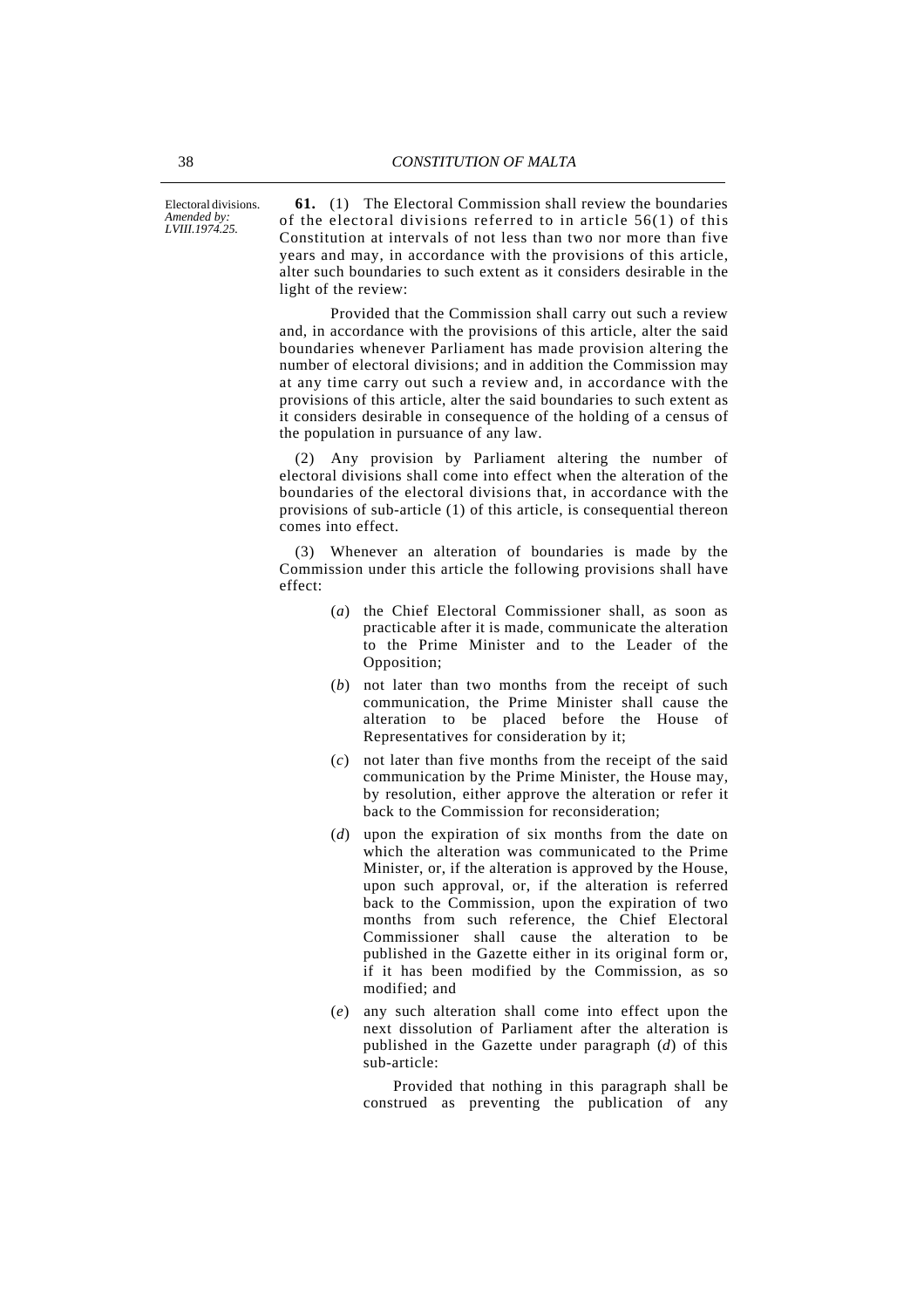electoral register or any other requirments connected with the registration of voters from being carried out in accordance with the alteration, under any law for the time being in force in Malta, before that dissolution.

(4) An alteration of the boundaries of any electoral division under this article shall be made in such manner as secures that, at the time when the Commission carries out its review, the number obtained by dividing the total electorate in the division (as ascertained by reference to the electoral register in force at that time) by the number of members to be returned to the House of Representatives from that division is as nearly equal to the electoral quota as is reasonably practicable:

Provided that any such alteration may be made in such manner that the number of voters in that division is, at the time when the Commission carries out its review, greater or less than the electoral quota multiplied by the number of members to be so returned, but in no case by more than five *per centum*, in order to take account of geographical vicinity, differences in density of population and other relevant factors.

(5) For the purposes of any review carried out under this article, "electoral quota" means the number obtained by dividing the total electorate of Malta (as ascertained from the electoral register in force at the time when the Commission carries out that review) by the total number of members to be returned to the House of Representatives at the general election following the next dissolution of Parliament.

(6) The conduct of elections in every electoral division and of any vote taken under the provisions of article 66(3) of this Constitution shall be subject to the direction and supervision of the Electoral Commission.

**62.** Whenever the seat of any member of the House of Representatives becomes vacant the vacancy shall be filled in the manner provided by or under any law for the time being in force in Malta.

**63.** Any question whether -

- (*a*) any person has been validly elected as a member of the House of Representatives;
- (*b*) any member of the House has vacated his seat therein or is required, under the provisions of sub-article (2) of article 55 of this Constitution, to cease to perform his functions as a member; or
- (*c*) any person has been validly elected as Speaker from among persons who are not members of the House or, having been so elected, has vacated the office of Speaker,

shall be referred to and determined by the Constitutional Court in accordance with the provisions of any law for the time being in force in Malta.

Determination of questions as to membership. *Amended by: XLVII. 1972.2.*

Filling of vacancies.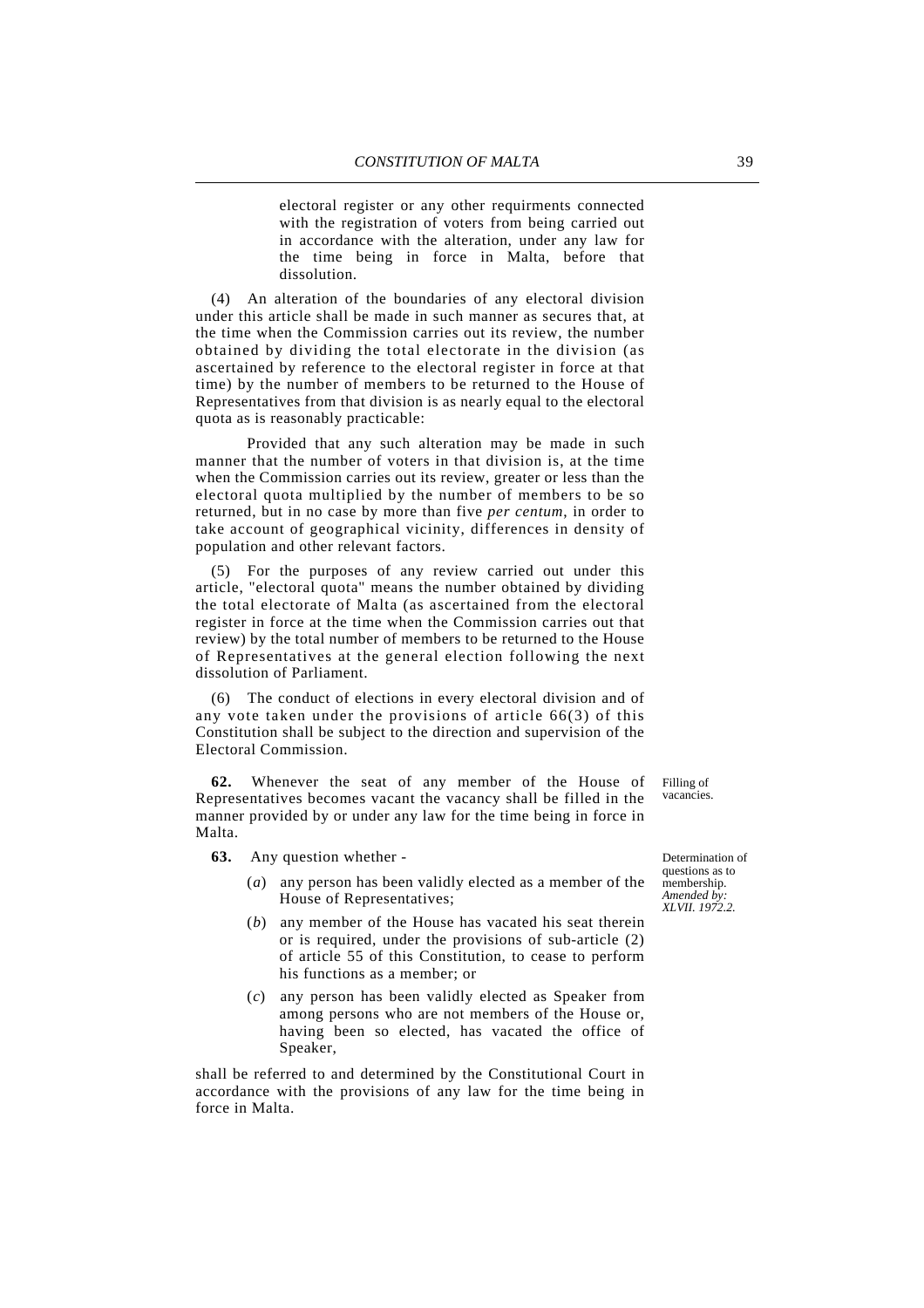Clerk to House of Representatives and his staff.

**64.** (1) There shall be a Clerk to the House of Representatives.

(2) The office of the Clerk to the House of Representatives and the offices of the members of his staff shall be public offices.

### PART 2

### Powers and Procedure of Parliament

Power to make laws.

**65.** (1) Subject to the provisions of this Constitution, Parliament may make laws for the peace, order and good government of Malta.

(2) Without prejudice to the generality of sub-article (1) and subject to the provisions of sub-articles  $(3)$ ,  $(4)$  and  $(5)$  of this article, Parliament may by law determine the privileges, immunities and powers of the House of Representatives and the members thereof.

(3) No civil or criminal proceedings may be instituted against any member of the House of Representatives for words spoken before, or written in a report to, the House or a committee thereof or by reason of any matter or thing brought by him therein by petition, bill, resolution, motion or otherwise.

(4) For the duration of any session members of the House of Representatives shall enjoy freedom from arrest for any civil debt except a debt the contraction of which constitutes a criminal offence.

(5) No process issued by any court in the exercise of its civil jurisdiction shall be served or executed within the precincts of the House of Representatives while the House is sitting or through the Speaker, the Clerk or any officer of the House.

**66.** (1) Subject to the provisions of this article, Parliament may alter any of the provisions of this Constitution and (in so far as it forms part of the law of Malta) any of the provisions of the Malta Independence Act, 1964.

- (2) In so far as it alters
	- (*a*) this article; or
	- (*b*) article 1, sub-article (2) of article 2, sub-article (1) of article 3, sub-article (1) of article 5, article 6, articles 32 to 48 (inclusive), articles 51, 52, 56, 57, 60 and 61, sub-article (3) of article 65, sub-article (2) of article 75, article 76 (other than sub-article (2) thereof), articles 77 and 78, article 80, article 91, articles 95 to 100 (inclusive), articles 102 to 110 (inclusive), articles 113, 114, 115A, 118, 119 or 120 of this Constitution; or
	- (*c*) article 124 of this Constitution in its application to any of the provisions specified in paragraph (*a*) or (*b*) of this sub-article,

a bill for an Act of Parliament under this article shall not be passed in the House of Representatives unless at the final voting thereon in

Alteration of this Constitution. *Substituted by: LVIII.1974.26. Amended by: IV. 1987.5; XIII. 2001.3.*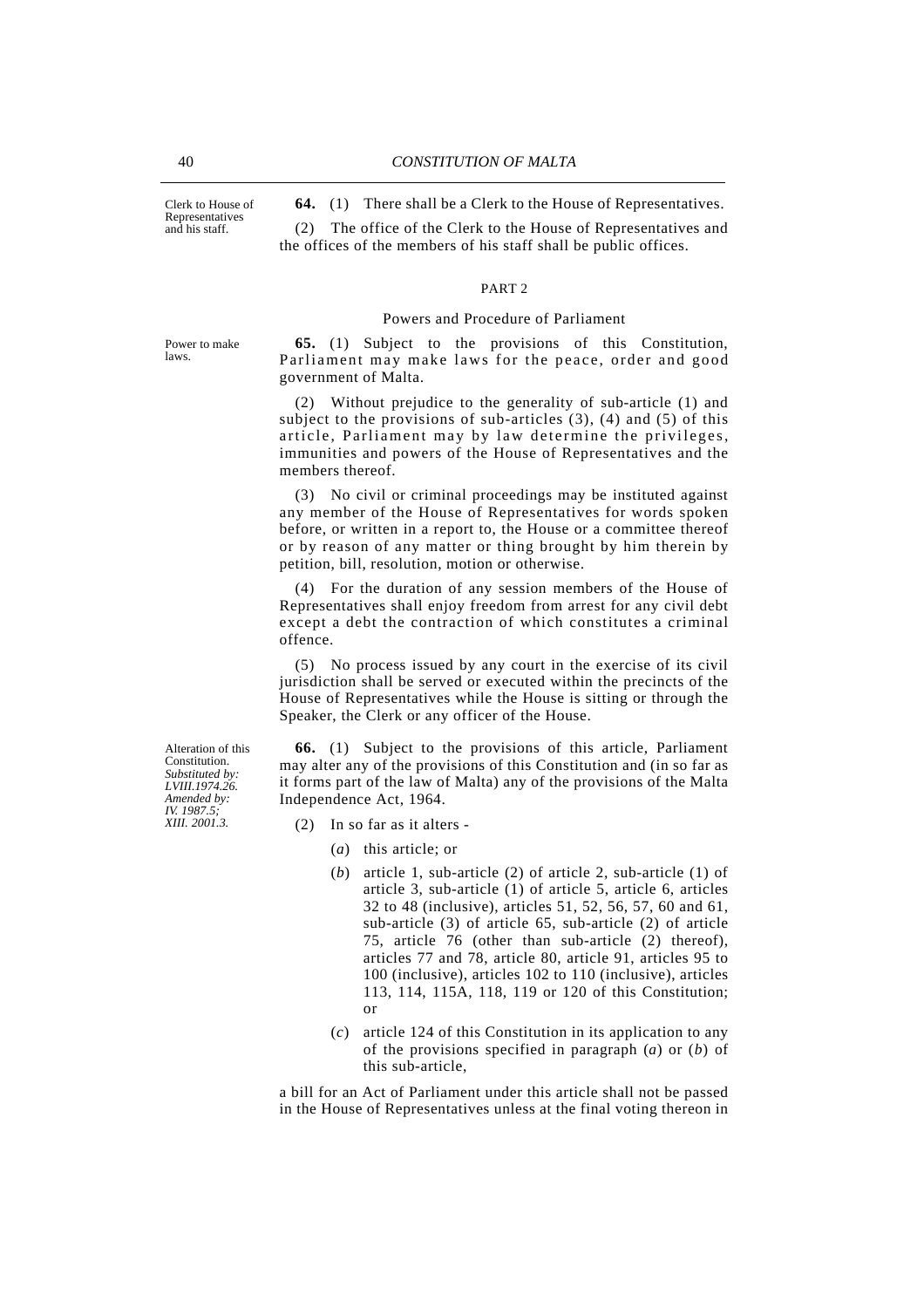that House it is supported by the votes of not less than two-thirds of all the members of the House.

- (3) In so far as it alters
	- (*a*) this sub-article or sub-article (4) of this article; or
	- (*b*) sub-article (2) of article 76 of this Constitution,

a bill for an Act of Parliament under this article shall not be presented to the President for his assent unless not less than three nor more than six months after its passage through the House in the manner specified in sub-article (2) of this article it has been submitted to the electors qualified to vote for the election of members of the House of Representatives and the majority of the electors voting have approved the bill.

(4) The provisions of sub-article (10) of article 56 of this Constitution shall apply to the voting on a bill submitted to the electors under sub-article (3) of this article as they apply to voting at the election of members of the House of Representatives, and subject as aforesaid the vote on such bill shall be taken in such manner as Parliament may prescribe.

(5) In so far as it alters any of the provisions of this Constitution other than those specified in sub-articles (2) and (3) of this article, a bill for an Act of Parliament under this article shall not be passed in the House of Representatives unless at the final voting thereon in that House it is supported by the votes of a majority of all the members of the House.

(6) An Act of Parliament altering the number of members of the House of Representatives shall not affect the membership of the House before the dissolution of Parliament next following its enactment.

- (7) In this article
	- (*a*) references to any of the provisions of this Constitution or of the Malta Independence Act, 1964 include references to any law that amends or replaces that provision; and
	- (*b*) references to the alteration of any of the provisions of this Constitution or of the Malta Independence Act, 1964 include references to the amendment, modification or re-enactment, with or without amendment or modification, of that provision, the suspension or repeal of that provision and the making of a different provision in lieu of that provision.

**67.** (1) Subject to the provisions of this Constitution, the House of Representatives may regulate its own procedure.

Regulation of procedure in House of Representatives.

(2) The House of Representatives may act notwithstanding any vacancy in its membership (including any vacancy not filled when the House first meets on or after the appointed day or after any dissolution of Parliament) and the presence or participation of any person not entitled to be present at or to participate in the proceedings of the House shall not invalidate those proceedings.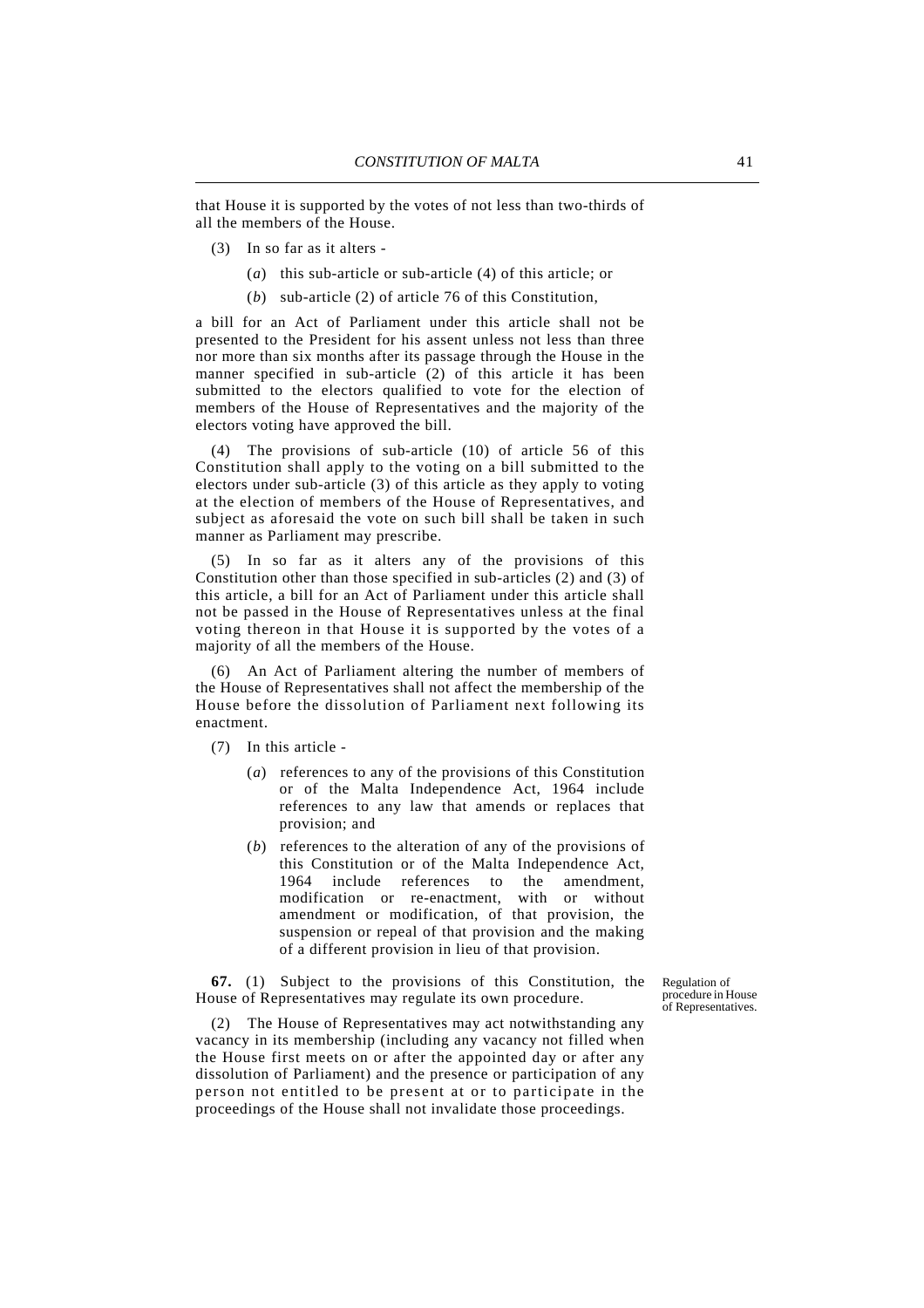(3) Any provision made in pursuance of sub-article (1) of this article for setting up Committees of the House to enquire into matters of general public importance shall be designed to secure that, so far as it appears practicable to the House, any such Committee is so composed as fairly to represent the House.

Oath to be taken by members of House of Representatives.

**68.** No member of the House of Representatives shall be permitted to take part in the proceedings of the House (other than proceedings necessary for the purposes of this article) until he has taken and subscribed before the House the oath of allegiance:

Provided that the election of the Speaker and Deputy Speaker may take place before the members of the House have taken and subscribed such oath.

Presiding in House of Representatives.

**69.** (1) There shall preside at any sitting of the House of Representatives -

- (*a*) the Speaker; or
- (*b*) in the absence of the Speaker, the Deputy Speaker; or
- (*c*) in the absence of the Speaker and the Deputy Speaker, such member of the House (not being a Minister or a Parliamentary Secretary) as the House may elect for that purpose.

(2) References in this article to circumstances in which the Speaker or the Deputy Speaker is absent include references to circumstances in which the office of Speaker or Deputy Speaker is vacant.

Quorum in House of Representatives.

**70.** (1) If at any sitting of the House of Representatives any member who is present draws the attention of the person presiding at the sitting to the absence of a quorum and, after such interval as may be prescribed in the Standing Orders of the House, the person presiding at the sitting ascertains that a quorum of the House is still not present, the House shall be adjourned.

- (2) For the purposes of this article
	- (*a*) a quorum of the House of Representatives shall consist of fifteen members; and
	- (*b*) the person presiding at the sitting of the House shall not be included in reckoning whether there is a quorum present.

Voting. **71.** (1) Save as otherwise provided in this Constitution, all questions proposed for decision in the House of Representatives shall be determined by a majority of the votes of the members thereof present and voting.

> (2) The Speaker shall not vote unless on any question the votes are equally divided, in which case he shall have and exercise a casting vote.

> (3) Any other person shall, when presiding in the House of Representatives, retain his original vote as a member and, if upon any question, the votes are equally divided, shall also have and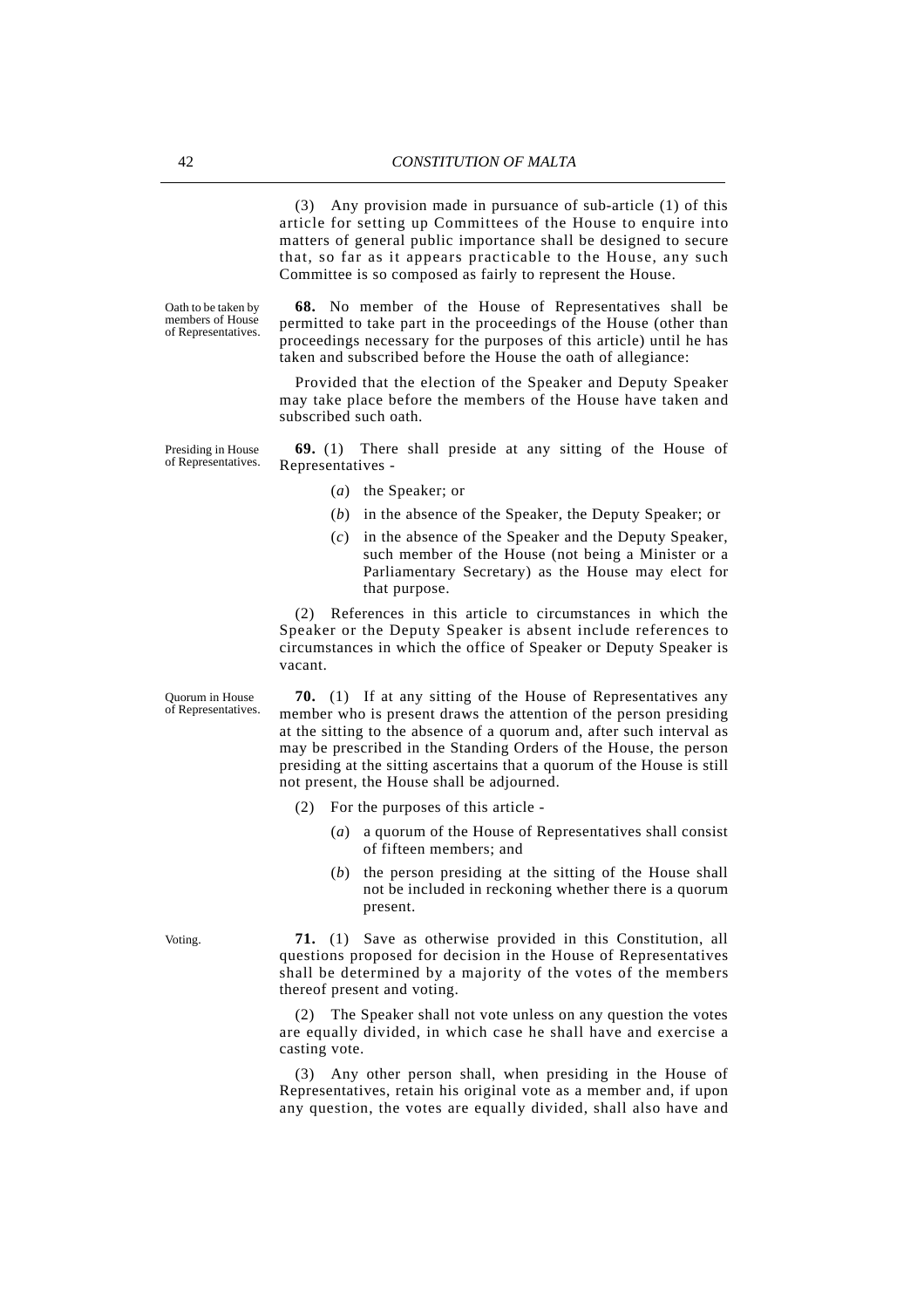#### exercise a casting vote.

**72.** (1) The power of Parliament to make laws shall be exercised by bills passed by the House of Representatives and assented to by the President.

(2) When a bill is presented to the President for assent, he shall without delay signify that he assents.

(3) A bill shall not become law unless it has been duly passed and assented to in accordance with this Constitution.

(4) When a law has been assented to by the President it shall without delay be published in the Gazette and shall not come into operation until it has been so published, but Parliament may postpone the coming into operation of any such law and may make laws with retrospective effect.

**73.** Except upon the recommendations of the President signified by a Minister, the House of Representatives shall not -

- (*a*) proceed upon any bill (including any amendment to a bill) that, in the opinion of the person presiding, makes provision for any of the following purposes, that is to say, for imposing or increasing any tax, for imposing or increasing any charge on the revenues or other funds of Malta or for altering any such charge otherwise than by reducing it, or for compounding or remitting any debt due to Malta;
- (*b*) proceed upon any motion (including any amendment to a motion) the effect of which, in the opinion of the person presiding, would be to make provision for any of the purposes aforesaid; or
- (*c*) receive any petition which, in the opinion of the person presiding, requests that provision be made for any of the purposes aforesaid.

**74.** Save as otherwise provided by Parliament, every law shall Language of Laws. be enacted in both the Maltese and English languages and, if there is any conflict between the Maltese and the English texts of any law, the Maltese text shall prevail.

#### PART 3

#### Summoning, prorogation and dissolution

**75.** (1) Each session of Parliament shall commence at such time as the President may by proclamation appoint and shall be held at such place or places as the President by proclamation, or as the House of Representatives in any manner it may deem appropriate, may from time to time appoint.

(2) There shall be a session of Parliament once at least in every year, so that a period of twelve months shall not intervene between the last sitting of Parliament in one session and the first sitting thereof in the next session.

Sessions of Parliament. *Amended by: LVIII.1974.29.*

Restriction with regard to certain financial measures. *Amended by: LVIII. 1974.28.*

Mode of exercising legislative powers.

*Amended by: LVIII. 1974.27.*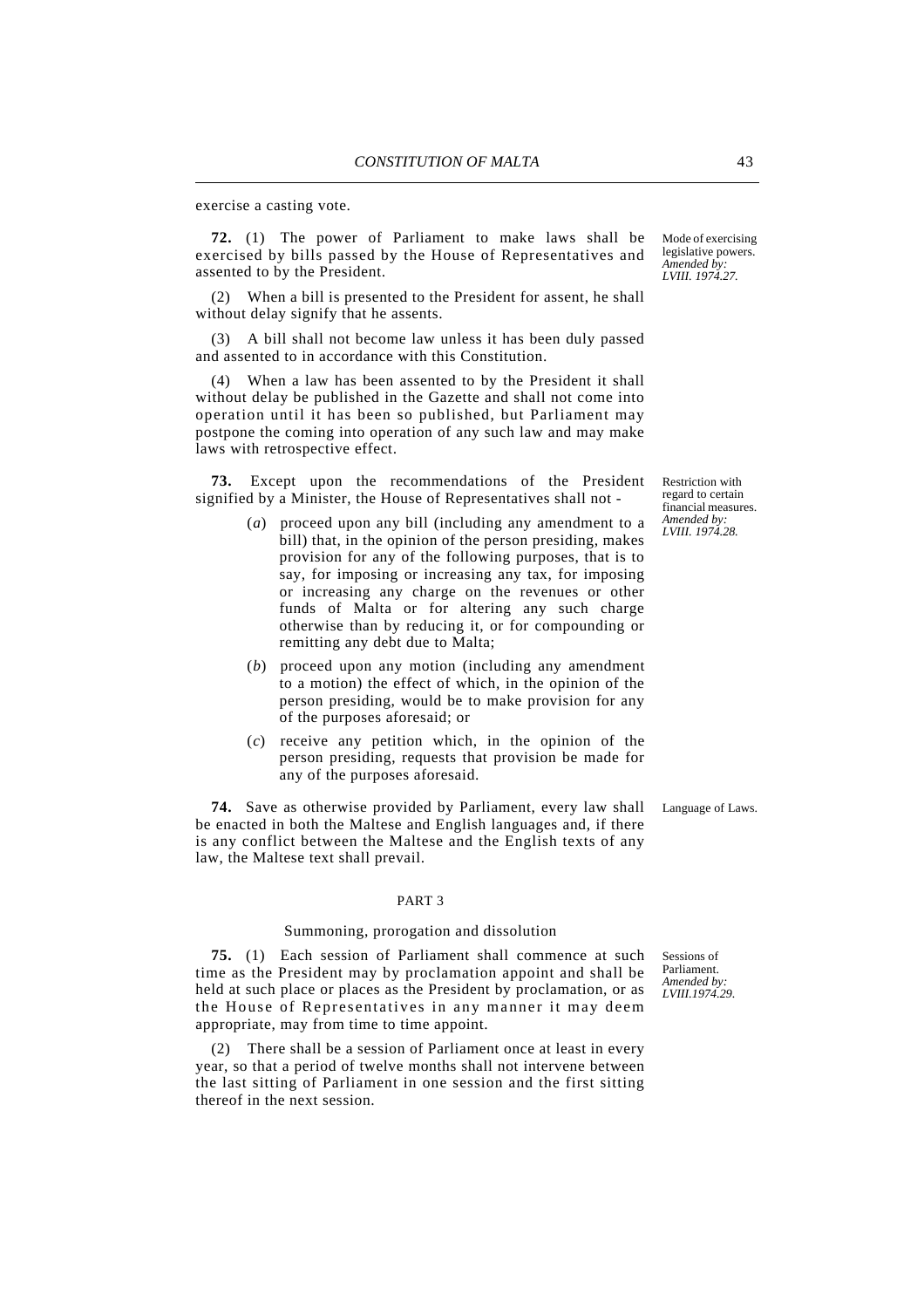(3) The House of Representatives shall meet not later than two months after the publication of the official result of any general election by the Electoral Commission on a day appointed by the President.

Prorogation and dissolution of Parliament. *Amended by: LVIII. 1974.30.*

**76.** (1) The President may at any time by proclamation prorogue or dissolve Parliament.

(2) Subject to the provisions of sub-article (3) of this article, Parliament, unless sooner dissolved, shall continue for five years from the date of its first sitting after any dissolution and shall then stand dissolved.

(3) At any time when Malta is at war, Parliament may from time to time extend the period of five years specified in sub-article (2) of this article for not more than twelve months at a time:

Provided that the life of Parliament shall not be extended under this sub-article for more than five years.

(4) If between a dissolution of Parliament and the next ensuing general election of members of the House of Representatives an emergency arises of such a nature that, in the opinion of the Prime Minister it is necessary to recall Parliament, the President may by proclamation summon the Parliament that has been dissolved to meet, and that Parliament shall thereupon be deemed (except for the purpose of article 77 and, in relation to the next ensuing general election, article 61(3) and 66(6) of this Constitution) not to have been dissolved but shall be deemed (except as aforesaid) to be dissolved on the date on which the polls are concluded in the next ensuing general election.

(5) In the exercise of his powers under this article the President shall act in accordance with the advice of the Prime Minister:

Provided that -

- (*a*) if the House of Representatives passes a resolution, supported by the votes of a majority of all the members thereof, that it has no confidence in the Government, and the Prime Minister does not within three days either resign from his office or advise a dissolution, the President may dissolve Parliament;
- (*b*) if the office of Prime Minister is vacant and the President considers that there is no prospect of his being able within a reasonable time to appoint to that office a person who can command the support of a majority of the members of the House of Representatives, the President may dissolve Parliament; and
- (*c*) if the Prime Minister recommends a dissolution and the President considers that the Government of Malta can be carried on without a dissolution and that a dissolution would not be in the interests of Malta, the President may refuse to dissolve Parliament.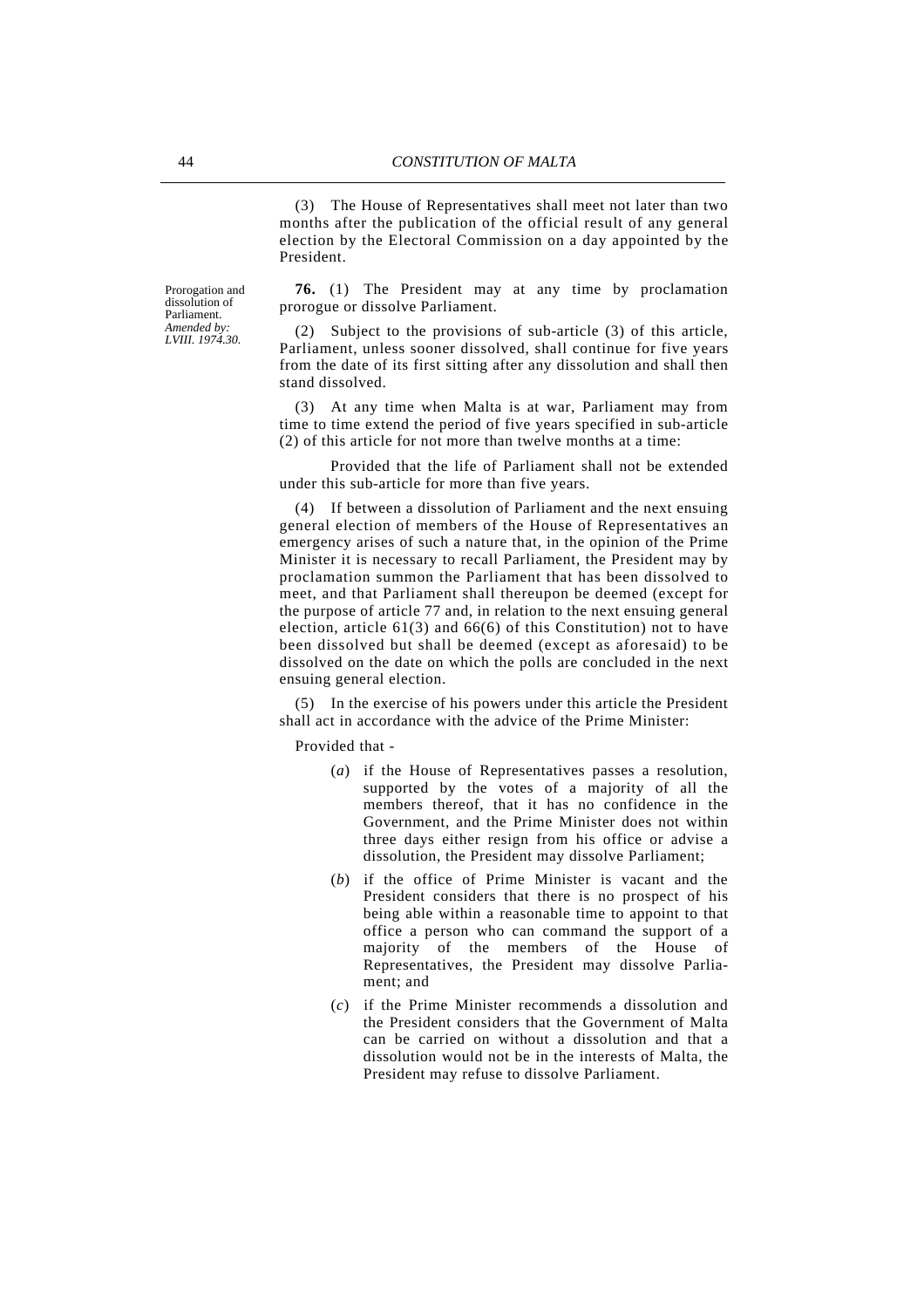**77.** A general election of members of the House of Representatives shall be held at such time within three months after every dissolution of Parliament as the President acting in accordance with the advice of the Prime Minister, shall by proclamation appoint.

# CHAPTER VII

#### The Executive

**78.** (1) The executive authority of Malta is vested in the President.

(2) The executive authority of Malta shall be exercised by the President, either directly or through officers subordinate to him, in accordance with the provisions of this Constitution.

(3) Nothing in this article shall prevent Parliament from conferring functions on persons or authorities other than the President.

**79.** (1) There shall be a Cabinet for Malta which shall consist The Cabinet. of the Prime Minister and such number of other Ministers as may be appointed in accordance with article 80 of this Constitution.

(2) The Cabinet shall have the general direction and control of the Government of Malta and shall be collectively responsible therefor to Parliament.

**80.** Wherever there shall be occasion for the appointment of a Prime Minister, the President shall appoint as Prime Minister the member of the House of Representatives who, in his judgment, is best able to command the support of a majority of the members of that House and shall, acting in accordance with the advice of the Prime Minister, appoint the other Ministers from among the members of the House of Representatives:

Provided that if occasion arises for making an appointment to the office of Prime Minister or any other Minister while Parliament is dissolved, a person who was a member of the House of Representatives immediately before the dissolution may be appointed as Prime Minister or any other Minister as if, in each case, such person were still a member of the House of Representatives, but any person so appointed shall vacate office at the beginning of the next session of Parliament if he is not then a member thereof.

**81.** (1) If the House of Representatives passes a resolution, supported by the votes of a majority of all the members thereof, that it has no confidence in the Government, the President may remove the Prime Minister from office:

Provided that the President shall not do so unless three days have elapsed and he has decided not to dissolve Parliament under article 76 of this Constitution.

- (2) The office of Prime Minister shall also become vacant
	- (*a*) when, after any dissolution of Parliament, the Prime

Tenure of office of Ministers*.* Amended b<sup>-</sup> *LVIII. 1974.34.*

Executive authority of Malta. *Substituted by: LVIII.1974.32.*

Appointment of Ministers. *Amended by: LVIII. 1974.33.*

General elections. *Amended by: LVIII.1974.31.*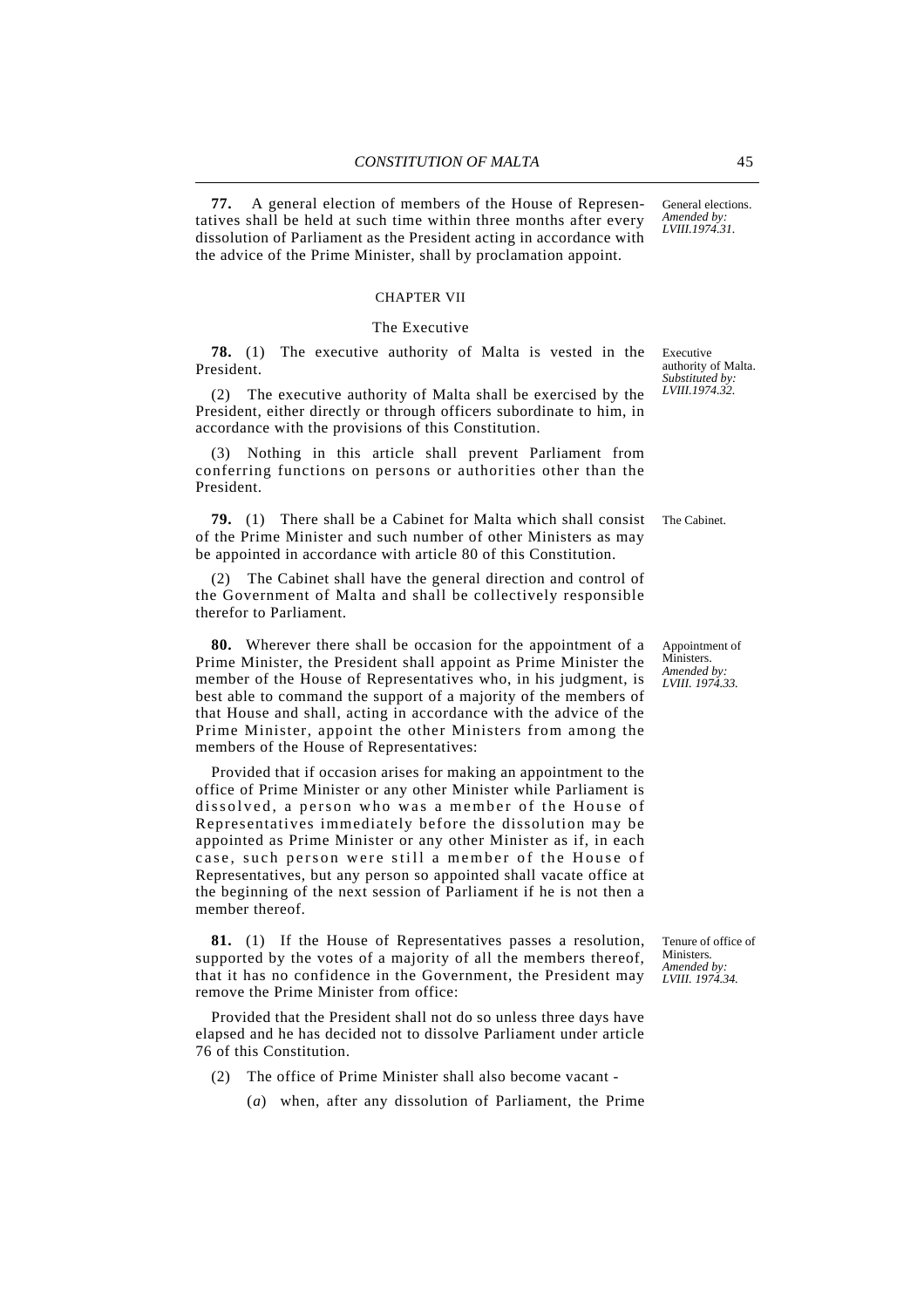Minister is informed by the President that the President is about to re-appoint him as Prime Minister or to appoint another person as Prime Minister;

- (*b*) if he ceases to be a member of the House of Representatives otherwise than by a dissolution of Parliament; or
- (*c*) if, under the provisions of sub-article (2) of article 55 of this Constitution, he is required to cease to perform his functions as a member of the House of Representatives.

(3) The office of a Minister, other than the office of Prime Minister shall become vacant -

- (*a*) upon the appointment or re-appointment of any person to the office of Prime Minister;
- (*b*) if his appointment to his office is revoked by the President, acting in accordance with the advice of the Prime Minister;
- (*c*) if he ceases to be a member of the House of Representatives otherwise than by a dissolution of Parliament; or
- (*d*) if, under the provisions of sub-article (2) of article 55 of this Constitution, he is required to cease to perform his functions as a member of the House of Representatives.

**82.** (1) Subject to the provisions of this Constitution, the President, acting in accordance with the advice of the Prime Minister, may, by directions in writing, assign to the Prime Minister or any other Minister responsibility for any business of the Government of Malta including the administration of any department of government.

(2) Nothing in this article shall empower the President to confer on any Minister authority to exercise any power or to discharge any duty that is conferred or imposed by this Constitution or any other law on any person or authority other than that Minister.

**83.** (1) Whenever the Prime Minister is absent from Malta or on vacation, or is unable by reason of illness to perform the functions of his office, the President may authorise any other member of the Cabinet to perform those functions (other than the functions conferred by this article) and that member may perform those functions until his authority is revoked by the President.

(2) The powers of the President under this article shall be exercised by him in accordance with the advice of the Prime Minister:

Provided that if the President considers that it is impracticable to obtain the advice of the Prime Minister owing to his absence or illness he may exercise those powers without that advice.

Allocation of portfolios to Ministers. *Amended by: LVIII. 1974.35.*

Acting Prime Minister. *Substituted by: LVIII.1974.36.*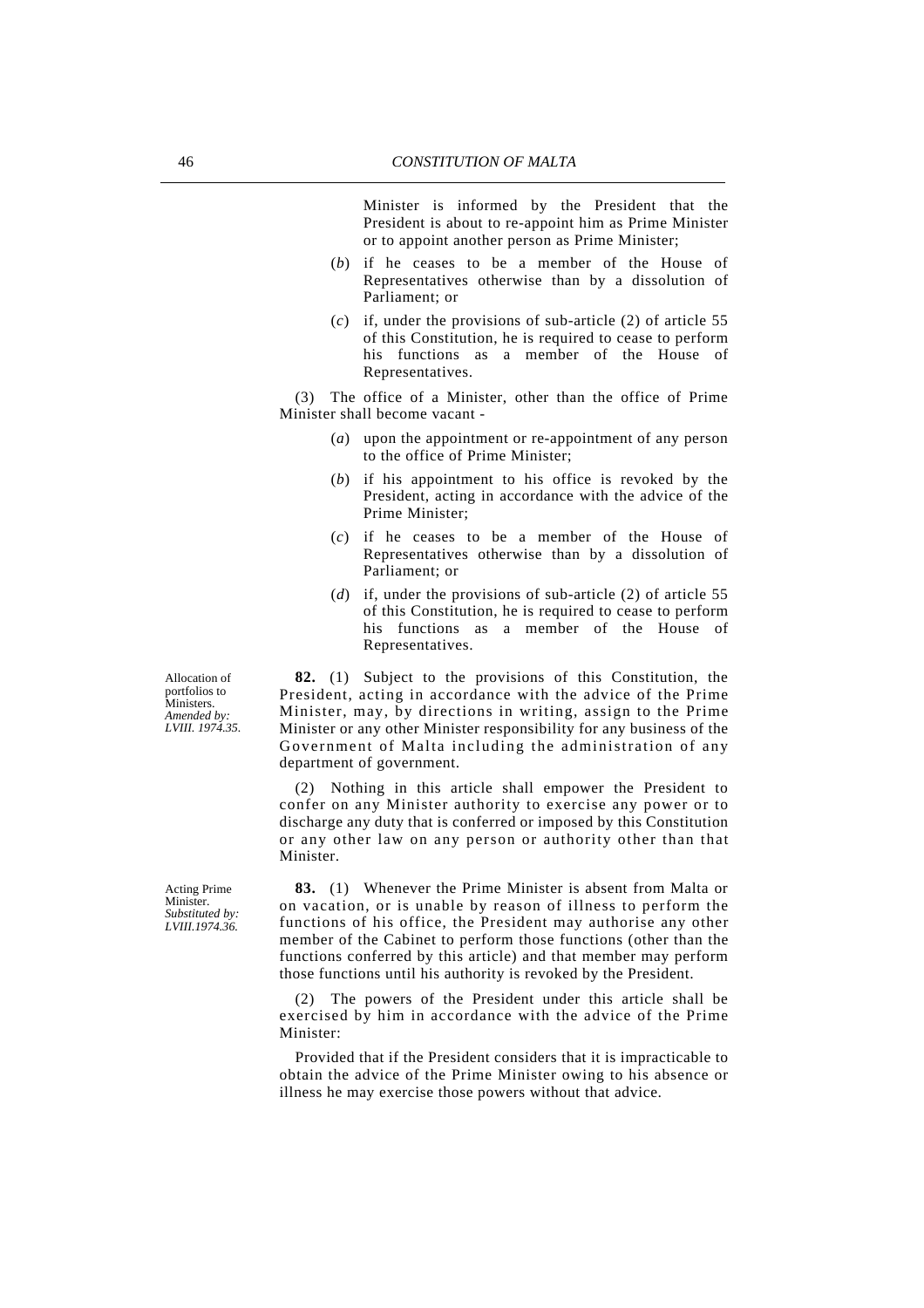**84.** (1) Whenever a Minister other than the Prime Minister is unable, by reason of his illness or absence from Malta, to perform the functions of his office, the President may appoint another member of the House of Representatives to be a temporary Minister:

Provided that if occasion arises for making an appointment while Parliament is dissolved, a person who, immediately before the dissolution, was a member of the House of Representatives may be appointed as a temporary Minister as if he were still a member of that House, but any person so appointed shall vacate office at the beginning of the next session of Parliament if he is not then a member thereof.

(2) Subject to the provisions of article 81 of this Constitution, a temporary Minister shall hold office until he is notified by the President that the Minister on account of whose inability to perform the functions of his office he was appointed is again able to perform those functions or until that Minister vacates his office.

The powers of the President under this article shall be exercised by him in accordance with the advice of the Prime Minister.

**85.** (1) In the exercise of his functions the President shall act in accordance with the advice of the Cabinet or a Minister acting under the general authority of the Cabinet except in cases where he is required by this Constitution or any other law to act in accordance with the advice of any person or authority other than the Cabinet:

Provided that the President shall act in accordance with his own deliberate judgment in the performance of the following functions-

- (*a*) in the exercise of the powers relating to the dissolution of Parliament conferred upon him by the proviso to sub-article (5) of article 76 of this Constitution;
- (*b*) in the exercise of the power to appoint the Prime Minister or remove the Prime Minister from office conferred upon him by article 80 and sub-article (1) of article 81 of this Constitution;
- (*c*) in the exercise of the powers conferred upon him by article 83 of this Constitution (which relates to the performance of the functions of the Prime Minister during absence, vacation or illness) in the circumstances described in the proviso to sub-article (2)of that article;
- (*d*) in the exercise of the power to appoint the Leader of the Opposition and to revoke any such appointment conferred upon him by article 90 of this Constitution; and
- (*e*) in signifying his approval for the purposes of subarticle (4) of article 110 of this Constitution of an appointment to an office on his personal staff.
- (2) Where by this Constitution the President is required to act

Exercise of functions of President. *Amended by: LVIII. 1974.38.*

Temporary Ministers. *Amended by: LVIII. 1974.37.*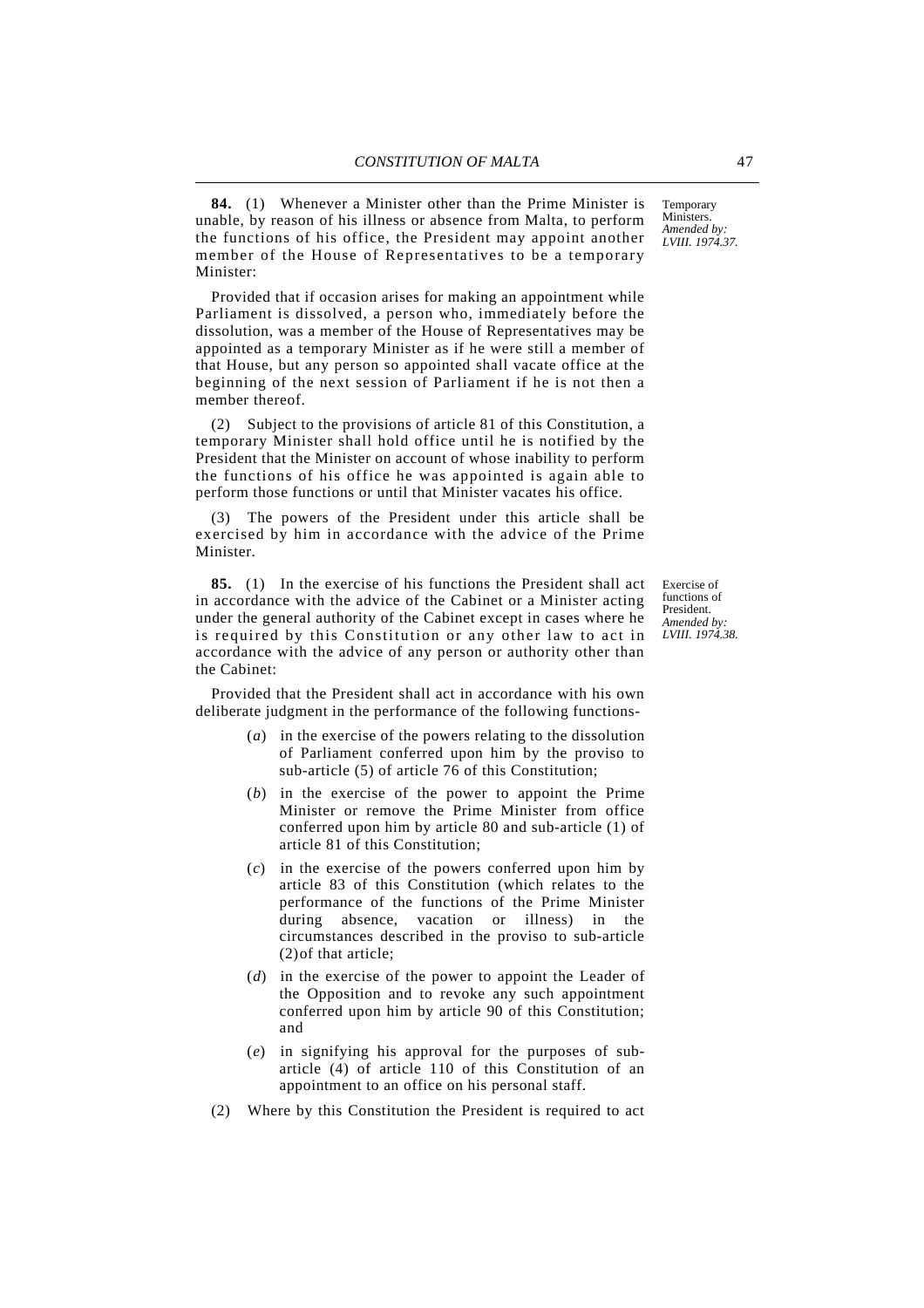in accordance with the advice of any person or authority, the question whether he has in any case received, or acted in accordance with, such advice shall not be enquired into in any court.

(3) The reference in sub-article (1) of this article to the functions of the President shall be construed as a reference to his powers and duties in the exercise of the executive authority of Malta and to any other powers and duties conferred or imposed on him as President by or under this Constitution or any other law.

**86.** (1) Where by this Constitution the Prime Minister is required to exercise any function on the recommendation of any person or authority he shall exercise that function in accordance with such recommendation:

Provided that -

- (*a*) before he acts in accordance therewith he may once refer that recommendation back for reconsideration by the person or authority concerned; and
- (*b*) if that person or authority, having reconsidered the original recommendation under the preceding paragraph, substitutes therefor a different recommendation, the provisions of this sub-article shall apply to that different recommendation as they apply to the original recommendation.

(2) Where by this Constitution the Prime Minister is required to perform any function after consultation with any person or authority, he shall not be obliged to perform that function in accordance with the advice of that person or authority.

Where by this Constitution the Prime Minister is required to perform any function in accordance with the recommendation of, or after consultation with, any person or authority, the question whether he has in any case received, or acted in accordance with such recommendation or whether he has consulted with such person or authority shall not be enquired into in any court.

**87.** The Prime Minister shall keep the President fully informed concerning the general conduct of the Government of Malta and shall furnish the President with such information as he may request with respect to any particular matter relating to the Government of Malta.

**88.** (1) The President, acting in accordance with the advice of the Prime Minister, may appoint Parliamentary Secretaries from among the members of the House of Representatives to assist Ministers in the performance of their duties:

Provided that if occasion arises for making an appointment while Parliament is dissolved, a person who immediately before the dissolution was a member of the House of Representatives may be appointed as a Parliamentary Secretary as if he were still a member of that House, but any person so appointed shall vacate office at the beginning of the next session of Parliament if he is not then a

The President to be informed concerning matters of government. *Substituted by: LVIII. 1974.39.*

Parliamentary Secretaries. *Amended by: LVIII. 1974.40.*

Exercise of Prime Minister's functions.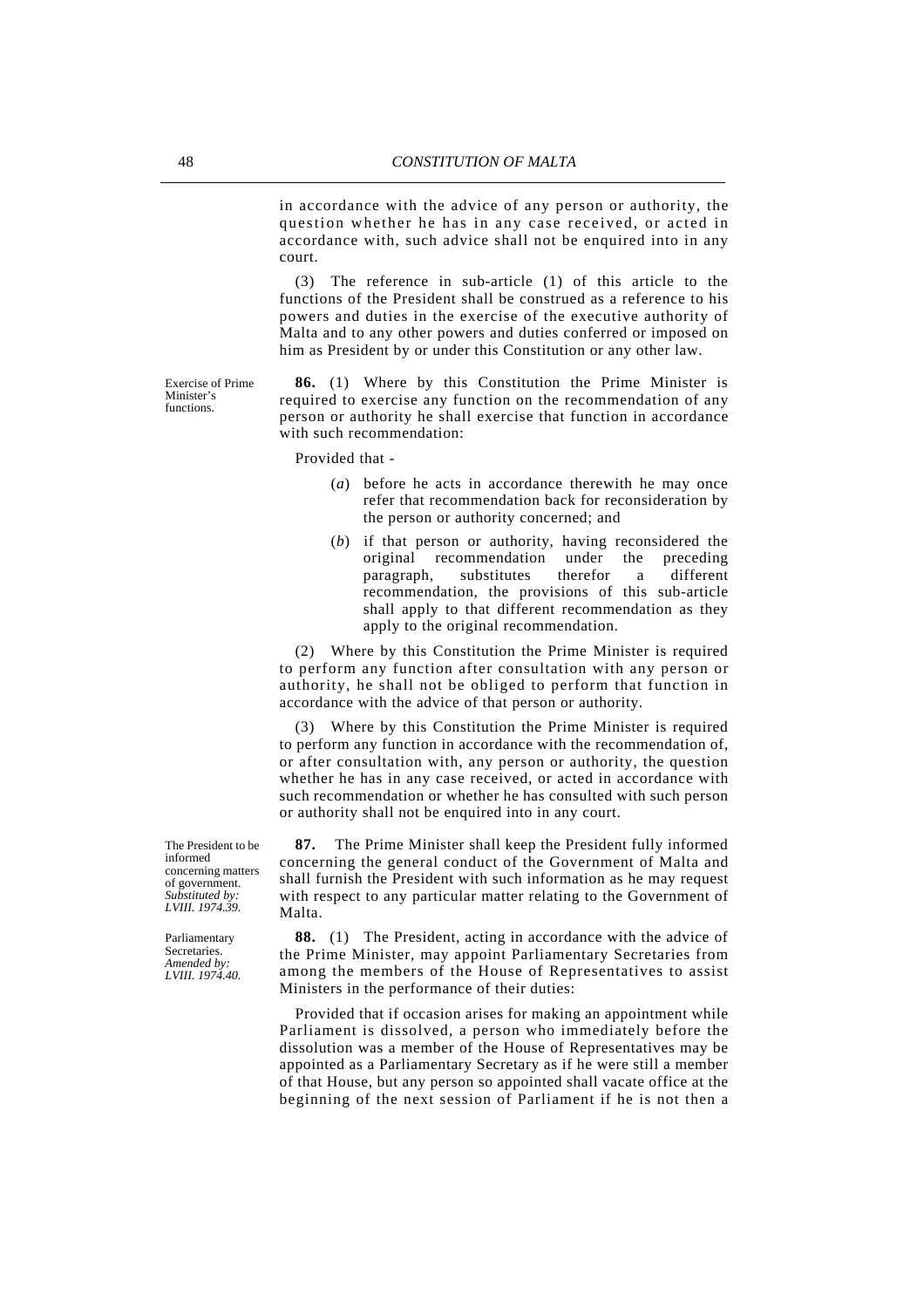member thereof.

(2) The provisions of sub-article (3) of article 81 of this Constitution shall apply to Parliamentary Secretaries as they apply to Ministers.

**89.** A Minister or a Parliamentary Secretary shall not enter upon the duties of his office unless he has taken and subscribed the oath of allegiance and the oath of office set out in the Third and in the Second Schedule to this Constitution.

**90.** (1) There shall be a Leader of the Opposition who shall be appointed by the President.

(2) Whenever there shall be occasion for the appointment of a Leader of the Opposition, the President shall appoint -

- (*a*) if there is one opposition party whose numerical strength in the House of Representatives is greater than the strength of any other opposition party, the member of the House of Representatives who is the Leader of that party; or
- (*b*) if, by reason of an equality in the numerical strength of the opposition parties in the House or by reason that there is no opposition party, no person is qualified for appointment under paragraph (*a*) of this sub-article, the member of the House who, in the judgment of the President, commands the support of the largest single group of members of the House in opposition to the Government who are prepared to support one leader.

(3) The office of Leader of the Opposition shall become vacant -

- (*a*) if after any dissolution of Parliament, he is informed by the President that the President is about to appoint another person as Leader of the Opposition;
- (*b*) if he ceases to be a member of the House of Representatives otherwise than by a dissolution of Parliament;
- (*c*) if, under the provisions of sub-article (2) of article 55 of this Constitution, he is required to cease to perform his functions as a member of the House of Representatives; or
- (*d*) if his appointment is revoked under the provisions of sub-article (4) of this article.

(4) If, in the judgment of the President, a member of the House of Representatives other than the Leader of the Opposition, has become the Leader in the House of the opposition party having the greatest numerical strength in the House or, as the case may be, the Leader of the Opposition has ceased to command the support of the largest single group of members in opposition to the Government, the President shall revoke the appointment of the Leader of the Opposition.

(5) Sub-article (4) of this article shall not have effect while

Oath to be taken by Ministers. *Substituted by: LVIII. 1974.41.*

Leader of the Opposition. *Amended by: LVIII. 1974.42*.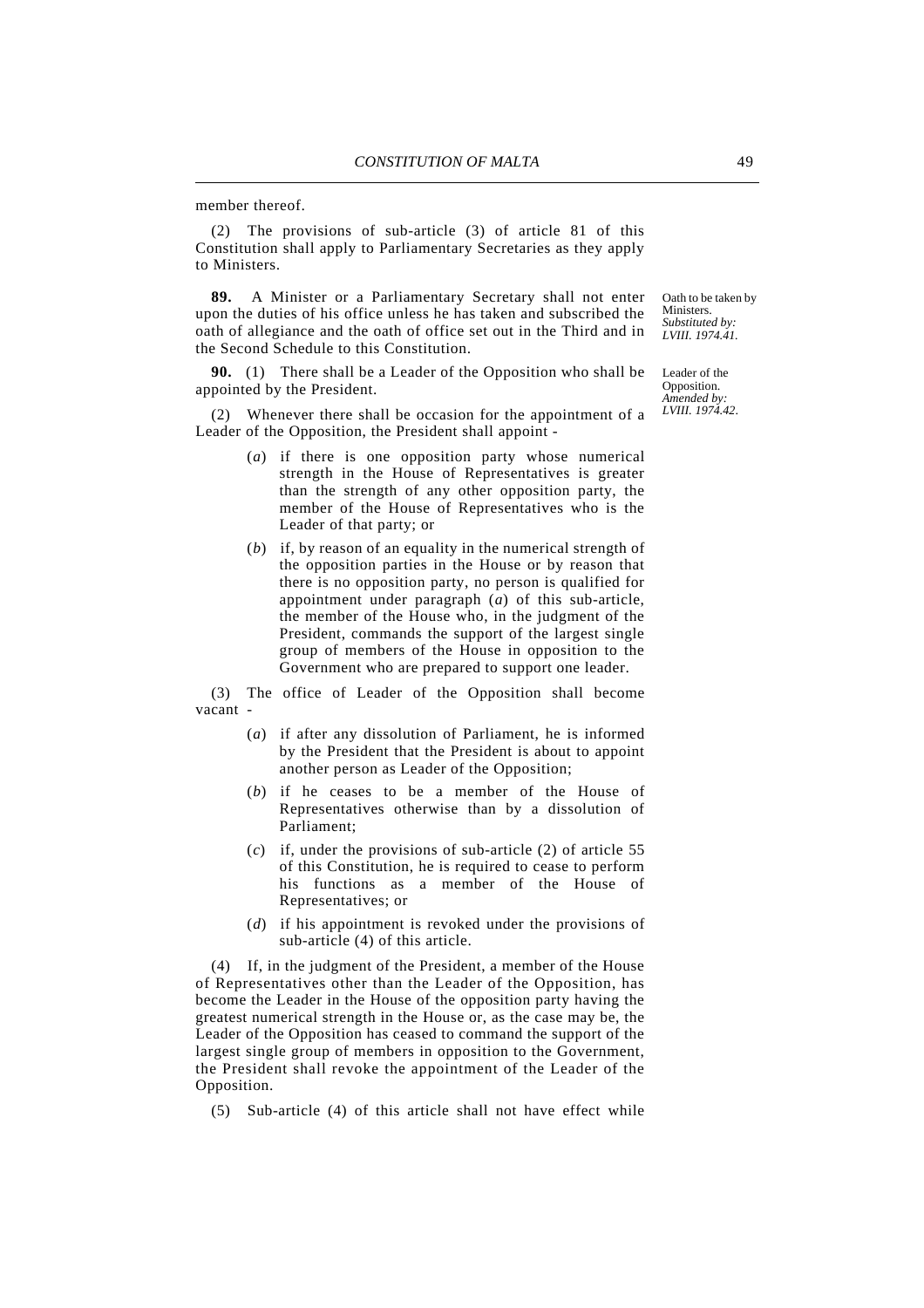Parliament is dissolved.

Attorney General. *Amended by: LVIII. 1974.43.*

**91.** (1) There shall be an Attorney General whose office shall be a public office and who shall be appointed by the President acting in accordance with the advice of the Prime Minister.

(2) A person shall not be qualified to hold office as Attorney General unless he is qualified for appointment as a judge of the Superior Courts.

(3) In the exercise of his powers to institute, undertake and discontinue criminal proceedings and of any other powers conferred on him by any law in terms which authorise him to exercise that power in his individual judgment the Attorney General shall not be subject to the direction or control of any other person or authority.

(4) Subject to the provisions of sub-article (5) of this article, the Attorney General shall vacate his office when he attains the age of sixty years.

(5) Sub-articles (2) and (3) of article 97 of this Constitution shall apply to the Attorney General.

**92.** (1) Where any Minister has been charged with responsibility for any department of government, he shall exercise general direction and control over that department; and, subject to such direction and control, the department may be under the supervision of a Permanent Secretary:

Provided that two or more departments of government may be placed under the supervision of one Permanent Secretary.

The Prime Minister shall be responsible for assigning departments of government to Permanent Secretaries.

(3) Power to appoint public officers to hold or act in the office of Permanent Secretary and to remove from office persons holding or acting in such office shall vest in the President acting in accordance with the advice of the Prime Minister given after the Prime Minister has consulted with the Public Service Commission.

(4) Heads of departments of government other than those whose manner of appointment is specifically provided for in this Constitution shall be appointed from amongst senior public officers by the Prime Minister acting after consultation with the Public Service Commission.

**93.** (1) The President shall have power to -

- (*a*) grant to any person concerned in or convicted of any offence a pardon, either free or subject to lawful conditions;
- (*b*) grant to any person a respite, either indefinite or for a specified period, of the execution of any sentence passed on that person for any offence;
- (*c*) substitute a less severe form of punishment for any punishment imposed on any person for any offence; or

Permanent Secretaries and heads of government departments. *Amended by: LVIII. 1974.44.*

Prerogative of mercy. *Amended by: LVIII.1974.45.*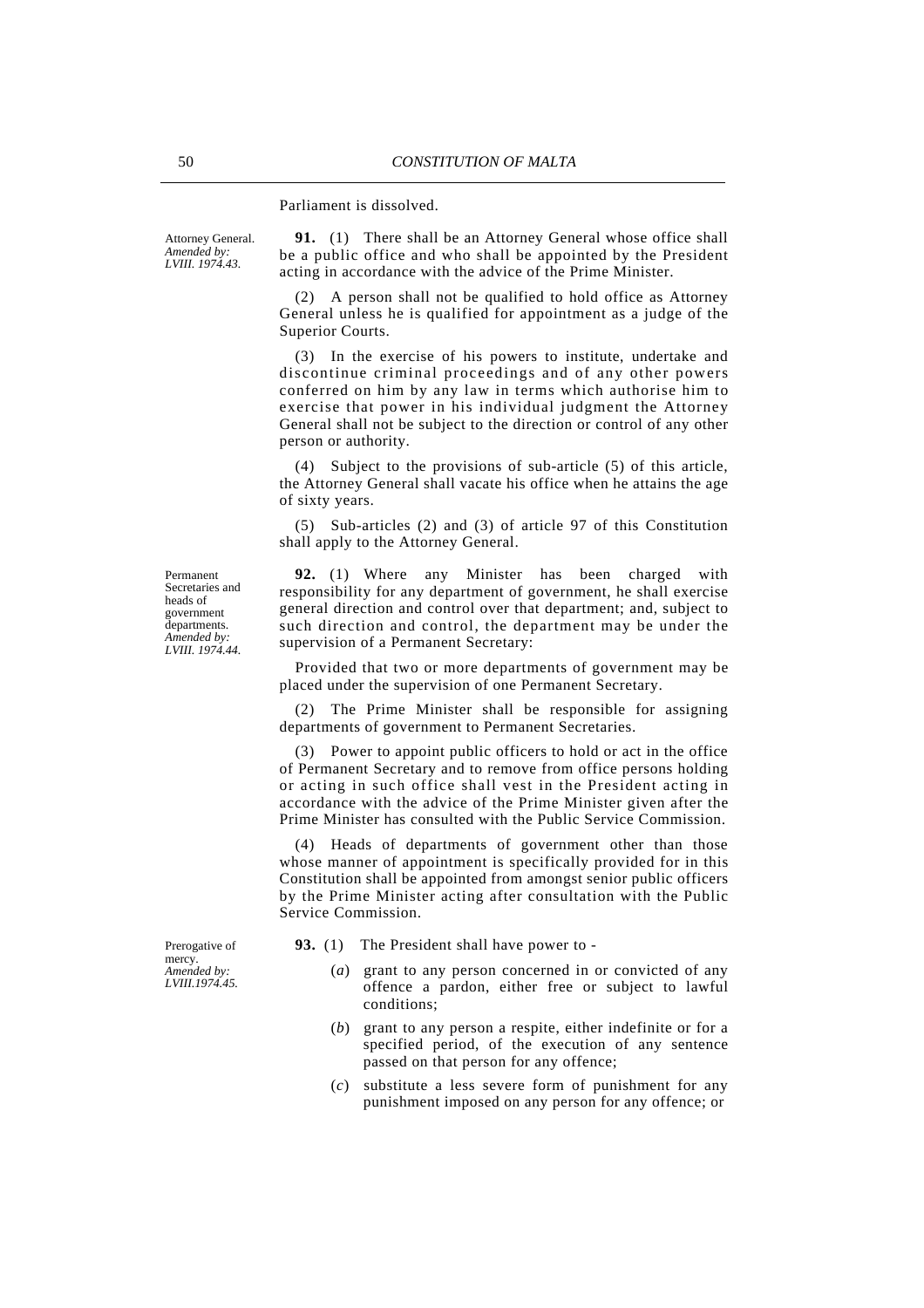(*d*) remit the whole or part of any sentence passed on any person for an offence or for any penalty or forfeiture otherwise due to the State on account of any offence.

(2) (*a*) Where any person has been sentenced to death by any court in Malta, the President shall cause a written report of the case from the trial judge, or, in the case of a court-martial the person presiding, and such other information derived from the record of the case or elsewhere as the President may require, to be sent to the Minister responsible for justice.

(*b*) The said Minister shall send such written report and information (if any) to the Cabinet, and the Cabinet shall advise the President whether he should grant the offender a pardon or respite in the exercise of the powers conferred on him by this article.

**94.** (1) There shall be a Secretary to the Cabinet who shall be a public officer designated in that behalf by the Prime Minister.

The Secretary to the Cabinet shall be responsible, in accordance with such instructions as may be given to him by the Prime Minister, for arranging the business for, and keeping the minutes of, the meetings of the Cabinet and for conveying the decisions of the Cabinet to the appropriate person or authority, and shall have such other functions as the Prime Minister may from time to time direct.

#### CHAPTER VIII

# The Judiciary

**95.** (1) There shall be in and for Malta such Superior Courts having such powers and jurisdiction as may be provided by any law for the time being in force in Malta.

(2) One of the Superior Courts, composed of such three judges as could, in accordance with any law for the time being in force in Malta, compose the Court of Appeal, shall be known as the Constitutional Court and shall have jurisdiction to hear and determine -

- (*a*) such questions as are referred to in article 63 of the Constitution;
- (*b*) any reference made to it in accordance with article 56 of this Constitution and any matter referred to it in accordance with any law relating to the election of members of the House of Representatives;
- (*c*) appeals from decisions of the Civil Court, First Hall, under article 46 of this Constitution;
- (*d*) appeals from decisions of any court of original jurisdiction in Malta as to the interpretation of this Constitution other than those which may fall under article 46 of this Constitution;
- (*e*) appeals from decisions of any court of original jurisdiction in Malta on questions as to the validity of

Superior Courts. *Substituted by: LVIII. 1974.46.*

Secretary to the Cabinet.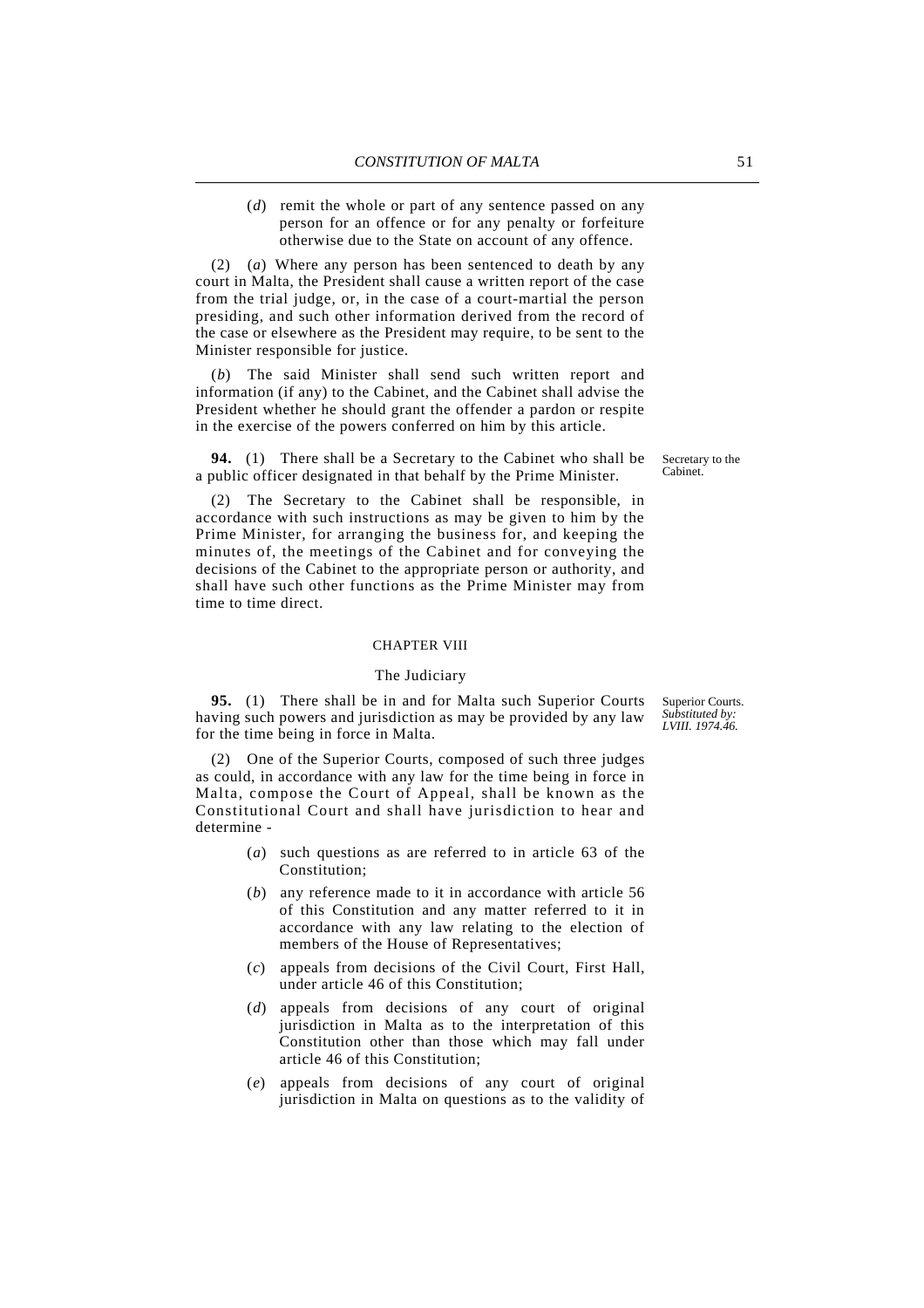laws other than those which may fall under article 46 of this Constitution; and

(*f*) any question decided by a court of original jurisdiction in Malta together with any of the questions referred to in the foregoing paragraphs of this sub-article on which an appeal has been made to the Constitutional Court:

 Provided that nothing in this paragraph shall preclude an appeal being brought separately before the Court of Appeal in accordance with any law for the time being in force in Malta.

(3) Notwithstanding the provisions of sub-article (2) of this article, if any such question as is referred to in paragraph (*d*) or (*e*) of that sub-article arises for the first time in proceedings in a court of appellate jurisdiction, that court shall refer the question to the court which gave the original decision, unless in its opinion the raising of the question is merely frivolous or vexatious, and that court shall give its decision on any such question and, subject to any appeal in accordance with the provisions of sub-article (2) of this article, the court in which the question arose shall dispose of the question in accordance with that decision.

(4) The provisions of sub-articles (6) and (7) of article 46 of this Constitution shall apply to the Constitutional Court and for that purpose references to that article in the said sub-articles shall be construed as references to this article.

(5) If at any time during an election of members of the House of Representatives and the period of thirty days following any such election, the Constitutional Court is not constituted as provided in this article, the said Court shall, thereupon and until otherwise constituted according to law, be constituted by virtue of this subarticle and shall be composed of the three more senior of the judges then in office, including, if any is in office, the Chief Justice or other judge performing the functions of Chief Justice; and if at any other time the said Court is not constituted as provided in this article for a period exceeding fifteen days, such Court shall, upon the expiration of the said period of fifteen days and until otherwise constituted according to law, be constituted by virtue of this subarticle and shall be composed of the three more senior judges as aforesaid.

(6) The judges of the Superior Courts shall be a Chief Justice and such number of other judges as may be prescribed by any law for the time being in force in Malta:

Provided that the office of a judge of the Superior Courts shall not, without his consent, be abolished during his continuance in office.

Appointment of judges. *Amended by: LVIII. 1974.47.*

**96.** (1) The judges of the Superior Courts shall be appointed by the President acting in accordance with the advice of the Prime Minister.

(2) A person shall not be qualified to be appointed a judge of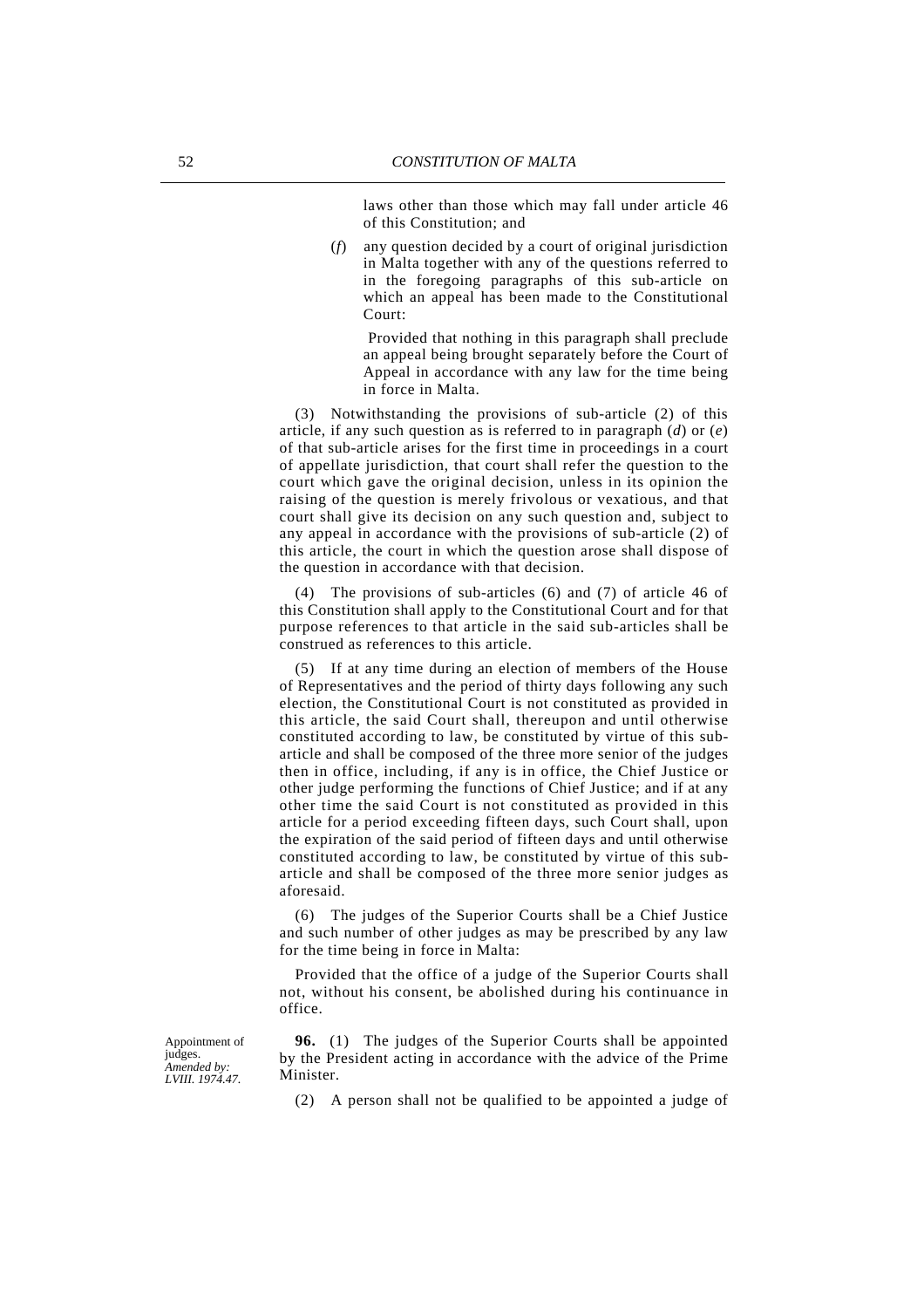the Superior Courts unless for a period of, or periods amounting in the aggregate to, not less than twelve years he has either practised as an advocate in Malta or served as a magistrate in Malta, or has partly so practised and partly so served.

**97.** (1) Subject to the provisions of this article, a judge of the Superior Courts shall vacate his office when he attains the age of sixty-five years.

(2) A judge of the Superior Courts shall not be removed from his office except by the President upon an address by the House of Representatives supported by the votes of not less than two-thirds of all the members thereof and praying for such removal on the ground of proved inability to perform the functions of his office (whether arising from infirmity of body or mind or any other cause) or proved misbehaviour.

(3) Parliament may by law regulate the procedure for the presentation of an address and for the investigation and proof of the inability or misbehaviour of a judge of the Superior Courts under the provisions of the last preceding sub-article.

**98.** (1) If the office of Chief Justice is vacant or if the Chief Justice is for any reason unable to perform the functions of his office, then, until a person has been appointed to and has assumed the functions of that office or until the Chief Justice has resumed those functions, as the case may be, those functions shall (except to such extent, if any, as other provision is made by law) be performed by such one of the other judges of the Superior Courts as may be designated in that behalf by the President, acting in accordance with the advice of the Prime Minister.

(2) If the office of any judge of the Superior Courts (other than the Chief Justice) is vacant or if any such judge is appointed to act as Chief Justice or is for any reason unable to perform the functions of his office, the President, acting in accordance with the advice of the Prime Minister, may appoint a person qualified for appointment as a judge of the Superior Courts to act as a judge of those Courts:

 Provided that a person may be so appointed notwithstanding that he has attained the age of sixty-five years.

(3) Any person appointed under sub-article (2) of this article to act as a judge of the Superior Courts shall continue so to act for the period of his appointment or, if no such period is specified, until his appointment is revoked by the President acting in accordance with the advice of the Prime Minister.

There shall be in and for Malta such inferior courts having Inferior Courts. such powers and jurisdiction as may be provided by any law for the time being in force in Malta.

**100.** (1) Magistrates of the inferior courts shall be appointed by the President acting in accordance with the advice of the Prime Minister.

(2) A person shall not be qualified to be appointed to or to act in the office of magistrate of the inferior courts unless he has

Tenure of office of judges. *Amended by: LVIII. 1974.48.*

Acting Chief Justice and acting judges. *Amended by: LVIII. 1974.49.*

Magistrates. *Amended by: LVIII. 1974.50.*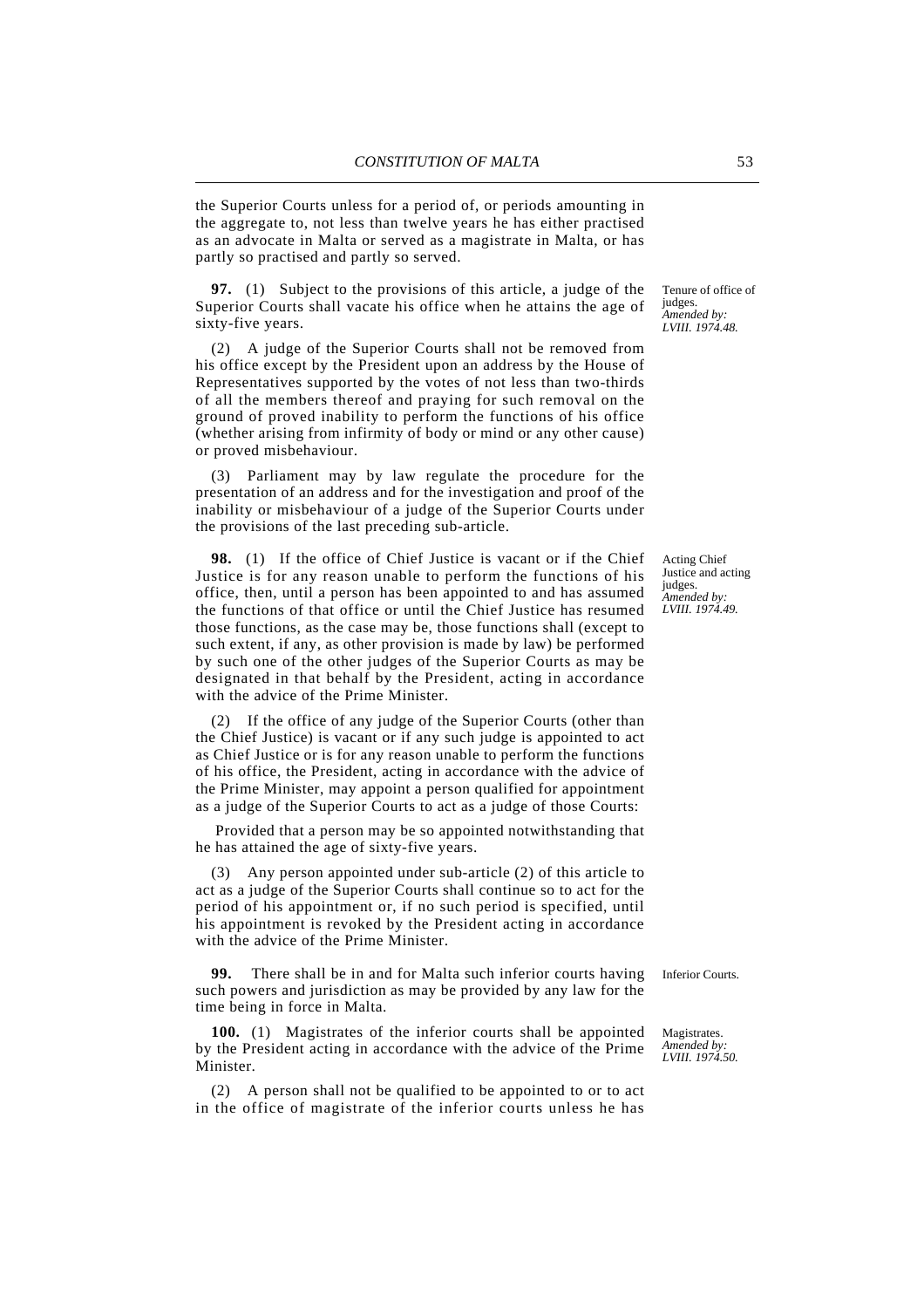practised as an advocate in Malta for a period of, or periods amounting in the aggregate to, not less than seven years.

(3) Subject to the provisions of sub-article (4) of this article, a magistrate of the inferior courts shall vacate his office when he attains the age of sixty years.

(4) The provisions of sub-articles (2) and (3) of article 97 of this Constitution shall apply to magistrates of the inferior courts.

 **101.** A judge of the Superior Courts or a magistrate of the inferior courts shall not enter upon the duties of his office unless he has taken and subscribed the oath of allegiance and such oath for the due execution of his office as may be prescribed by any law for the time being in force in Malta.

**101A.** (1) There shall be a Commission for the Administration of Justice which shall consist of the President, who shall be the Chairman, and nine other members as follows:

- (*a*) the Chief Justice who shall be Deputy Chairman and shall preside over the Commission in the absence of the Chairman;
- (*b*) the Attorney General, *ex officio*;
- (*c*) two members elected for a period of four years by the judges of the Superior Court from among themselves;
- (*d*) two members elected for a period of four years by the magistrates of the Inferior Courts from among themselves;
- (*e*) two members appointed for a period of four years as to one by the Prime Minister and as to the other by the Leader of the Opposition, being in each case, a person of at least forty-five years of age, and who enjoys the general respect of the public and a reputation of integrity and honesty;
- (*f*) the President of the Chamber of Advocates, *ex officio.*

(2) The President shall only have a casting vote; when the Deputy Chairman presides over a meeting of the Commission he shall retain his original vote together with the casting vote.

(3) The members elected to the Commission for the Administration of Justice shall be elected in accordance with such rules as may be prescribed by the person or authority referred to in sub-article (7) of article 46 of this Constitution.

(4) (*a*) A person shall not be qualified to be appointed or continue to hold office as a member of the Commission for the Administration of Justice:

- (i) if he is a Minister, a Parliamentary Secretary, a Member of the House of Representatives or a member of a local government authority; or
- (ii) if he has been convicted of any crime punishable by imprisonment for any term; or
- (iii) if he is disqualified to be elected as a member of

Oaths to be taken by judges and magistrates.

Commission for the Administration of Justice. *Added by: IX.1994.2.*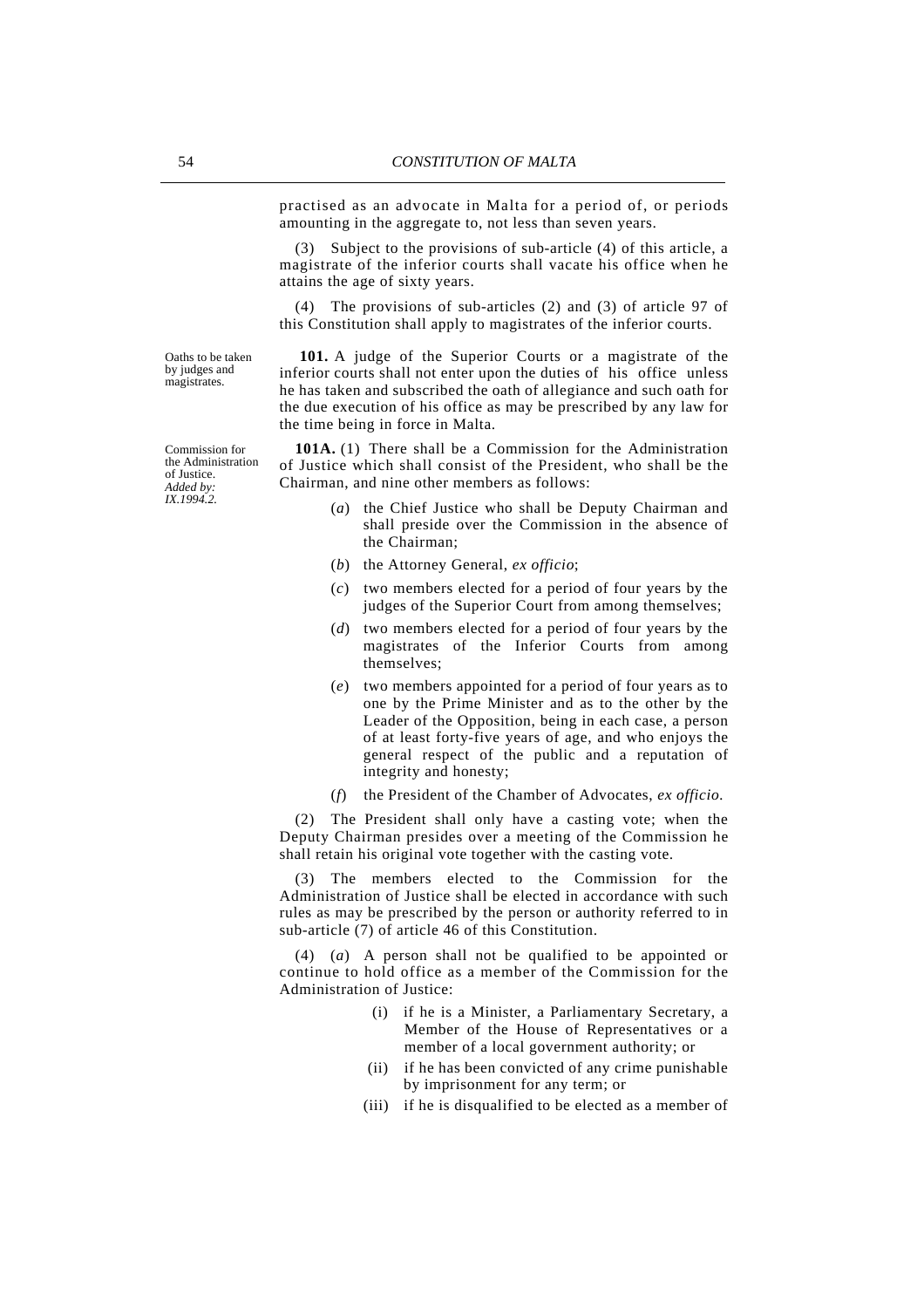the House of Representatives for any of the reasons stated in paragraphs (*a*), (*c*), (*d*), (*e*), (*f*), (*g*) or (*h*) of sub-article (1) of article 54 of this Constitution.

*(b*) The office of a member of the Commission for the Administration of Justice shall become vacant if any circumstances arise that if he were not a member of the Commission he would not qualify for membership thereof, and a member of the Commission may abstain or be challenged in the same circumstances as a judge of the superior courts.

(5) (*a*) Where a person fills a vacancy caused by a member of the Commission for the Administration of Justice ceasing to be such a member for any reason, other than the expiration of the period of office, such person shall hold office for the unexpired period of office of the member he replaces.

(*b*) Where a member of the Commission has been challenged or has abstained, the President acting in accordance with his own deliberate judgement shall appoint as a substitute member to sit on the Commission, a person who in his opinion has as far as may be the same qualities and qualifications as the member substituted.

(*c*) Where the members who, are to be elected under paragraph (*c*) and (*d*) of sub-article (1) of this article, or who are to be appointed under paragraph (*e*) of the same sub-article, are not so elected or appointed within two weeks from a call for the purpose by the President, the President who in making such appointment shall act in accordance with his own deliberate judgement shall himself appoint members in their stead who where possible in his opinion shall have the same qualities and qualifications as such members.

(6) (*a*) The Commission for the Administration of Justice shall at all times have a committee for Advocates and Legal Procurators which shall have such composition, functions, powers and duties as may be assigned to it by law. The Commission shall in the exercise of any of its functions in relation to the professions of Advocates and Legal Procurators act through the said committees in such manner and subject to such review as may by the said law be provided.

(*b*) Notwithstanding the provisions of paragraph (*a*) of this sub-article, the Commission shall refer to the Committee for Advocates and Legal Procurators (hereinafter in this article referred to as "the Committee") any matter concerning the misconduct of an advocate or legal procurator in the exercise of their profession, and, saving in the case of an appeal, the Commission shall not act otherwise than on receipt of, and in accordance with, the findings of the Committee in any such matter. So however that, where a report of findings by the Committee has not been submitted to the Commission within two months from the day on which the matter was brought before the Committee, or within such further period or periods as the Commission may allow, which shall in no case, except for very exceptional reasons,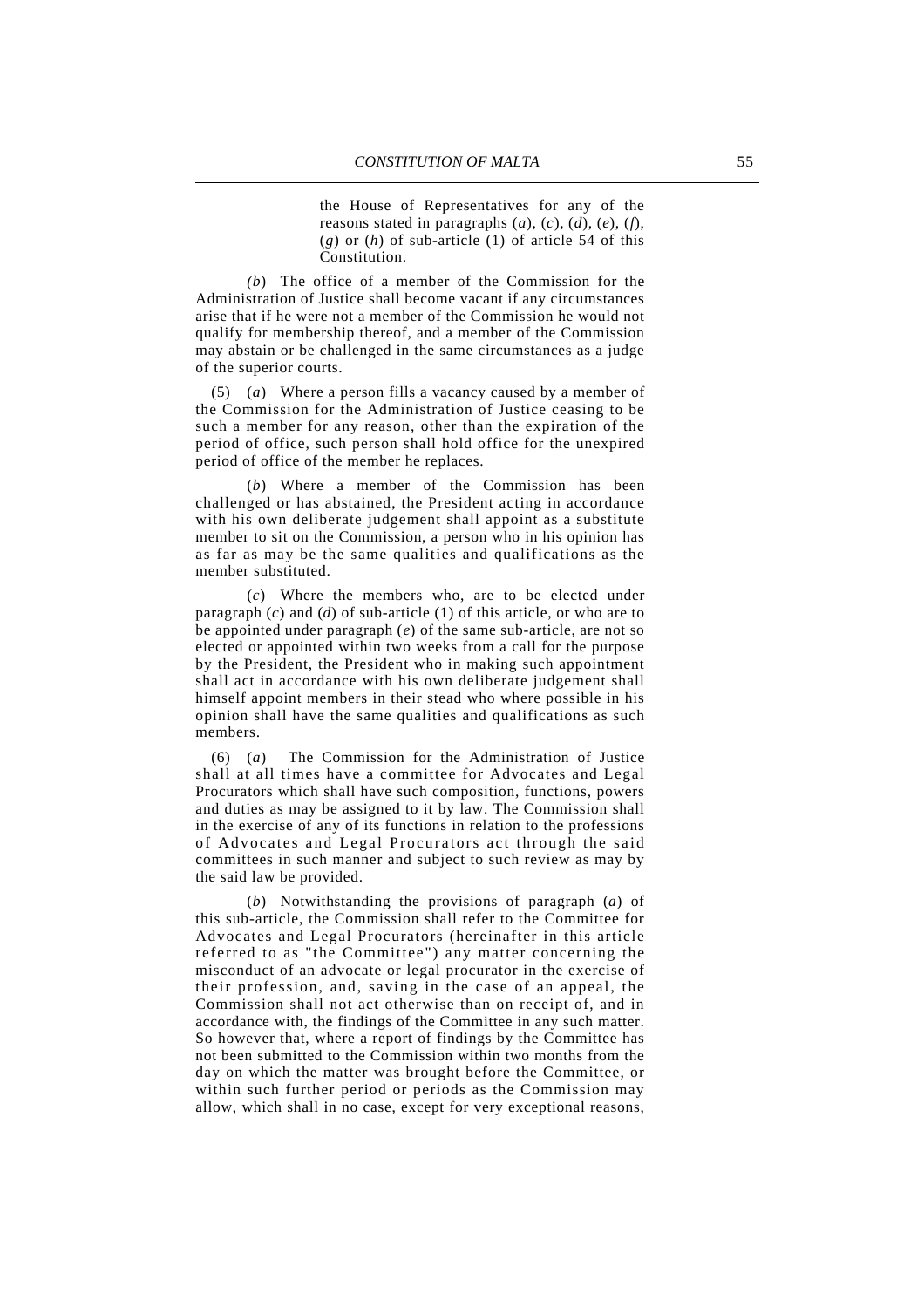exceed a further four months, the Commission shall thereupon itself investigate and determine the matter.

(*c*) Without prejudice to the provisions of the foregoing paragraph the Commission may appoint such other committees to assist it on any matter falling within its functions as it may deem fit.

(7) In the exercise of their functions the members of the Commission and of any of its committees shall act on their individual judgement and shall not be subject to the direction or control of any person or authority.

(8) Sub-articles (2) and (3) of article 121 of this Constitution shall apply to any committee of the Commission.

(9) There shall be a secretary of the Commission for the Administration of Justice who shall also act as secretary of any committee of the Commission. The Secretary of the Commission shall be appointed by the Commission from among public officers assigned to the Courts or from among members of the legal professions. The Secretary shall hold office until such time as his appointment is terminated by the Commission.

(10) A person appointed as a member of the Commission for the Administration of Justice or any of its committees may be removed from office by the President, acting in accordance with the advice of the body or the holder of the office appointing such member, but he may be removed only for inability to discharge the functions of his office (whether arising from infirmity of mind or body or any other cause) or for misbehaviour.

(11) The functions of the Commission for the Administration of Justice shall be:

- (*a*) to supervise the workings of all the superior and inferior courts and to make such recommendations to the Minister responsible for justice as to the remedies, which appear to it, conductive to a more efficient functioning of such courts;
- (*b*) to advise the Minister responsible for justice on any matter relating to the organisation of the administration of justice;
- (*c*) when so requested by the Prime Minister, to advise on any appointment to be made in terms of articles 96, 98 or 100 of this Constitution;
- (*d*) to draw up a code or codes of ethics regulating the conduct of members of the judiciary;
- (*e*) on the advice of the Committee for Advocates and Legal Procurators to draw up a code or codes of ethics regulating the professional conduct of members of those professions:

 Provided that where such advice is not given within such time as the Commission may establish, the Commission may draw up such code or codes without the necessity of such advice;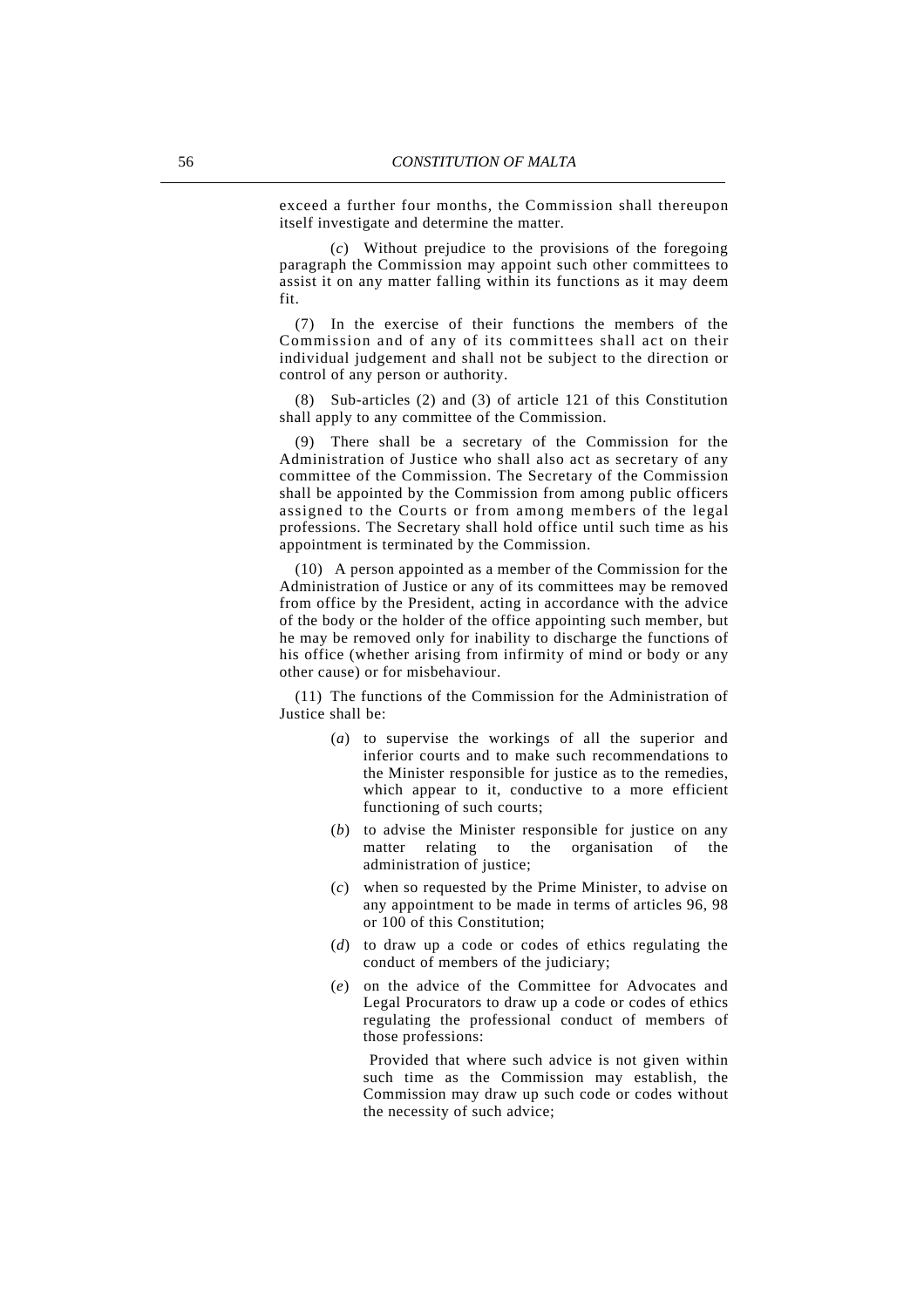- (*f*) to draw the attention of any judge or magistrate on any matter, in any court in which he sits, which may not be conducive to an efficient and proper functioning of such court, and to draw the attention of any judge or magistrate to any conduct which could affect the trust conferred by their appointment or to any failure on his part to abide by an code or codes of ethics relating to him;
- (*g*) to exercise, in accordance with any law, discipline over advocates and legal procurators practising their profession; and
- (*h*) such other function as may be assigned to it by law.

(12) The Commission for the Administration of Justice shall each year make a report to the Minister responsible for justice on its activities during the previous calendar year, and shall at any time, when it deems fit or as may be required by the said Minister, make a report on any particular matter to the said Minister.

(13) The powers of the President under any law with regard to the subrogation of judges and magistrates and to the assignment of duties of judges and magistrates shall be exercised on the advice of the Minister responsible for justice, so however that, the Minister shall, in advising the President, act in accordance with any recommendation on the matter by the Chief Justice:

Provided that where the Chief Justice fails to make a recommendation to the Minister, and in any case where the Minister deems it so appropriate, the Minister may advise the President on the matter, in any manner which, in the circumstances, he considers appropriate:

Provided further that in any such case he shall immediately publish in the Gazette, a notice of that fact together with the reasons therefor, and he shall make a statement of such fact in the House of Representatives not later than the second sitting immediately after he has so advised the President.

(14) The question whether the Commission for the Administration of Justice has validly performed any function vested in it by or under this Constitution shall not be enquired into in any court.

#### CHAPTER IX

### Finance

Consolidated Fund.

**102.** (1) All revenues and other moneys raised or received by Malta (not being revenues or other moneys payable into some other fund, being a fund established by or under any law for the time being in force in Malta for a specific purpose) shall, unless Parliament otherwise provides, be paid into and form one Consolidated Fund.

(2) No moneys shall be withdrawn from the Consolidated Fund except to meet expenditure that is charged upon the Fund by this Constitution or any other law for the time being in force in Malta or where the issue of those moneys has been authorised by an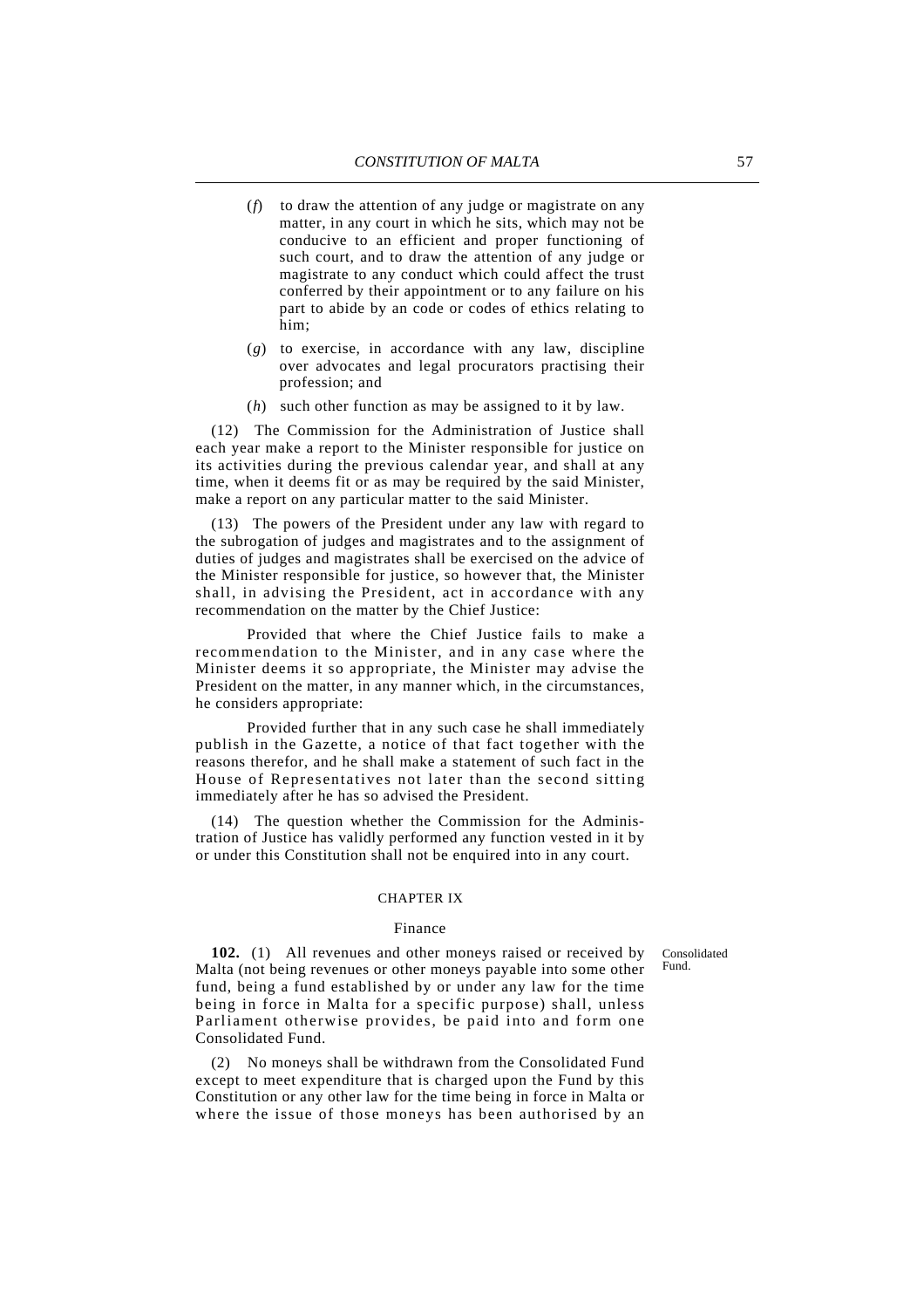Appropriation Act or under article 104 of this Constitution.

(3) No moneys shall be withdrawn from any public fund other than the Consolidated Fund unless the issue of those moneys has been authorised by or under any law for the time being in force in Malta.

(4) No moneys shall be withdrawn from the Consolidated Fund or any other public fund except in the manner prescribed by or under any law.

(5) The costs, charges and expenses incidental to the collection and management of the Consolidated Fund shall be a charge on the Fund.

**103.** (1) The Minister responsible for finance shall cause to be prepared and laid before the House of Representatives before, or not later than thirty days after, the commencement of each financial year estimates of the revenues and expenditure of Malta for that year.

(2) The heads of expenditure contained in the estimates (other than the expenditure charged upon the Consolidated Fund by this Constitution or any other law for the time being in force in Malta) shall be included in a bill, to be known as an appropriation bill, providing for the issue from the Consolidated Fund of the sums necessary to meet that expenditure and the appropriation of those sums for the purposes specified therein.

(3) If in respect of any financial year it is found -

- (*a*) that the amount appropriated by the Appropriation Act for any purpose is insufficient, or that a need has arisen for expenditure for a purpose for which no amount has been appropriated by that Act; or
- (*b*) that any moneys have been expended for any purpose in excess of the amount (if any) appropriated for the purpose by that Act,

a supplementary estimate showing the sums required or spent shall be laid before the House of Representatives and the heads of any such expenditure shall be included in a supplementary appropriation bill.

**104.** Parliament may make provision under which, if the Appropriation Act in respect of any financial year has not come into operation by the beginning of that financial year, the Minister responsible for finance may authorise the withdrawal of moneys from the Consolidated Fund for the purpose of meeting such expenditure as he may consider necessary to carry on the government of Malta until the expiration of four months from the beginning of that financial year or the coming into operation of the Act, whichever is the earlier.

**105.** (1) Parliament may provide for the establishment of a Contingencies Fund and for authorising the Minister responsible for finance, if he is satisfied that there has arisen an urgent and unforeseen need for expenditure for which no other provision

Authorisation of expenditure before appropriation.

Contingencies Fund.

Authorisation of expenditure from Consolidated Fund.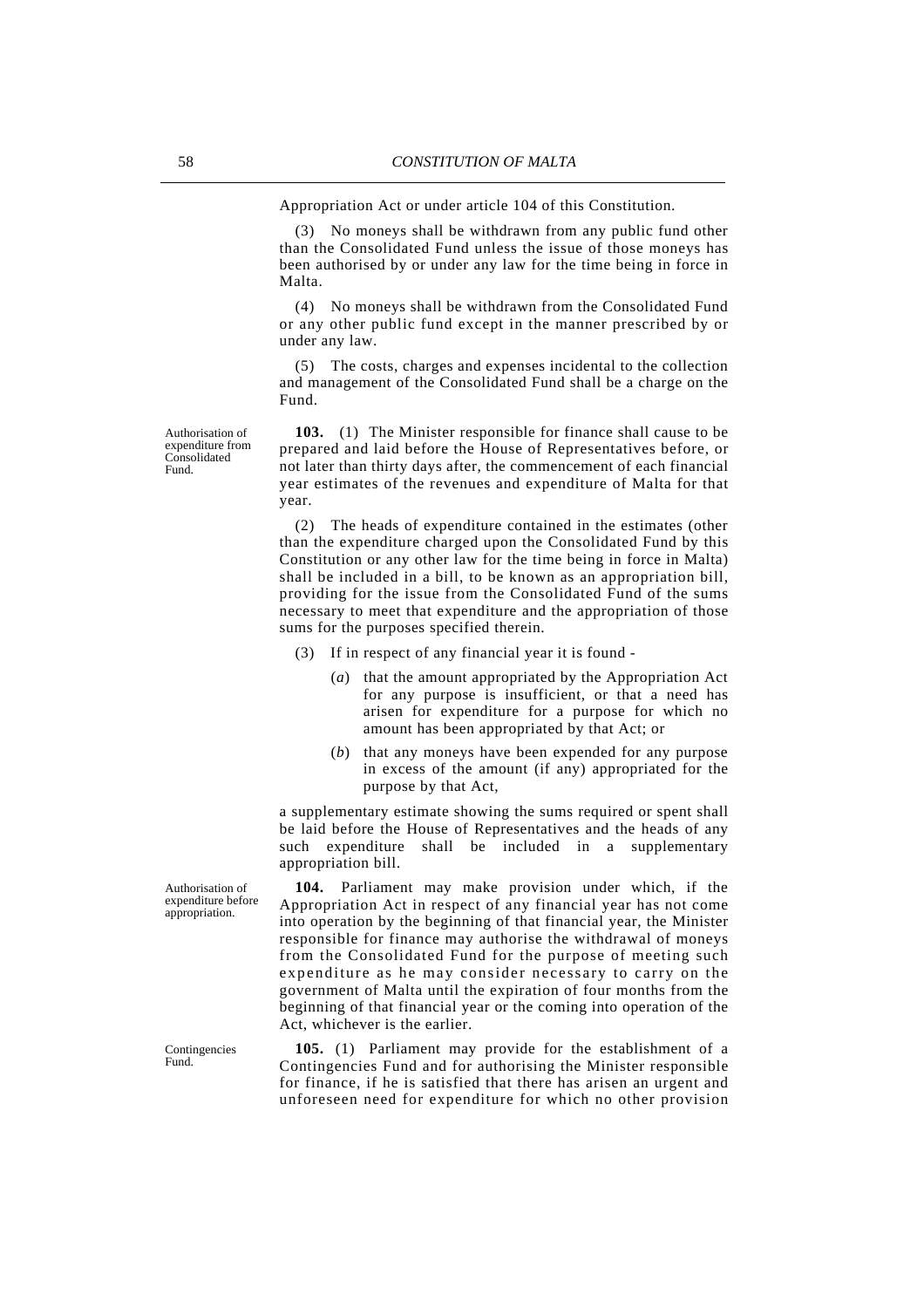exists, to make advances from that Fund to meet that need.

(2) Where any advance is made in accordance with sub-article (1) of this article a supplementary estimate shall be presented and a supplementary appropriation bill shall be introduced as soon as practicable for the purpose of replacing the amount so advanced.

**106.** (1) The public debt of Malta shall be a charge upon the Public debt. Consolidated Fund and other public funds of Malta.

(2) In this article references to the public debt of Malta include references to the interest on that debt, sinking fund payments and redemption moneys in respect of that debt and the costs, charges and expenses incidental to the management of that debt.

**107.** (1) There shall be paid to the holders of the offices to which this article applies such salaries as may be prescribed by or under any law.

(2) The salaries and any allowances payable to the holders of the offices to which this article applies shall be a charge on the Consolidated Fund.

The salary payable to the holder of any office to which this article applies and his terms of office, other than allowances, shall not be altered to his disadvantage after his appointment, and for the purposes of this sub-article, in so far as the salary or the terms of service of any person depend upon the option of that person, the salary or terms for which he opts shall be deemed to be more advantageous to him than any others for which he might have opted.

(4) This article applies to the offices referred to in articles 48, 91, 95(6), 100, 109, 118 and 120 of the Constitution.

**108.** (1) There shall be an Auditor General whose office shall be a public office who shall have the functions as provided in the following provisions of this article.

(2) The Auditor General shall be an officer of the House of Representatives and shall be appointed by the President acting in accordance with a resolution of the House of Representatives supported by the votes of not less than two-thirds of all the members in the House:

Provided that when a person who is not a member of the House of Representatives is elected to be the Speaker of the House of Representatives, he shall not be treated as a member of the House for the purpose of establishing the majority required by this sub-article.

- (3) (*a*) Subject to the provisions of sub-article (4) of this article the Auditor General shall hold office for a period of five years from the date of his appointment and shall be eligible for reappointment for one further period of five years.
	- (*b*) Where the Auditor General has been appointed from among public officers and at the end of his

Auditor General. *Amended by: LVIII. 1974.53. Substituted by: XVI. 1997.3.*

Remuneration in respect of certain offices. *Amended by: LVIII. 1974.52; XVI. 1997.2.*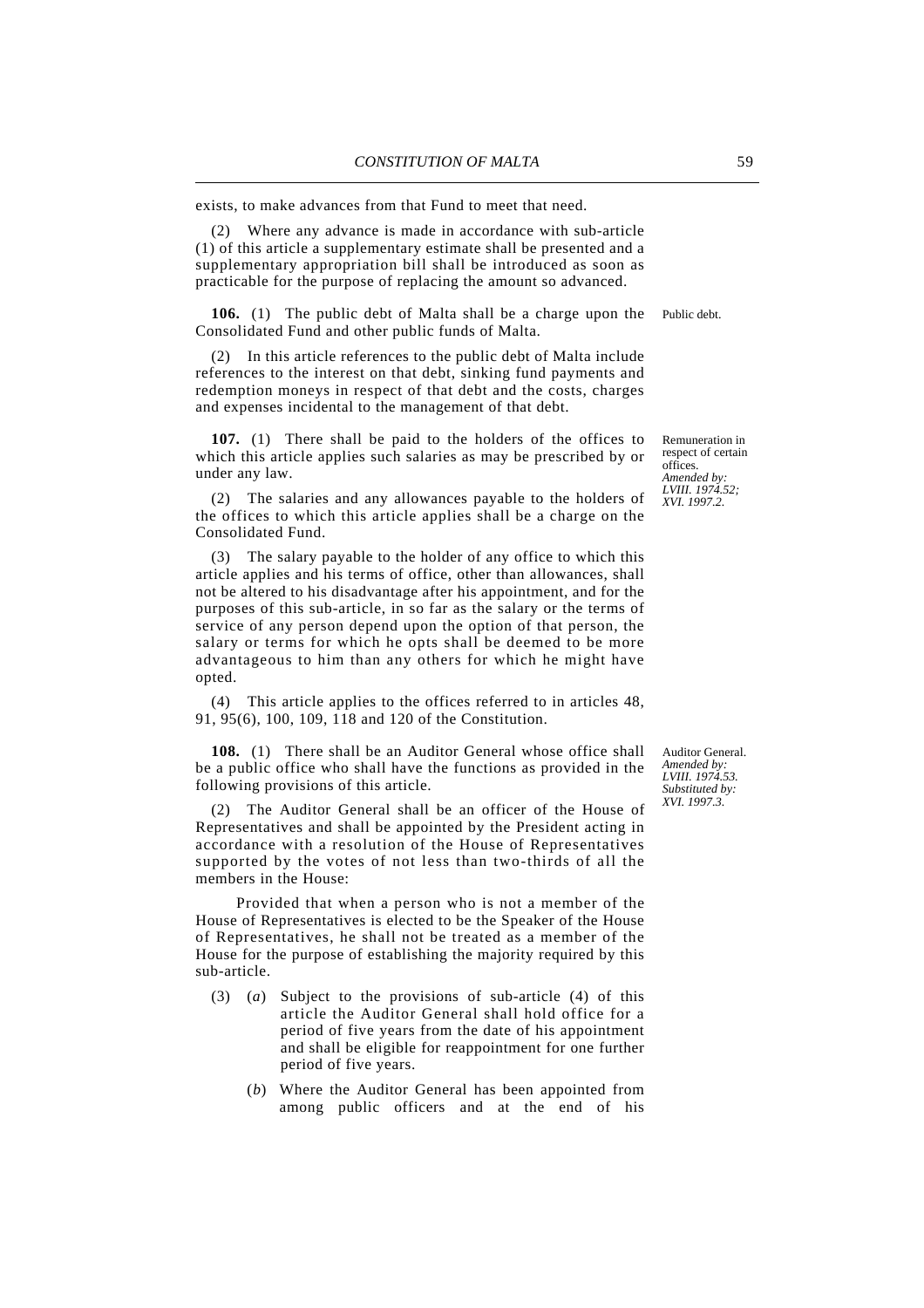appointment is below the retiring age in the public service, the person so appointed shall revert to the public service and shall continue to enjoy the salary and allowances referred to in sub-article (6).

- (*c*) It shall not be lawful for the Auditor General, during his tenure of such office, to hold any other office of profit or otherwise with the Government of Malta or with any commercial or professional venture whatsoever.
- (4) (*a*) The Auditor General may at any time be removed or suspended from his office by the President, upon an address from the House of Representatives supported by the votes of not less than two-thirds of all members in the House, praying for such removal on the ground of proved inability to perform the functions of his office (whether arising from infirmity of body or mind or any other cause) or proved misbehaviour, and the provisions of paragraph (*a*) of the proviso to subarticle (2) of this article shall also apply for the purpose of establishing the majority required under this sub-article.
	- (*b*) At any time when Parliament is not in session, the Auditor General may be suspended from his office by the President, acting in accordance with his own deliberate judgement, for inability to perform the functions of his office or misbehaviour proved to the satisfaction of the President; but any such suspension shall not continue in force beyond two months after the beginning of the next session of Parliament.
- (5) The accounts
	- (*a*) of all departments and offices of the Government of Malta, including the office of the Public Service Commission, and the office of the Clerk of the House of Representatives and of all Superior and Inferior Courts of Malta, and
	- (*b*) of such other public authorities or other bodies administering, holding, or using funds belonging directly or indirectly to the Government of Malta as may be prescribed by or under any law for the time being in force in Malta,

shall be audited and reported upon annually by the Auditor General to the House of Representatives and for that purpose the Auditor General or any person authorised by him in that behalf shall have access to all books, records, returns and other documents relating to those accounts.

- (6) (*a*) There shall be paid to the Auditor General such salary and such allowances as may from time to time be prescribed or allowed for a Judge of the Superior Courts.
	- (*b*) Such salary and allowances shall be a charge on the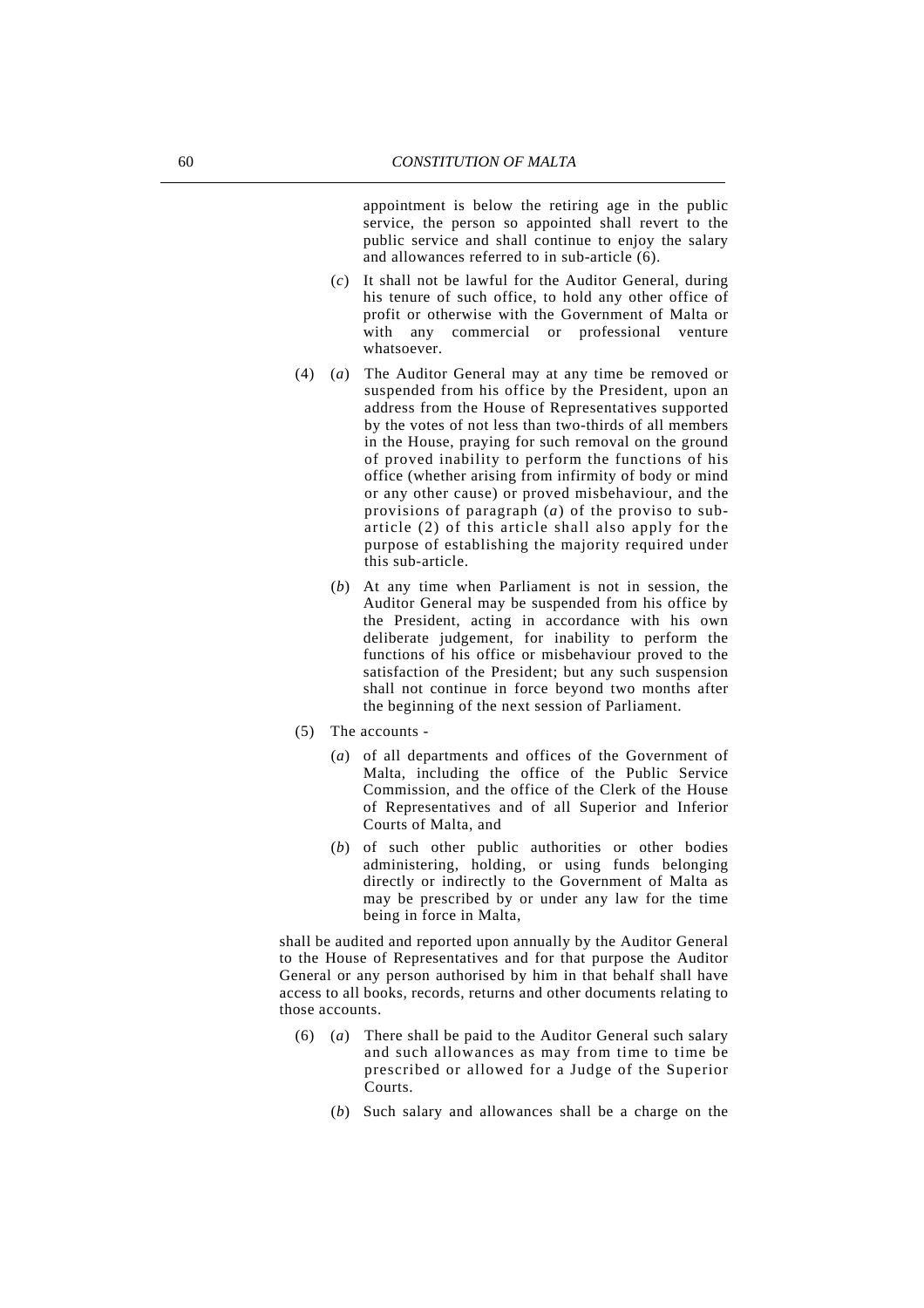Consolidated Fund and the provisions of sub-article (3) of article 107 of the Constitution shall apply to such salary.

(7) The Auditor General shall not enter upon the duties of his office unless he has taken and subscribed before the President the oath of allegiance and such oath for the due execution of his office as may be prescribed by any law for the time being in force in Malta.

(8) Parliament may by law from time to time provide for the manner in which the reports of the Auditor General shall be made.

- (9) (*a*) There shall also be a Deputy Auditor General whose office shall be a public office and who shall have such functions as the Auditor General may from time to time delegate to him and who shall, whenever the office of Auditor General is temporarily vacant, and until a new Auditor General is appointed, and whenever the holder of the office is absent from Malta or on vacation or is for any reason unable to perform the functions of his office, perform the functions of Auditor General.
	- (*b*) The provisions of sub-article (2), paragraphs (*a*) and (*c*) of sub-article (3), sub-article (4), paragraph (*b*) of sub-article (6) and sub-article (7) of this article shall apply to the Deputy Auditor General.
	- (*c*) There shall be paid to the Deputy Auditor General such salary and such allowances as may from time to time be prescribed or allowed to a Magistrate of the Inferior Courts.
	- (*d*) Where the Deputy Auditor General has been appointed from among public officers and at the end of his appointment is below the retiring age in the public service, the person so appointed shall revert to the public service and shall continue to enjoy the salary and allowances referred to in this sub-article.
- (10) (*a*) There shall be a National Audit Office consisting of the Auditor General, who shall be the head of that office, the Deputy Auditor General and such other officers, appointed by the Auditor General, as the Auditor General may consider necessary to assist him in the proper discharge of his office, and the provisions of article 110 of this Constitution shall not apply to the officers appointed to the National Audit Office.
	- (*b*) Parliament may from time to time by law provide for the manner in which funds shall be allocated to the National Audit Office and in the manner whereby the accounts of the National Audit Office shall be audited and reported upon.

(11) Nothing in this article shall be construed as precluding the grant of any other functions or powers on the Auditor General or

National Audit **Office** 

Deputy Auditor General.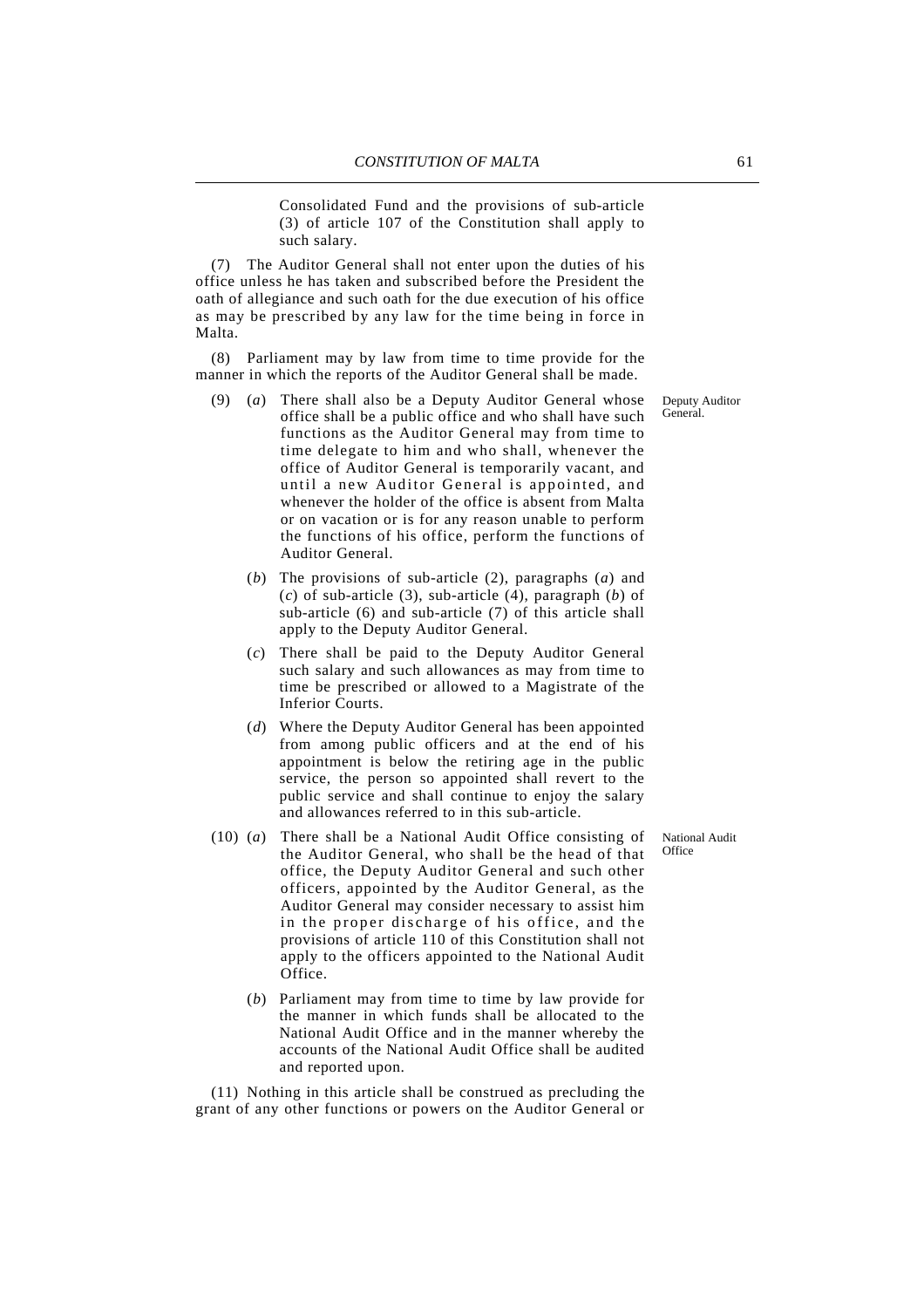the National Audit Office by or under any law for the time being in force.

(12) In the exercise of their functions under the Constitution the Auditor General and the Deputy Auditor General shall not be subject to the authority or control of any person.".

#### CHAPTER X

## The Public Service

**109.** (1) There shall be a Public Service Commission for Malta which shall consist of a chairman, a deputy chairman and from one to three other members.

(2) The members of the Public Service Commission shall be appointed by the President, acting in accordance with the advice of the Prime Minister given after he has consulted the Leader of the Opposition.

(3) A person shall not be qualified to hold office as a member of the Public Service Commission if he is a Minister, a Parliamentary Secretary, a member of, or a candidate for election to, the House of Representatives, a member of a local government authority or if he is a public officer.

(4) A member of the Public Service Commission shall not, within a period of three years commencing with the day on which he last held office as a member, be eligible for appointment to or to act in any public office.

(5) Subject to the provisions of this article, the office of a member of the Public Service Commission shall become vacant -

- (*a*) at the expiration of five years from the date of his appointment or at such earlier time as may be specified in the instrument by which he was appointed; or
- (*b*) if any circumstances arise that, if he were not a member of the Commission, would cause him to be disqualified for appointment as such.

(6) A member of the Public Service Commission may be removed from office by the President, acting in accordance with the advice of the Prime Minister, but he may be removed only for inability to discharge the functions of his office (whether arising from infirmity of mind or body or any other cause) or for misbehaviour.

(7) If the office of a member of the Public Service Commission is vacant or if a member is for any reason unable to perform the functions of his office, the President, acting in accordance with the advice of the Prime Minister, given after he has consulted the Leader of the Opposition, may appoint a person who is qualified to be appointed to be a member to be a temporary member of the Commission; and any person so appointed shall, subject to the provisions of sub-articles (5) and (6) of this article, cease to be such a member when a person has been appointed to fill the

Public Service Commission. *Amended by: LVIII. 1974.54.*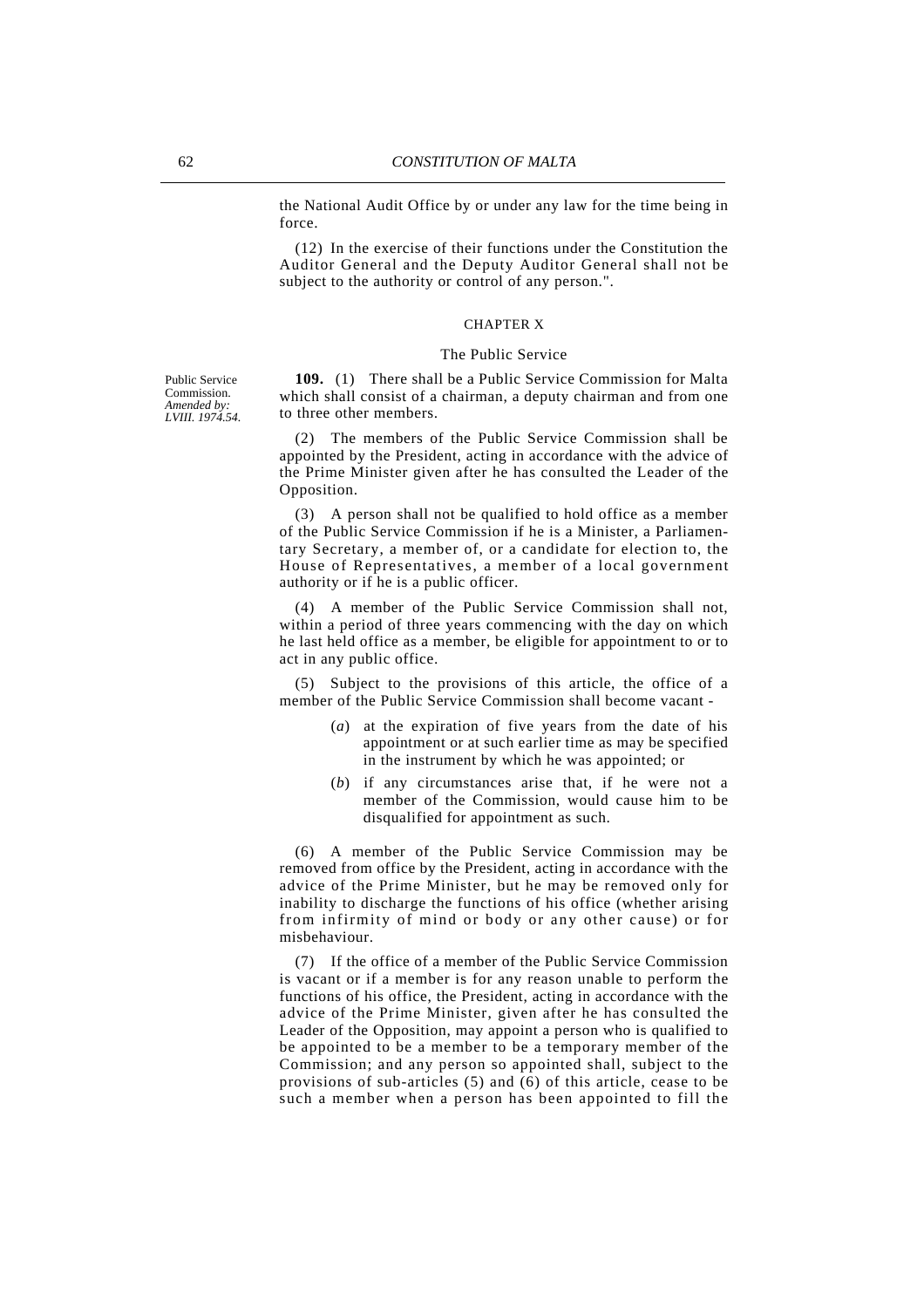vacancy or, as the case may be, when the member who was unable to perform the functions of his office resumes those functions.

**110.** (1) Subject to the provisions of this Constitution, power to make appointments to public offices and to remove and to exercise disciplinary control over persons holding or acting in any such offices shall vest in the Prime Minister, acting on the recommendation of the Public Service Commission:

Provided that the Prime Minister may, acting on the recommen-dation of the Public Service Commission, delegate in writing, subject to such conditions as may be specified in the instrument of delegation, any of the powers referred to in this subarticle to such public officer or other authority as may be specified in that instrument.

(2) A delegation of a power under this article -

- (*a*) shall be without prejudice to the exercise of that power by the Prime Minister acting on the recommendation of the Public Service Commission;
- (*b*) may authorise the public officer or other authority concerned to exercise that power either with or without reference to the Public Service Commission; and
- (*c*) in respect of recruitment to public offices from outside the public service, shall, unless such recruitment is made after a public examination advertised in the Gazette, be exercised only through an employment service provided out of public funds which ensures that no distinction, exclusion or preference is made or given in favour or against any person by reason of his political opinion and which provides opportunity for employment solely in the best interests of the public service and of the nation generally.

(3) (*a*) An appeal shall lie to the Prime Minister, acting in accordance with the recommendation of the Public Service Commission, from any decision of a public officer or authority to remove any person from a public office in exercise of power delegated under sub-article (1) of this article:

Provided that such right of appeal shall be without prejudice to any such other right of appeal as may be provided under article 121(1) of this Constitution in respect of the exercise of any other power delegated under sub-article (1) of this article.

(*b*) A right of appeal under this article shall be exercised in accordance with such provision relating to procedure as may be prescribed by the Public Service Commission under article 121(1) of this Constitution:

Provided that any procedure so prescribed shall be the same for all classes of public officers.

(*c*) Where an appeal is brought under paragraph (*b*) of this sub-article by any public officer he shall, upon the consideration of Appointment, etc., of public officers. *Amended by: LVIII.1974.55.*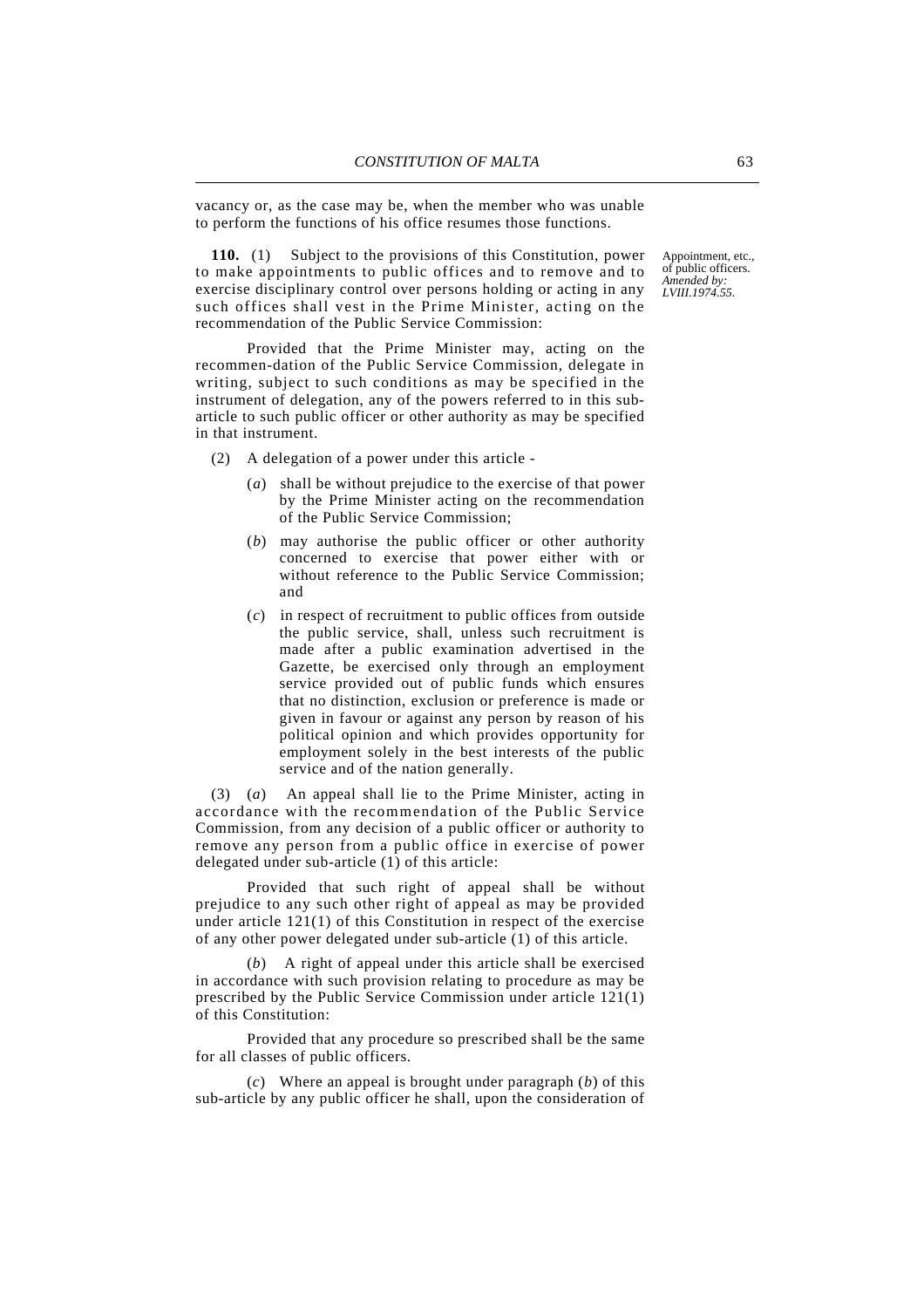the appeal by the Public Service Commission, have the right to be heard by the Commission in person and to be assisted by a representative of any trade union to which he belongs.

(4) No person shall be appointed under this article to or to act in any office on the personal staff of the President except with the approval of the President.

- (5) The provisions of this article shall not apply in relation to
	- (*a*) the offices referred to in articles 91, 92 (other than sub-article (4) thereof), 94, 95(6), 100, 108 and 111 of this Constitution; or
	- (*b*) appointments to act in any public office for two months or less in so far as the recommendation of the Public Service Commission is required for any such appointment; or
	- (*c*) appointments to the offices referred to in article 92(4) and appointments on transfer to and from the offices referred to in article 112 of this Constitution.

(6) Recruitment for employment with any body established by the Constitution or by or under any other law, or with any partnership or other body in which the Government of Malta, or any such body as aforesaid, have a controlling interest or over which they have effective control, shall, unless such recruitment is made after a public examination duly advertised, be made through an employment service as provided in sub-article (2) of this article.

**111.** (1) Power to appoint persons to hold or act in the offices to which this article applies and to remove persons so appointed from any such office shall vest in the President, acting in accordance with the advice of the Prime Minister:

Provided that in respect of any person selected for appointment from the public service the Prime Minister shall, before giving his advice under the provisions of this article, consult with the Public Service Commission and, on being removed from the office to which he has been appointed under the provisions of this article, the person so appointed shall revert to the rank which he held in the public service immediately before such appointment.

(2) The offices to which this article applies are the offices of any Ambassador, High Commissioner or other principal representative of Malta in any other country.

**112.** (1) Power to make appointments on transfer to and from the offices to which this article applies shall vest in the Prime Minister acting after consultation with the Public Service Commission:

Provided that the person appointed to any such office under the provisions of this article shall, on being transferred from that office, revert to the rank which he held in the public service immediately before his appointment to that office.

(2) The offices to which this article applies are -

Principal representatives of Malta abroad. *Amended by: LVIII.1974.56.*

Appointment on transfer in respect of certain offices.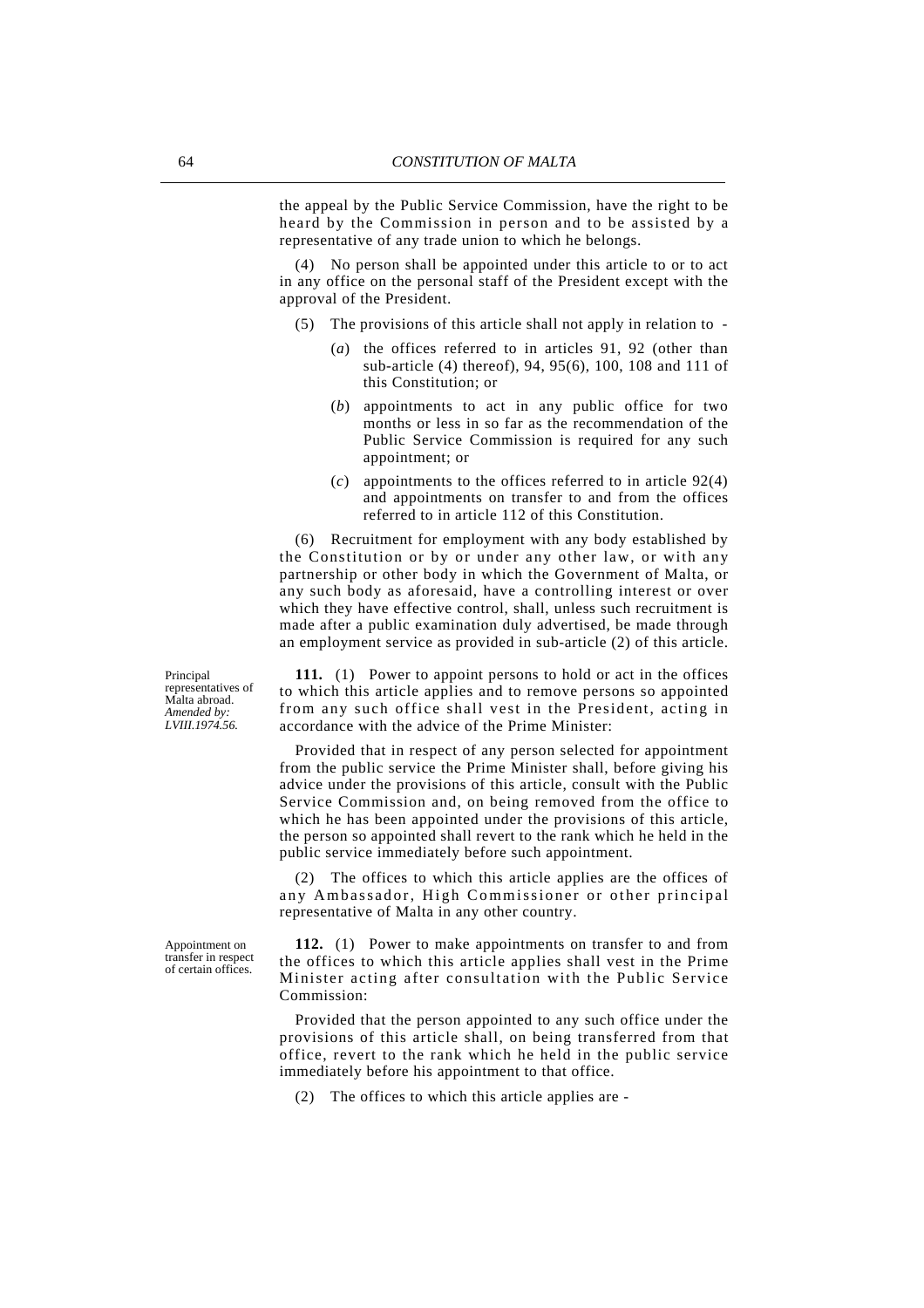- (*a*) offices the holders of which are required to reside outside Malta for the proper discharge of their functions; and
- (*b*) such offices in the Ministry responsible for the external affairs of Malta as may, from time to time, be designated by the Prime Minister.

**113.** (1) Subject to the provisions of article 114 of this Constitution the law applicable to any benefits to which this article applies shall, in relation to any person who has been granted or who is eligible for the grant of such benefits be that in force on the relevant date or any later law that is not less favourable to that person.

(2) In this article "the relevant date" means -

- (*a*) in relation to any benefits granted before the appointed day, the date on which those benefits were granted;
- (*b*) in relation to any benefits granted or to be granted on or after the appointed day to or in respect of any person who was a public officer before that date, the day before the appointed day; and
- (*c*) in relation to any benefits granted or to be granted to or in respect of any person who becomes a public officer on or after the appointed day, the date on which he becomes a public officer.

(3) Where a person is entitled to exercise an option as to which of two or more laws shall apply in his case, the law for which he opts shall, for the purposes of this article, be deemed to be more favourable to him than the other law or laws.

(4) Any benefit to which this article applies (not being a benefit that is a charge upon some other public fund of Malta) shall be a charge upon the Consolidated Fund.

(5) This article applies to any benefits payable under any law providing for the grant of pensions, gratuities or compensation to persons who are or have been public officers in respect of their service in the public service or to the widows, children, dependants or personal representatives of such persons in respect of such service.

(6) References to the law applicable to any benefits to which this article applies include (without prejudice to their generality) references to any law relating to the time at which and the manner in which any person may retire in order to become eligible for those benefits.

(7) Nothing contained in or done under the authority of any law shall be held to be inconsistent with or in contravention of this article to the extent that the law in question makes provision whereby any benefits to which this article applies are or may be reduced or withheld -

> (*a*) until the person eligible therefor reaches the age of sixty years, or such lower age as may be determined by or under a law, if such person is in receipt of any

Protection of pension rights. *Amended by:* 

*LVIII. 1974.57.*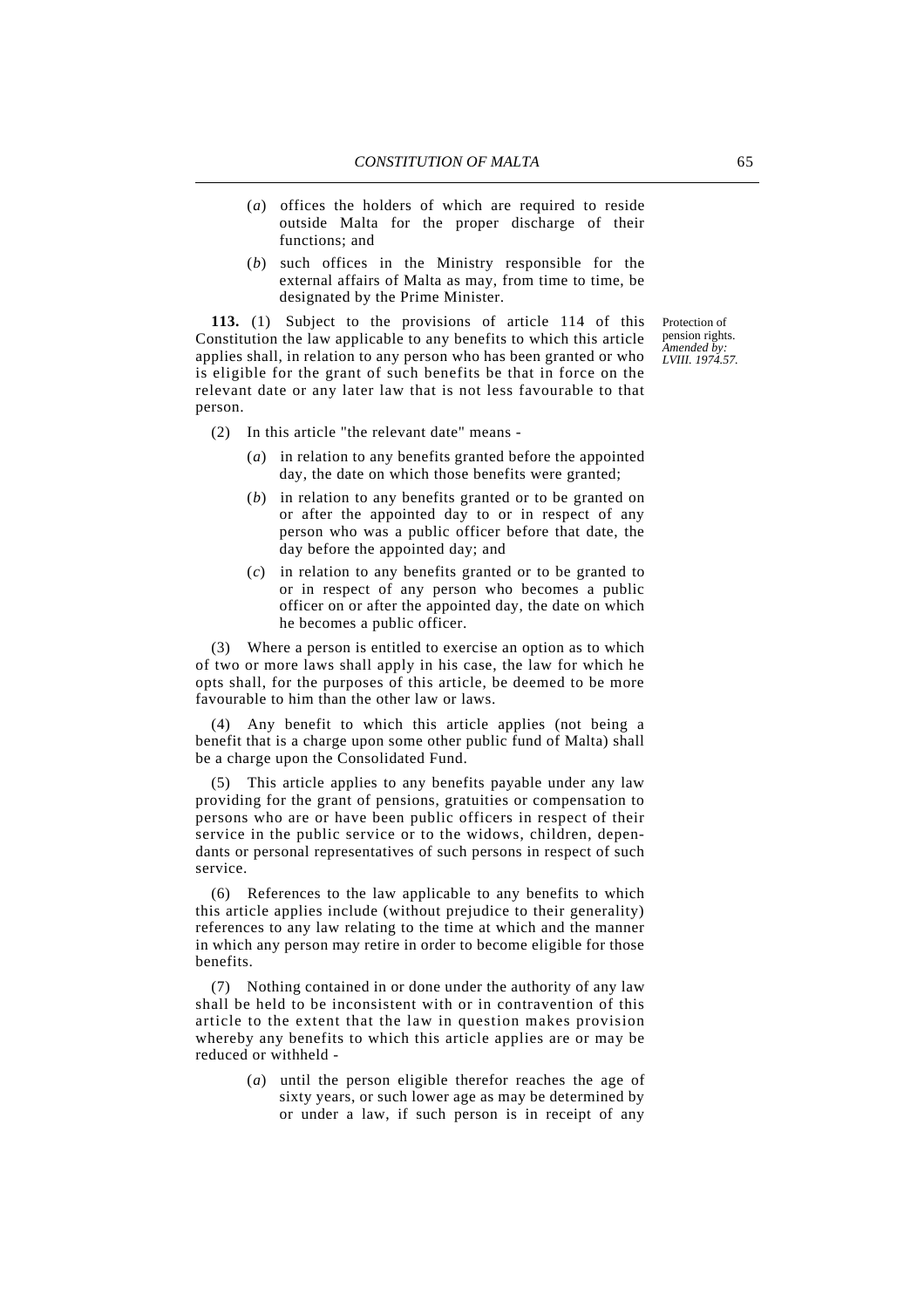income to which this sub-article applies and such provision is made in order that any such income together with any uncommuted benefits aforesaid do not in the aggregate exceed such amount as may be determined by, under or in accordance with any law, being an amount not less than the salary from time to time payable in respect of the post held by such person on retirement, taking account only, if such salary is incremental, of the corresponding increments earned prior to retirement; or

- (*b*) in order to ensure compliance with any legal requirements relating to any of the purposes of paragraph (*a*) of this sub-article; or
- (*c*) if the person eligible therefor ceases to be a citizen of Malta.

(8) The income to which sub-article (7) of this article applies is any remuneration in respect of, or other income deriving from, any employment, work, service, office, trade, business, profession or vocation, or from any pension, allowance, gratuity or similar payment in respect of any such employment or other source of income.

**114.** (1) Where any benefits to which this article applies can be withheld, reduced in amount or suspended by any person or authority under any law those benefits shall not be so withheld, reduced in amount or suspended without the concurrence of the Public Service Commission, unless such benefits are reduced or withheld in accordance with any law referred to in sub-article (7) of article 113 of this Constitution.

(2) The Public Service Commission shall not concur under subarticle (1) of this article in action taken on the ground that any person who holds or has held any of the offices referred to in articles 91, 95(6), 100 and 108 of this Constitution has been guilty of misbehaviour unless he has been removed from office by reason of such misbehaviour.

(3) This article applies to any benefits payable under any law providing for the grant of pensions, gratuities or compensation to persons who are or have been public officers in respect of their service in the public service or to the widows, children, dependants or personal representatives of such persons in respect of such service.

**115.** The question whether -

- (*a*) the Public Service Commission has validly performed any function vested in it by or under this Constitution;
- (*b*) any member of the Public Service Commission or any public officer or other authority has validly performed any function delegated to such member, public officer or authority in pursuance of the provisions of subarticle (1) of article 110 of this Constitution; or
- (*c*) any member of the Public Service Commission or any

Grant and withholding of pensions, etc. *Amended by: LVIII.1974.58.*

Protection of Public Service Commission from legal proceedings.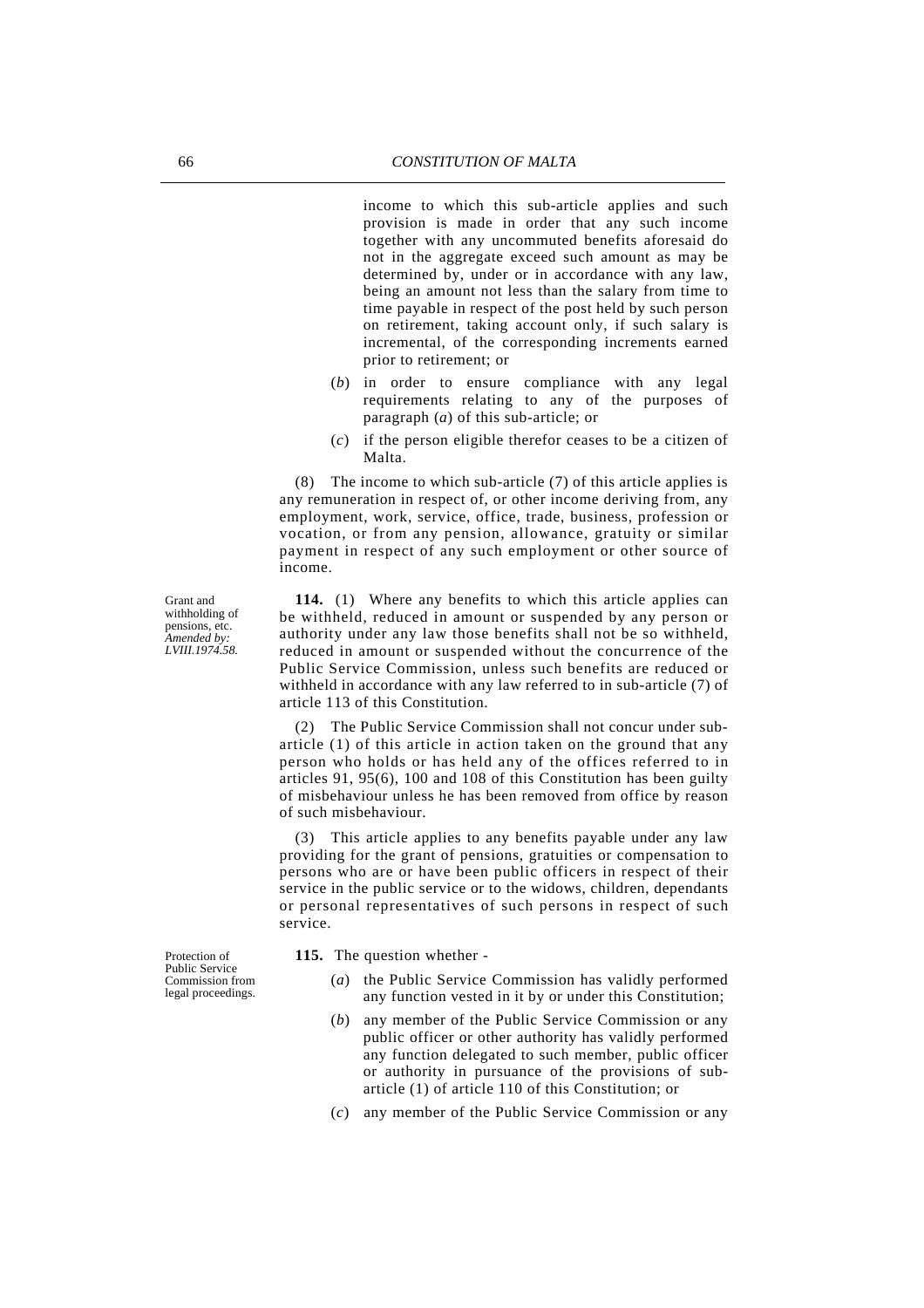public officer or other authority has validly performed any other function in relation to the work of the Commission or in relation to any such function as is referred to in the preceding paragraph,

shall not be enquired into in any court.

## CHAPTER XA

# Local Councils

**115A.**The State shall adopt a system of local government Local Councils. whereby the territory of Malta shall be divided into such number of localities as may by law be from time to time determined, each locality to be administered by a Local Council elected by the residents of the locality and established and operating in terms of such law as may from time to time be in force.

# CHAPTER XI

# Miscellaneous

**116.** A right of action for a declaration that any law is invalid on any grounds other than inconsistency with the provisions of articles 33 to 45 of this Constitution shall appertain to all persons without distinction and a person bringing such an action shall not be required to show any personal interest in support of his action.

**117.** (1) It shall be unlawful to establish, maintain or belong to any association of persons who are organised and trained or organised and equipped for the purpose of enabling them to be employed for the use or display of physical force in promoting any political object.

(2) The provisions of this article shall be enforced in such manner as may be provided by Parliament.

**118.** (1) There shall be a Broadcasting Authority for Malta which shall consist of a chairman and such number of other members not being less than four as may be prescribed by any law for the time being in force in Malta.

(2) The members of the Broadcasting Authority shall be appointed by the President, acting in accordance with the advice of the Prime Minister given after he has consulted the Leader of the Opposition.

(3) A person shall not be qualified to hold office as a member of the Broadcasting Authority if he is a Minister, a Parliamentary Secretary, a member of, or candidate for election to, the House of Representatives, a member of a local government authority or if he is a public officer.

(4) A member of the Broadcasting Authority shall not, within a period of three years commencing with the day on which he last held office or acted as a member, be eligible for appointment to or to act in any public office.

(5) Subject to the provisions of this article, the office of a

Actions on validity of laws.

Prohibition of certain associations.

Broadcasting Authority. *Amended by: LVIII. 1974.59.*

*Added by: XIII. 2001.4.*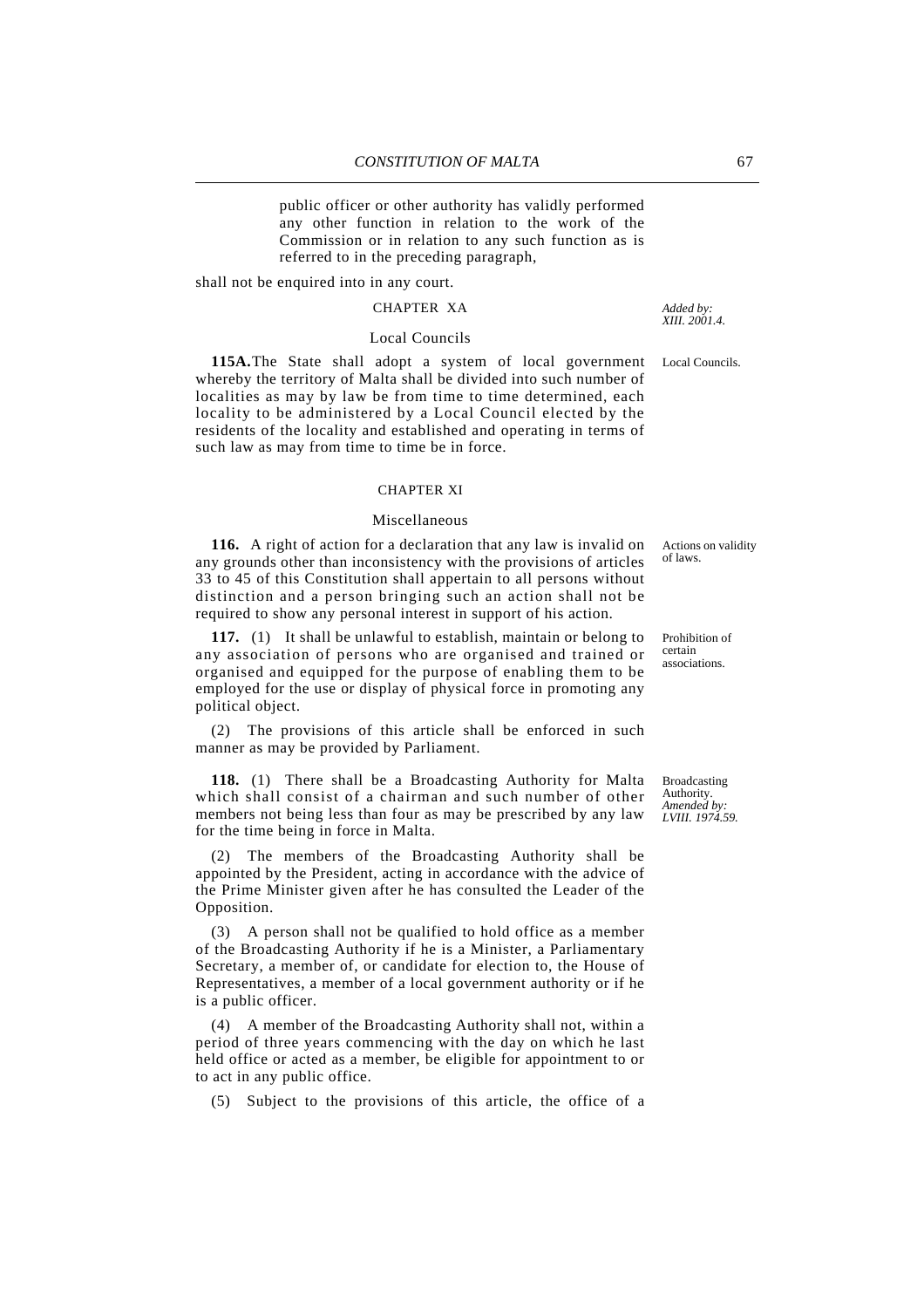member of the Broadcasting Authority shall become vacant -

- (*a*) at the expiration of five years from the date of his appointment or at such earlier time as may be specified in the instrument by which he was appointed; or
- (*b*) if any circumstances arise that, if he were not a member of the Authority, would cause him to be disqualified for appointment as such.

(6) A member of the Broadcasting Authority may be removed from office by the President, acting in accordance with the advice of the Prime Minister, but he may be removed only for inability to discharge the functions of his office (whether arising from infirmity of mind or body or any other cause) or for misbehaviour.

(7) If the office of a member of the Broadcasting Authority is vacant or if a member is for any reason unable to perform the functions of his office, the President, acting in accordance with the advice of the Prime Minister, given after he has consulted the Leader of the Opposition, may appoint a person who is qualified to be appointed to be a member to be a temporary member of the Authority; and any person so appointed shall, subject to the provisions of sub-articles (5) and (6) of this article, cease to be such a member when a person has been appointed to fill the vacancy or, as the case may be, when the member who was unable to perform the functions of his office resumes those functions.

(8) In the exercise of its functions under article 119 (1) of this Constitution the Broadcasting Authority shall not be subject to the direction or control of any other person or authority.

**119.** (1) It shall be the function of the Broadcasting Authority to ensure that, so far as possible, in such sound and television broadcasting services as may be provided in Malta, due impartiality is preserved in respect of matters of political or industrial controversy or relating to current public policy and that broadcasting facilities and time are fairly apportioned between persons belonging to different political parties.

(2) The function of the Broadcasting Authority referred to in sub-article (1) of this article shall be without prejudice to such other functions and duties as may be conferred upon it by any law for the time being in force in Malta.

**120.** (1) There shall be an Employment Commission for Malta which shall consist of a chairman and four other members.

(2) The members of the Employment Commission shall be appointed by the President who, in appointing the chairman shall act in accordance with the advice of the Prime Minister given after he has consulted the Leader of the Opposition, in appointing two of the four other members shall act in accordance with the advice of the Prime Minister, and in appointing the other two members shall act in accordance with the advice of the Leader of the Opposition.

(3) A person shall not be qualified to hold office as a member of the Employment Commission if he is a Minister, a Parliamentary

Function of the Broadcasting Authority.

Employment Commission. *Added by: LVIII. 1974.60.*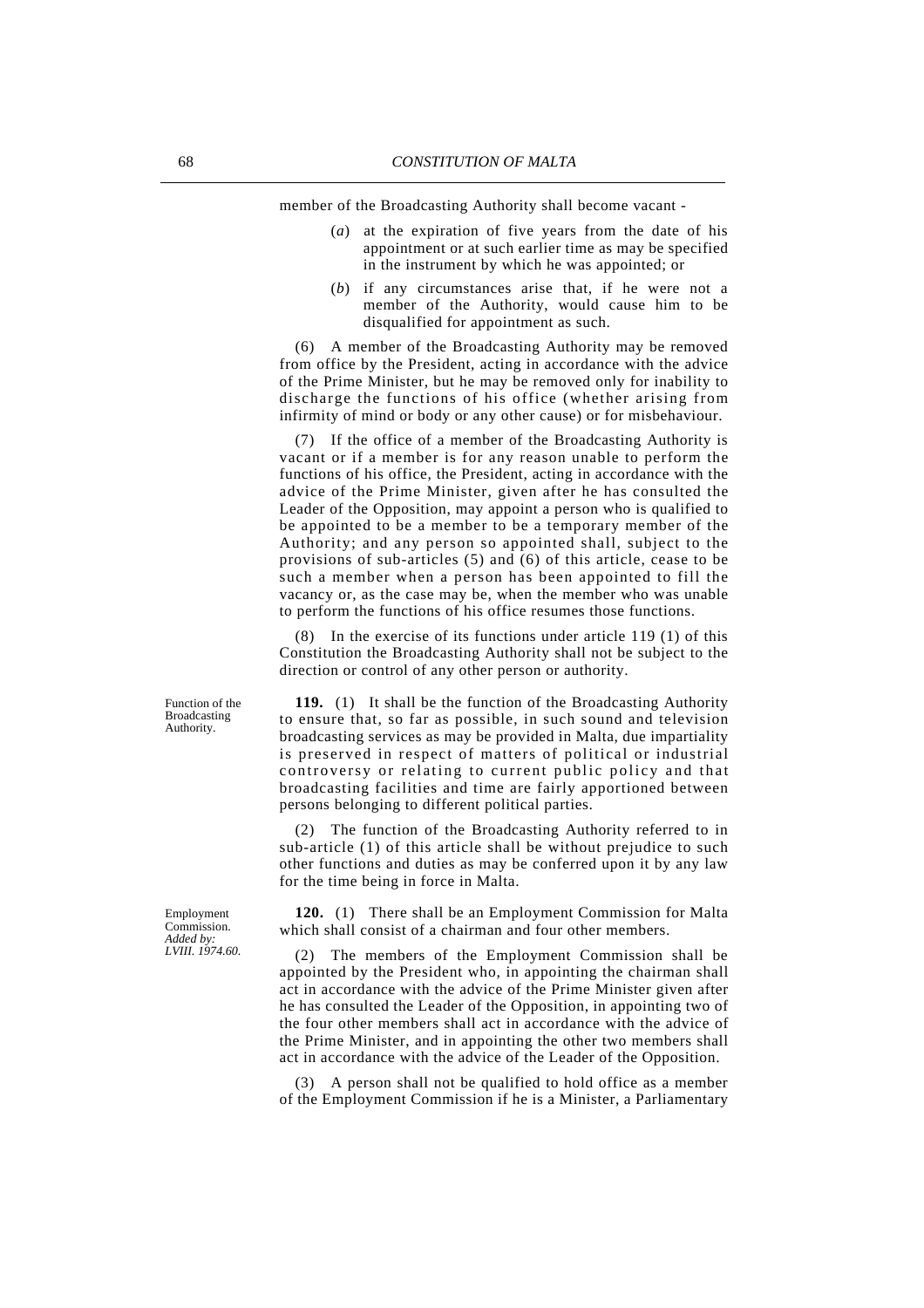Secretary, a member of, or a candidate for election to, the House of Representatives, a member of a local government authority, or if he is a public officer.

(4) A member of the Employment Commission shall not, within a period of three years commencing with the day on which he last held office or acted as a member, be eligible for appointment to or to act in any public office.

Subject to the provisions of this article, the office of a member of the Employment Commission shall become vacant -

- (*a*) at the expiration of three years from the date of his appointment; or
- (*b*) if any circumstances arise that, if he were not a member of the Commission, would cause him to be disqualified for appointment as such.

(6) A member of the Employment Commission may be removed from office by the President, acting in accordance with the advice of the holder of the office on whose advice such member was appointed, given, where applicable, as provided in sub-article (2) of this article, but such member may be removed only for inability to discharge the functions of his office (whether arising from infirmity of mind or body or any other cause) or for misbehaviour.

(7) If the office of a member of the Employment Commission is vacant or if a member is for any reason unable to perform the functions of his office, the President, acting in accordance with the advice of the holder of the office on whose advice such member was appointed, given, where applicable, as provided in sub-article (2) of this article, may appoint a person who is qualified to be appointed to be a member to be a temporary member of the Commission; and any person so appointed shall, subject to the provisions of sub-articles (5) and (6) of this article, cease to be such a member when a person has been appointed to fill the vacancy or, as the case may be, when the member who was unable to perform the functions of his office resumes those functions.

(8) It shall be the function of the Employment Commission to ensure that, in respect of employment, no distinction, exclusion or preference that is not justifiable in a democratic society is made or given in favour or against any person by reason of his political opinions.

(9) Any person who alleges that any distinction, exclusion or preference as aforesaid has been made or given to his prejudice may apply to the Employment Commission, in such manner and within such time as may be prescribed, for redress.

(10) Parliament shall make provision conferring upon the Employment Commission such powers as are necessary or desirable for the purpose of enabling the Commission effectively to afford adequate redress and generally to carry out its function under this Constitution.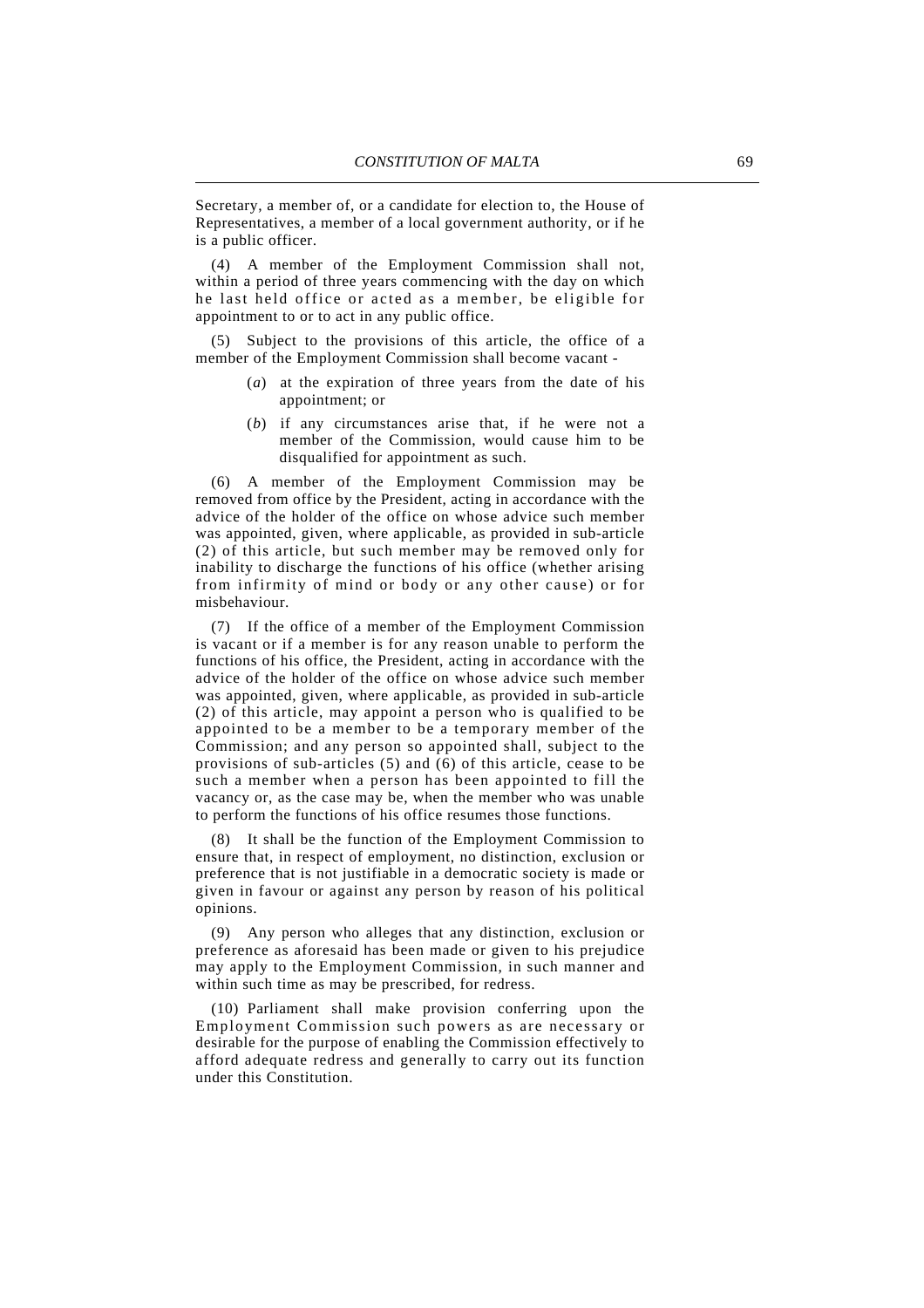Powers and procedure of Commissions.

**121.** (1) Any Commission established by this Constitution may, with the consent of the Prime Minister or such other Minister as may be authorised in that behalf by the Prime Minister by regulation or otherwise regulate its own procedure and confer powers and impose duties on any public officer or authority of the Government of Malta for the purpose of the discharge of its functions.

(2) Any Commission established by this Constitution may act notwithstanding any vacancy in its membership or the absence of any member and any proceedings thereof shall be valid notwithstanding that some person who was not entitled so to do took part therein.

(3) Any question proposed for decision at any meeting of any Commission established by this Constitution shall be determined by a majority of the votes of all the members thereof, and if on any such question the votes are equally divided the member presiding shall have and exercise a casting vote.

(4) For the purposes of sub-article (3) of this article, the references to a member of the Electoral Commission shall be construed as including a reference to the Chairman of that Commission.

(5) The provisions of this article shall apply to the Broadcasting Authority established by this Constitution.

Resignations. **122.** (1) Any person who is appointed, elected or otherwise selected to any office established by this Constitution (including the office of the Prime Minister or other Minister or Parliamentary Secretary) may resign from that office by writing under his hand addressed to the person or authority by whom he was appointed, elected or selected.

> (2) The resignation of any person from any such office as aforesaid shall take effect when the writing signifying the resignation is received by the person or authority to whom it is addressed or by any person authorised by that person or authority to receive it.

> **123.** (1) Save as otherwise provided in this Constitution, where any person has vacated any office established by this Constitution including the office of Prime Minister or other Minister or Parliamentary Secretary, he may, if qualified, again be appointed, elected or otherwise selected to hold that office in accordance with the provisions of this Constitution.

> (2) Sub-article (1) of this article shall not apply to the office of President, but shall apply to a person appointed to perform the functions of President in accordance with article 49 of the Constitution.

> (3) Where by this Constitution a power is conferred upon any person or authority to make any appointment to any public office, a person may be appointed to that office notwithstanding that some other person may be holding that office, when that other person is on leave of absence pending relinquishment of the office; and

Reappointments, etc. *Amended by: LVIII. 1974.61; XXIII. 1989.8; XVI. 1997.4.*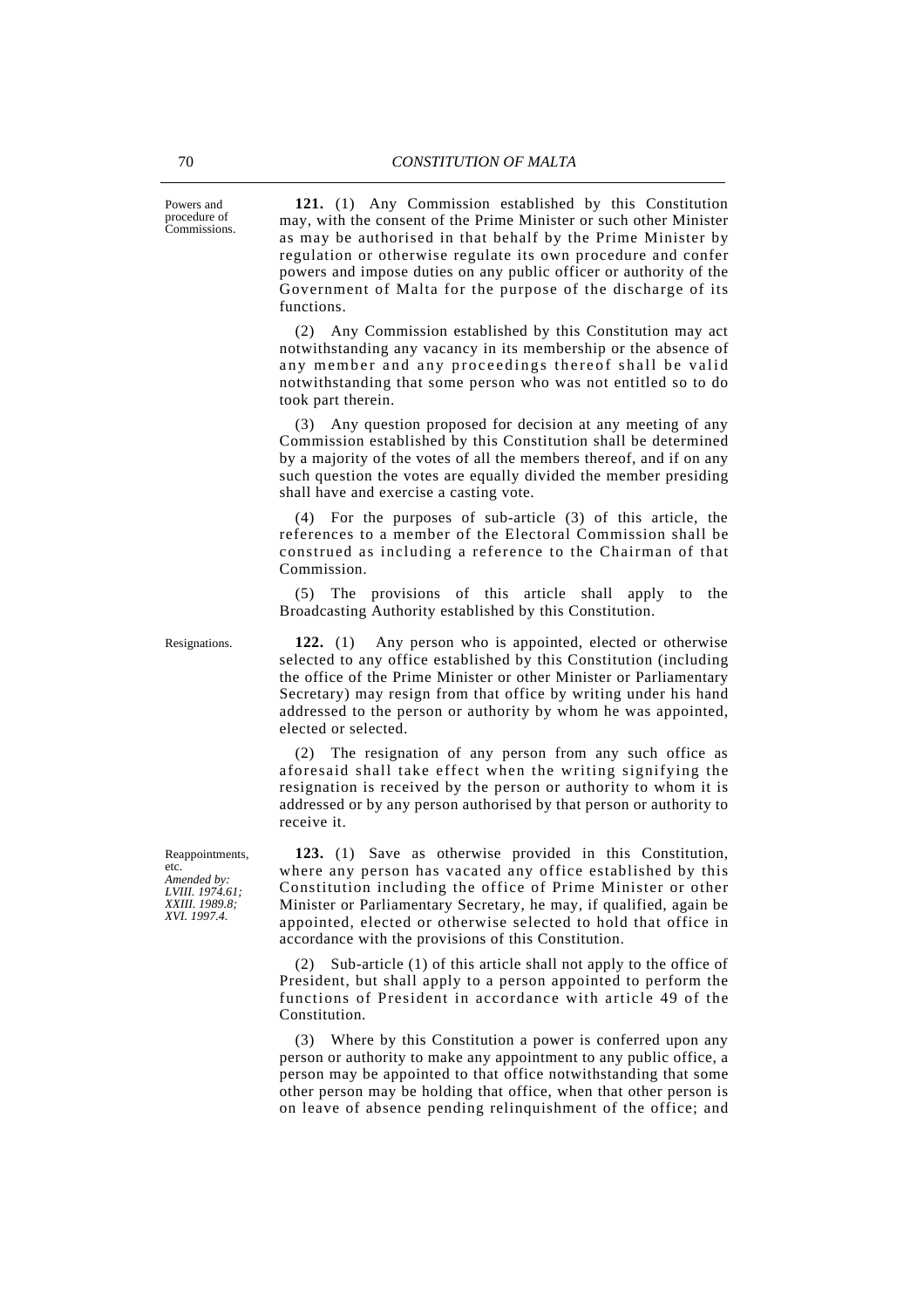where two or more persons are holding the same office by reason of an appointment made in pursuance of this sub-article, then for the purposes of any function conferred upon the holder of that office the person last appointed shall be deemed to be the sole holder of the office.

**124.** (1) In this Constitution, unless the context otherwise requires -

"Act of Parliament" means any law made by Parliament;

"the appointed day" means 21st September 1964;

"the Cabinet" means the Cabinet established by article 79 of this Constitution;

"the Commonwealth" means Malta, any country to which article 23 of this Constitution applies and any dependency of any such country;

"the Consolidated Fund" means the Consolidated Fund established by article 102 of this Constitution;

"Constitutional Court" means the Constitutional Court established by article 95 of this Constitution;

"financial year" means the period of twelve months ending on the thirty-first day of December in any year or on such other date as may be prescribed by Parliament;

"Gazette" means the Malta Government Gazette or any other official journal substituted therefor published by order of the Government of Malta;

"House" means the House of Representatives established by article 51 of this Constitution;

"law" includes any instrument having the force of law and any unwritten rule of law and "lawful" and "lawfully" shall be construed accordingly;

"Malta" means the Island of Malta, the Island of Gozo and the other islands of the Maltese Archipelago, including the territorial waters thereof;

"oath of allegiance" means the oath of allegiance set out in the Third Schedule to this Constitution or such other oath as may be prescribed by Parliament;

"Parliament" means the Parliament of Malta;

"public office" means an office of emolument in the public service;

"public officer" means the holder of any public office or of a person appointed to act in any such office;

"the public service" means, subject to the provisions of subarticles (2) and (3) of this article, the service of the Government of Malta in a civil capacity;

"session" means the sittings of the House of Representatives beginning when it first meets after the commencement of this

Interpretation. *Amended by: LVIII.1974.62; XXIX. 1979. 2; XVI. 1997.5.*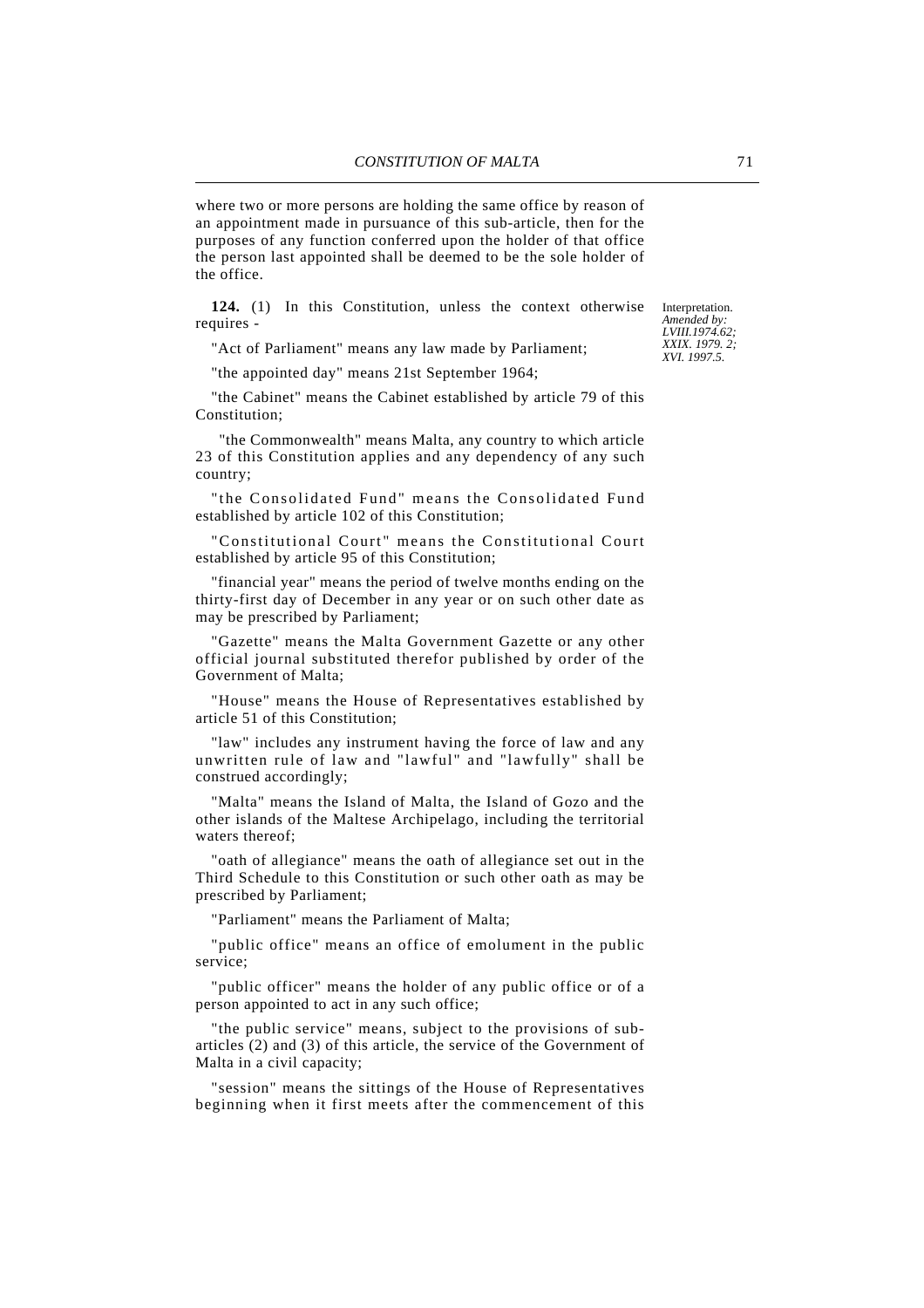Constitution or after the prorogation or dissolution of Parliament at any time and terminating when Parliament is prorogued or is dissolved without having been prorogued; `

"sitting" means a period during which the House of Representatives is sitting continuously without adjournment and includes any period during which the House is in committee;

"the Speaker" and "Deputy Speaker" mean respectively the Speaker and the Deputy Speaker elected under article 59 of this Constitution.

(2) In this Constitution, unless the context otherwise requires, "the public service" includes service in the office of judge of the Superior Courts, service in the office of Auditor General and Deputy Auditor General, service in the office of magistrate of the Inferior Courts and service in the office of a member of the Malta Police Force.

(3) In this Constitution "the public service" does not include service in the office of -

- (i) Prime Minister or other Minister, a Parliamentary Secretary, Speaker, Deputy Speaker, a member of the House of Representatives, a member of a Commission established by this Constitution;
- (ii) save where the holder of the office is selected from the public service, an Ambassador, High Commissioner or other principal representative of Malta in any other country; or
- (iii) save in so far as may be prescribed by Parliament, a member of any council, board, panel, committee or other similar body established by or under any law.

(4) For the purposes of this Constitution a person shall not be regarded as holding a public office by reason only of the fact that he is in receipt of a pension or other like allowance in respect of public service.

- (5) In this Constitution, unless the context otherwise requires
	- (*a*) a reference to an appointment to any office shall be construed as including a reference to an appointment on promotion or transfer to that office and to the appointment of a person to perform the functions of that office during any period during which it is vacant or during which the holder thereof is on vacation or unable (whether by reason of absence or infirmity of body or mind or any other cause) to perform those functions; and
	- (*b*) a reference to the holder of an office by the term designating his office or by reference to the provision of this Constitution establishing that office shall be construed as including a reference to any person for the time being lawfully performing the functions of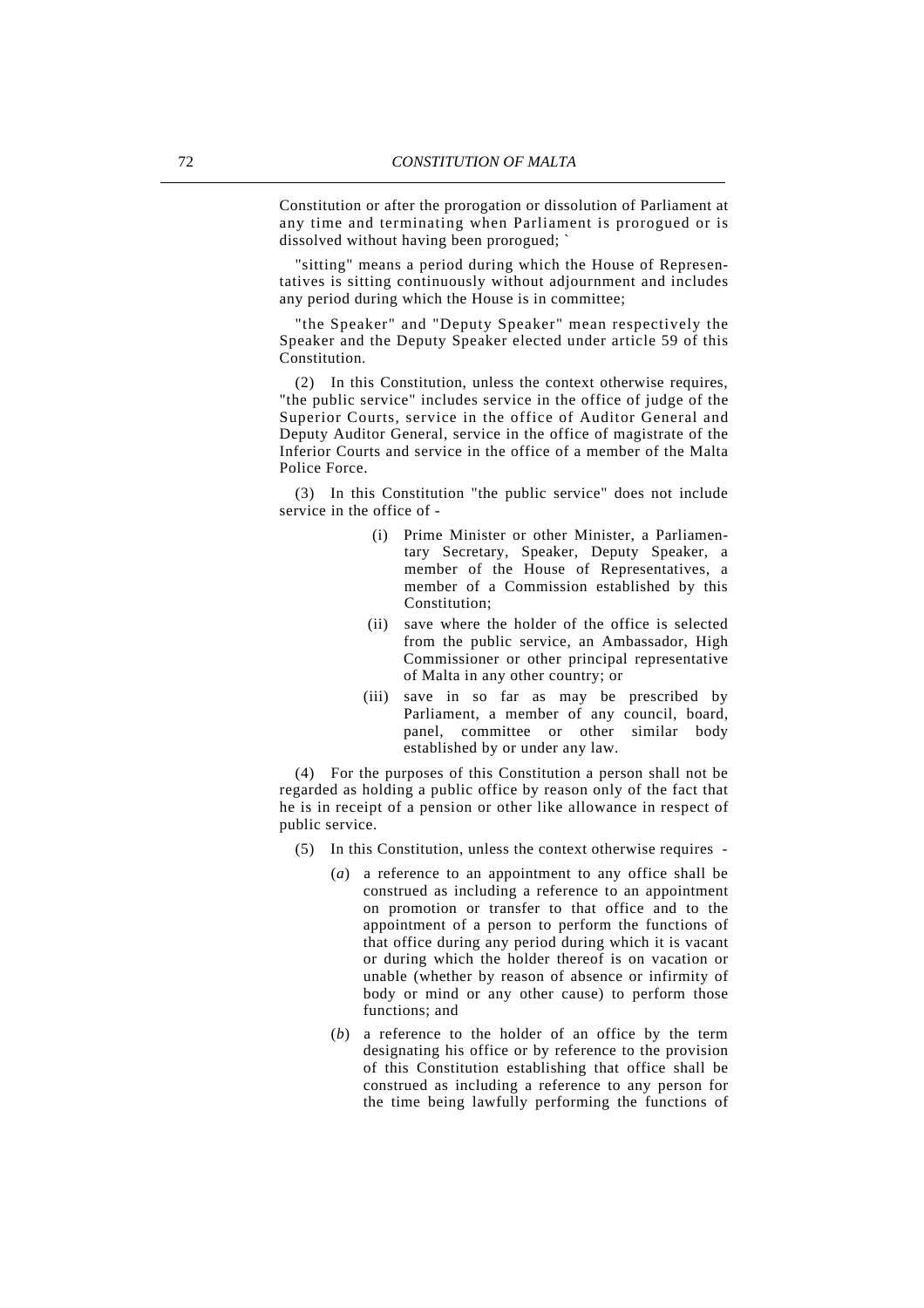#### that office.

(6) Where power is vested by this Constitution in any person or authority to appoint any person to act in or perform the functions of any office if the holder thereof is himself unable to perform those functions, no such appointment shall be called in question on the ground that the holder of the office was not unable to perform those functions.

(7) References in this Constitution to the power to remove a public officer from his office shall be construed as including references to any power conferred by any law to require or permit that officer to retire from the public service:

Provided that -

- (*a*) nothing in this sub-article shall be construed as conferring on any person or authority power to require any person holding any of the offices referred to in articles 91, 95(6), 100 or 108(1) or (9) of this Constitution to retire from the public service; and
- (*b*) the provisions of this sub-article shall not apply to any power conferred by any law to permit a person to retire from the public service where that person has requested permission to retire from the public service on proved medical grounds.

(8) Any provision in this Constitution that vests in any person or authority power to remove any public officer from his office shall be without prejudice to the power of any person or authority to abolish any office or to any law providing for the compulsory retirement of public officers generally or any class of public officers on attaining an age specified therein.

(9) Where any power is conferred by this Constitution to make any proclamation, order, rules or regulations or to give any directions or to make any designation, the power shall be construed as including a power, exercisable in like manner, to amend or revoke any such proclamation, order, rules, regulations, directions or designation.

(10) No provision of this Constitution that any person or authority, shall not be subject to the direction or control of any other person or authority in exercising any functions under this Constitution shall be construed as precluding a court from exercising jurisdiction in relation to any question whether that person or authority has performed those functions in accordance with this Constitution or any other law.

(11) Where a person is required by this Constitution to make an oath he shall be permitted, if he so desires, to comply with that requirement by making an affirmation.

(12) Any reference in this Constitution to a law made before the commencement of this Constitution shall, unless the context otherwise requires, be construed as a reference to that law as in force immediately before the appointed day.

(13) Any reference in this Constitution to a law that amends or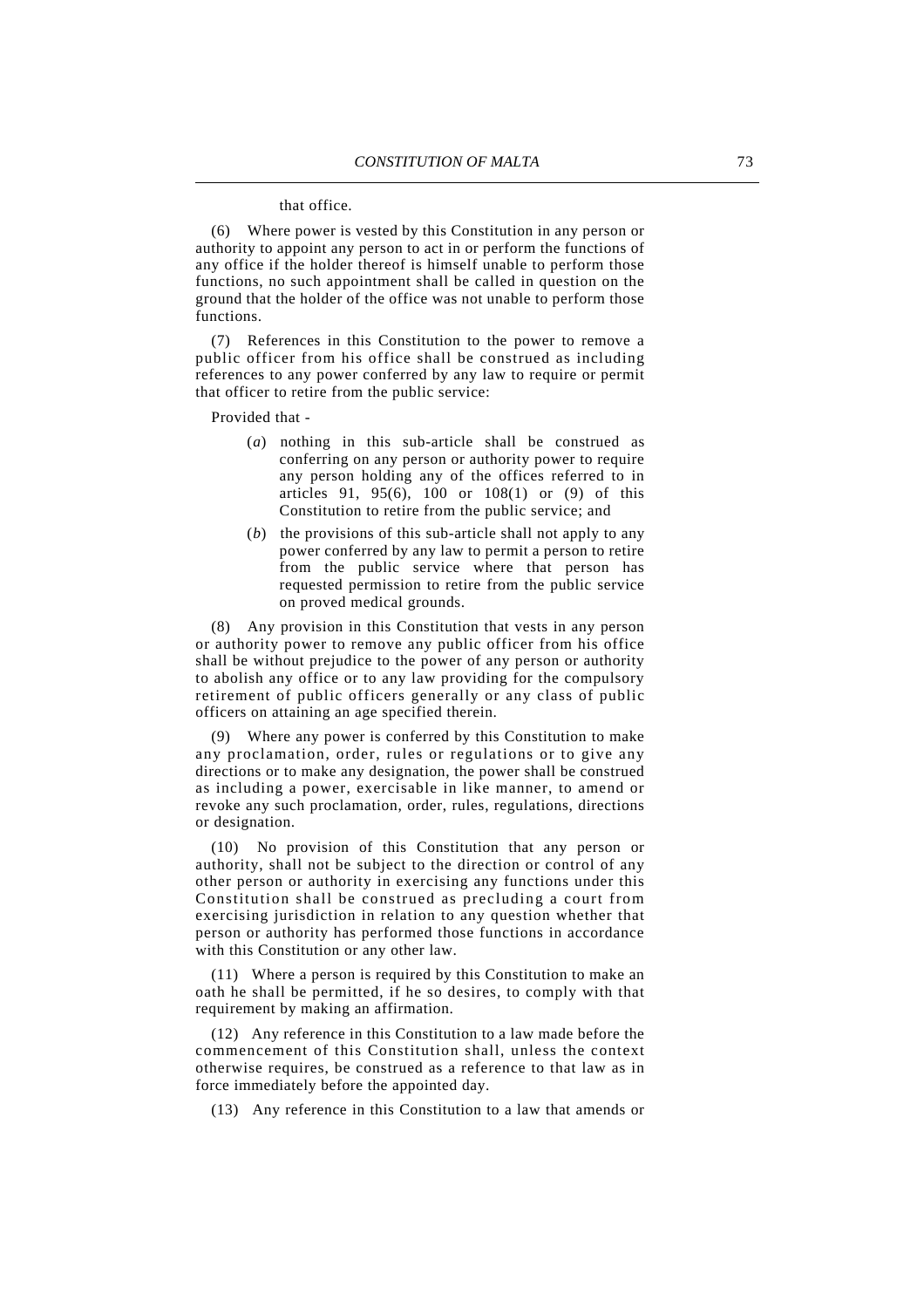replaces any other law shall be construed as including a reference to a law that modifies, re-enacts, with or without amendment or modification, or makes different provisions in lieu of that other law.

(14) Where Parliament has by law provided for the interpretation of Acts of Parliament, the provisions of any such law, even if expressed to apply to laws passed after the commencement thereof, shall apply for the purposes of interpreting this Constitution, and otherwise in relation thereto, as they apply for the purpose of interpreting and otherwise in relation to Acts of Parliament as if this Constitution were an Act of Parliament passed after the commencement of any such law as aforesaid:

 Provided that, until such time as Parliament has made provision as aforesaid, the law applicable for the interpretation of this Constitution and otherwise in relation thereto shall be the law which was applicable for that purpose on the appointed day.

#### SCHEDULES TO THE CONSTITUTION

#### FIRST SCHEDULE

Article 47 (7)

Criminal Code (Chapter 9)

Code of Police Laws (Chapter 10)

Code of Organization and Civil Procedure (Chapter 12)

Commercial Code (Chapter 13)

Civil Code (Chapter 16)

S*ubstituted by: LVIII.1974.63.*

## SECOND SCHEDULE

## Articles 50 and 89

#### Oaths of Office

(*a*) *Oath for the due execution of the office of President.*

I................................. solemnly swear/affirm that I will faithfully execute the office of President (perform the functions of the President) of Malta, and will, to the best of my ability preserve, protect and defend the Constitution of Malta. (So help me God).

(*b*) *Oath for the due execution of the office of Prime Minister or other Minister or Parliamentary Secretary.*

I ................................. solemnly swear/affirm that I will faithfully and conscientiously perform my duties as (Prime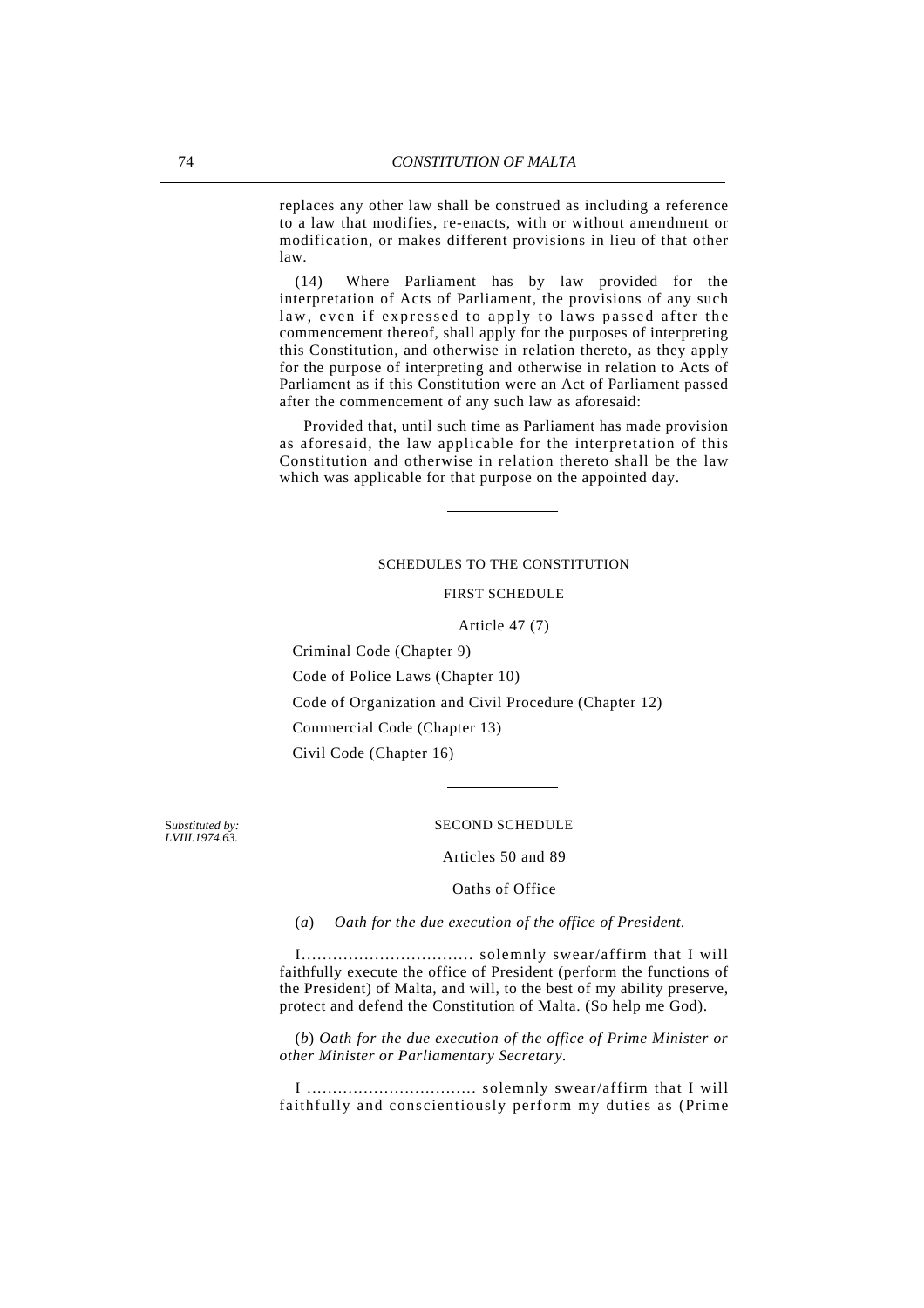Minister/Minister/Parliamentary Secretary) in accordance with the Constitution and the laws of Malta, without fear or favour. (So help me God).

# THIRD SCHEDULE

Article 124(1)

#### Oath of allegiance

I .................................. solemnly swear/affirm that I will bear true faith and allegiance to the people and the Republic of Malta and its Constitution. (So help me God).

## FOURTH SCHEDULE

(Article 23)

List of Commonwealth Countries other than Malta

Antigua and Barbuda Australia Bahamas Bangladesh Barbados Belize Botswana Brunei Darussalam Cameroon Canada Cyprus Dominica The Gambia Ghana Grenada Guyana India Jamaica Kenya Kiribati Lesotho Malawi Malaysia Maldives Mauritius Mozambique Namibia Nauru New Zealand Nigeria Pakistan

*Added by: XXIII. 1989.9. Amended by: Proc. No. II of 1990; Proc. No. VI of 1990; Proc. No. IV of 1995; Proc. No. III of 1996; III.2000.6.*

*Added by: LVIII. 1974.64.*